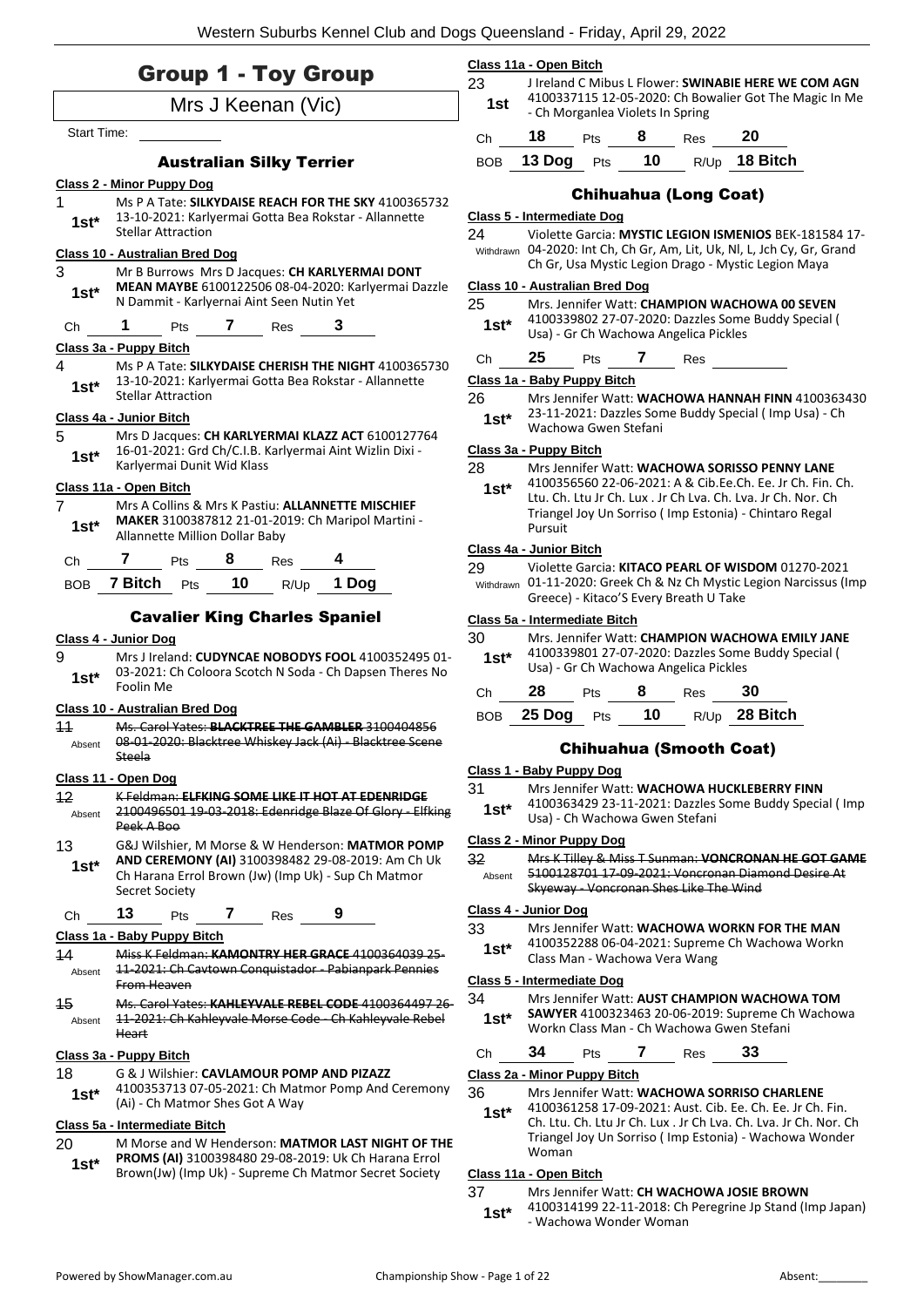|              |                                   |                              |                 |                                    | <u>VVESIEM SUDUIDS NEMIELŪJUD AND DOGS QUEENSIANO - FIIGAV, APNI Z9, ZUZZ</u>                                  |            |                                   |                         |                             |                                                     |               |                                                          |
|--------------|-----------------------------------|------------------------------|-----------------|------------------------------------|----------------------------------------------------------------------------------------------------------------|------------|-----------------------------------|-------------------------|-----------------------------|-----------------------------------------------------|---------------|----------------------------------------------------------|
| Ch           | 37                                | Pts                          | 7               | Res                                | 36                                                                                                             |            |                                   |                         | <b>Lowchen</b>              |                                                     |               |                                                          |
|              | BOB 34 Dog Pts                    |                              | 9               |                                    | R/Up 33 Dog                                                                                                    |            | Class 1 - Baby Puppy Dog          |                         |                             |                                                     |               |                                                          |
|              |                                   |                              |                 |                                    |                                                                                                                | 58         |                                   |                         |                             |                                                     |               | Ms FEL Darling: PACEAWAY DANCE MONKEY 4100366436         |
|              |                                   |                              |                 | <b>Chinese Crested Dog</b>         |                                                                                                                | $1st^*$    | Roar                              |                         |                             |                                                     |               | 27-12-2021: Paceaway Riverfance - Triscadec Angel In The |
|              | <b>Class 2 - Minor Puppy Dog</b>  |                              |                 |                                    |                                                                                                                |            | Class 3 - Puppy Dog               |                         |                             |                                                     |               |                                                          |
| 39           |                                   |                              |                 |                                    | Di Gilbert: SHERABILL NUDE BY NATURE 4100361008 08-                                                            | 59         |                                   |                         |                             |                                                     |               | Ms FEL Darling: PACEAWAY KEEP ROARIN 4100357747 12-      |
| $1st^*$      | Someone                           |                              |                 |                                    | 09-2021: Ch Liliah Mocking Bird Time - Gr Ch Liliah Song For                                                   | $1st*$     | The Roar                          |                         |                             |                                                     |               | 06-2021: Paceaway Keep Your Sox On - Triscadec Angel In  |
|              | BOB-Ch 39 Dog Pts                 |                              |                 | 6                                  |                                                                                                                |            | Class 5 - Intermediate Dog        |                         |                             |                                                     |               |                                                          |
|              |                                   |                              |                 |                                    |                                                                                                                | 60         |                                   |                         |                             |                                                     |               | T Ellem & D Freese: CH BEAUQUETE ON POINT 4100326907     |
|              |                                   |                              |                 | <b>Griffon Bruxellois</b>          |                                                                                                                | Absent     |                                   |                         |                             |                                                     |               | 28-09-2019: Sup Ch Paceaway Tophat N Tails - Ch Paceaway |
|              | Class 11 - Open Dog               |                              |                 |                                    |                                                                                                                |            |                                   | Onya Broomstick         |                             |                                                     |               |                                                          |
| 43<br>Absent |                                   |                              |                 |                                    | Mr S Thomas: NEVAFOLLO FELIX FELICIS 2100517941 28<br>03-2019: Sup. Ch Cricklewood Nigh Of Magic In Paris (Imp | Ch         | 59                                | Pts                     | $6 \qquad$                  | Res                                                 |               |                                                          |
|              | Nz) - Ch. Balliol Jinny Juniper   |                              |                 |                                    |                                                                                                                |            | Class 3a - Puppy Bitch            |                         |                             |                                                     |               |                                                          |
| BOB-Ch       |                                   | Pts                          |                 |                                    |                                                                                                                | 61         |                                   |                         |                             |                                                     |               | Ms FEL Darling: PACEAWAY DESTINYS CHILD 4100357751       |
|              |                                   |                              |                 |                                    |                                                                                                                | Absent     | <b>Dance With Destiny</b>         |                         |                             |                                                     |               | 18-06-2021: Paceaway Keep Your Sox On - Ch Paceaway      |
|              |                                   |                              | <b>Havanese</b> |                                    |                                                                                                                |            |                                   |                         |                             |                                                     |               |                                                          |
|              | <b>Class 2 - Minor Puppy Dog</b>  |                              |                 |                                    |                                                                                                                | 62         | Class 4a - Junior Bitch           |                         |                             | Ms L Howlett: WYNTERVALE CASTLE ON A CLOUD          |               |                                                          |
| 47           |                                   |                              |                 |                                    | Mrs ML Boole: ANANDA CRASHN THE PARTY 3100438275                                                               | $1st^*$    |                                   |                         |                             | 3100422751 06-01-2021: Grand Ch Wyntervale          |               |                                                          |
| $1st*$       | Diamond                           |                              |                 |                                    | 04-10-2021: Ch Ananda Stary Knight - Ananda Like A                                                             |            |                                   |                         |                             | Rhymenocerous Et - Ch Wyntervale Adora Belle        |               |                                                          |
|              | Class 11 - Open Dog               |                              |                 |                                    |                                                                                                                | Ch         | 62                                |                         | Pts $\overline{\mathbf{6}}$ | Res                                                 |               |                                                          |
| 48           |                                   |                              |                 |                                    | Mr. G. Neave & Mr D & Mrs D Scheiris & Ms P Lucas:                                                             |            |                                   |                         |                             | BOB 59 Dog Pts 7 R/Up 62 Bitch                      |               |                                                          |
| $1st*$       |                                   |                              |                 |                                    | AUST.SUP.CH., AM.GR.CH., CAN.CH. THAT'S MENDOTA'S                                                              |            |                                   |                         |                             |                                                     |               |                                                          |
|              |                                   |                              |                 |                                    | JACK OF HEARTS (IMP.USA) TS34779203 06-11-2016:                                                                |            |                                   |                         |                             | <b>Miniature Pinscher</b>                           |               |                                                          |
|              |                                   | Nirvana's Mystic Nutnmeg     |                 |                                    | Am.Gr.Chg. Mendota's Adorabull Greek Legend - Am.Ch.                                                           |            | <b>Class 5 - Intermediate Dog</b> |                         |                             |                                                     |               |                                                          |
|              |                                   |                              |                 |                                    |                                                                                                                | 63         |                                   |                         |                             |                                                     |               | Samantha Oberle: FAIBEL RODGER 4100338788 06-06-         |
| Ch           | 47                                |                              |                 | Pts 7 Res                          | 48                                                                                                             | $1st*$     |                                   |                         |                             | 2020: Faibel The Show Man - Shiralea Penny Farthing |               |                                                          |
|              | Class 4a - Junior Bitch           |                              |                 |                                    |                                                                                                                |            |                                   |                         |                             |                                                     |               |                                                          |
| 50           |                                   |                              |                 |                                    | Miss Lorree Cox: HAVAHART PARISIAN PRINCESS<br>4100352575 23-03-2021: Grand Ch Ananda Night Ov The             | Ch         | 63                                | <b>Pts</b>              | 6                           |                                                     |               |                                                          |
| $1st*$       |                                   |                              |                 |                                    | Realm - Aust. Ch. Elmparle Paris Whenit Sizzles                                                                |            | Class 3a - Puppy Bitch            |                         |                             |                                                     |               |                                                          |
|              | Class 10a - Australian Bred Bitch |                              |                 |                                    |                                                                                                                | 64         |                                   |                         |                             | Maxila Geronimo - Haggai Tomatito Rojo              |               | Samantha Oberle: FAIBEL LET IT B 4100355146 08-05-2021:  |
| 52           |                                   |                              |                 |                                    | Mr. G. Neave & Mr D & Mrs D Scheiris & Ms P Lucas:                                                             | $1st*$     |                                   |                         |                             |                                                     |               |                                                          |
| $1st*$       |                                   |                              |                 |                                    | AUST.CH. THAATZ SYMPHONIC HARMONY 4100348998                                                                   |            | Class 4a - Junior Bitch           |                         |                             |                                                     |               |                                                          |
|              |                                   |                              |                 |                                    | 22-01-2021: Aust.Sup.Ch., Am.Gr.Chg., Can.Gr.Ch. That's                                                        | 65         |                                   |                         |                             |                                                     |               | Ms K Quodling: CEDARHAVEN LIVING DOLL 4100352895         |
|              |                                   | Purely Intentional (Imp.Usa) |                 |                                    | Sun Ray At Pilosus (Imp.Usa) - Am.Gr.Ch. Evertop That's                                                        | $1st*$     |                                   |                         |                             |                                                     |               | 25-03-2021: Majicjewl Enchanted Knight - Nikijay Sultana |
|              | 52                                | Pts                          | 7               | Res                                | 50                                                                                                             |            | Kosem                             |                         |                             |                                                     |               |                                                          |
| Ch           |                                   |                              |                 |                                    |                                                                                                                |            | Class 11a - Open Bitch            |                         |                             |                                                     |               |                                                          |
| <b>BOB</b>   | 47 Dog $Pts$ 9                    |                              |                 |                                    | R/Up 48 Dog                                                                                                    | 66         |                                   |                         |                             | Samantha Oberle: ALLOBEK FUN HOUSE DANCER           |               | 6100048137 24-02-2019: Adawar Carnival Act - Nikijay The |
|              |                                   |                              |                 | <b>Italian Greyhound</b>           |                                                                                                                | $1st^*$    | <b>Empires Diva</b>               |                         |                             |                                                     |               |                                                          |
|              | Class 5a - Intermediate Bitch     |                              |                 |                                    |                                                                                                                | Christ     | 65                                | Pts                     | 8                           | Res                                                 | 66            |                                                          |
| 55           |                                   |                              |                 |                                    | Samantha Newman: BLUEZEPP LUCY IN THE SKY                                                                      |            | 63 Dog Pts                        |                         | 9                           |                                                     | R/Up 65 Bitch |                                                          |
| $1st^*$      |                                   |                              |                 |                                    | 2100540678 20-11-2019: Piccino Love Bug - Bluezepp                                                             | <b>BOB</b> |                                   |                         |                             |                                                     |               |                                                          |
|              | Quintessential                    |                              |                 |                                    |                                                                                                                |            |                                   |                         | <b>Papillon</b>             |                                                     |               |                                                          |
|              | BOB-Ch 55 Bitch Pts 6             |                              |                 |                                    | R/Up-Res                                                                                                       |            | Class 4 - Junior Dog              |                         |                             |                                                     |               |                                                          |
|              | Class 18a - Neuter Bitch          |                              |                 |                                    |                                                                                                                | 69         |                                   |                         |                             | Katrina Hall: BELANGELIQUE BEAU OF THE BALL         |               |                                                          |
| 56           |                                   |                              |                 |                                    | Mrs.E.Colbert: NEUT.CH.SUP CH DELCO WATER LILY                                                                 | $1st^*$    |                                   |                         |                             |                                                     |               | 4100352927 18-04-2021: Bordell Beauregarde - Roseswain   |
| $1st^*$      |                                   |                              |                 |                                    | 4100227275 25-04-2013: Sup Ch Delco Wait For It (ET) -                                                         |            | Princess Jazzi                    |                         |                             |                                                     |               |                                                          |
|              |                                   |                              |                 | Neut Ch Gr Ch Delco Dress In Black |                                                                                                                |            | Class 11 - Open Dog               |                         |                             |                                                     |               |                                                          |
|              |                                   |                              |                 |                                    | BNOB 56 Bitch Pts 6 R/Up-Res                                                                                   | 72         |                                   |                         |                             | Mr I Rasmussen: SUP CH BIRIKINO VICTORY DANCE       |               |                                                          |
|              |                                   |                              |                 |                                    |                                                                                                                | $1st^*$    |                                   |                         |                             | Victory (Usa) - Ch Birikino Ice Diva                |               | 4100319459 24-01-2019: Sup Ch Sivermorning's Ultimate    |
|              |                                   |                              |                 | <b>Japanese Chin</b>               |                                                                                                                |            |                                   |                         |                             |                                                     |               |                                                          |
| 57           | Class 11a - Open Bitch            |                              |                 |                                    | Mrs D. Jacques: C.I.B GR CH PONDAROZA BESUTO                                                                   |            |                                   |                         |                             |                                                     |               | BOB-Ch 72 Dog Pts 7 R/Up-Res 69 Dog                      |
|              |                                   |                              |                 |                                    | HIMITSU NI 2100418529 14-11-2014: Cupidtown Ringside                                                           |            | Class 18 - Neuter Dog             |                         |                             |                                                     |               |                                                          |
| $1st*$       |                                   | Gossip - Ch Tannashar Tamani |                 |                                    |                                                                                                                | 74         |                                   |                         |                             | 26-03-2017: Ch. Roseswain Quinntus The Guard - Ch.  |               | Madison Hall: ROSESWAIN ASLANTHELION 4100289087          |
|              | BOB-Ch 57 Bitch Pts               |                              |                 | 6                                  |                                                                                                                | $1st*$     |                                   | Genesia Little Princess |                             |                                                     |               |                                                          |
|              |                                   |                              |                 |                                    |                                                                                                                |            |                                   |                         |                             |                                                     |               |                                                          |

BNOB **74 Dog** Pts **6** R/Up-Res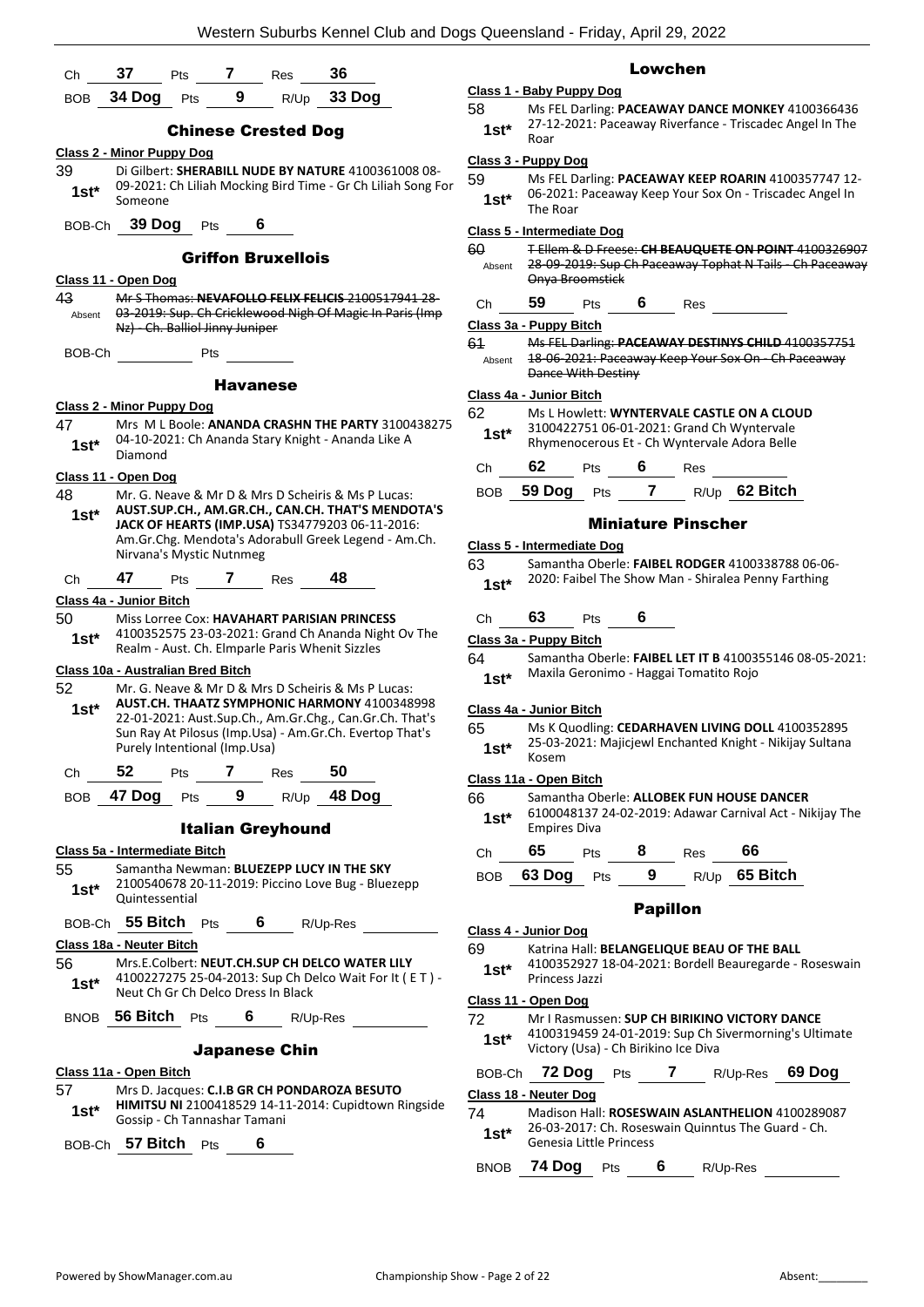#### Pekingese

#### **Class 4 - Junior Dog**

75 Mr N & Mrs D King: **ATHALOW AINT NO CHOIR BOY** 2100566647 07-06-2021: Hushan Midnight Raven - Ch **1st\*** 2100566647 07-06-2021: Hushar<br>Athalow Queens R Beta To Open

#### **Class 5 - Intermediate Dog**

76 S A Thomas: **KHYLEINI MASCHIO FATALE** 7100047146 12- 09-2020: Sup Ch Khyleini Call Me Digger - Ch Khyleini Letz Get Loud Absent

Ch **75** Pts **6** Res

#### **Class 3a - Puppy Bitch**

- 77 Mr N & Mrs D King: **CHINDARA GIRLEY MOMENT** 4100356741 19-06-2021: Supreme Champion Winwei **1st**\* 4100356741 19-06-2021: Sum<br>Imagination - Voila Anna Sui
- Ch **77** Pts **6**

BOB **75 Dog** Pts **7** R/Up **77 Bitch**

#### Pomeranian

#### **Class 2 - Minor Puppy Dog**

80 Ms O Gess: **CHIPBON SAMMY** 4100363510 12-10-2021: 1st\* Chipbon Mity Impressive - Arderne A Star In The Making

#### **Class 10 - Australian Bred Dog**

82 Mrs I McIntyre: **ISHKABON FIRST IN LINE** 4100317148 18- 01-2019: Chipbon You Are Special - Ch. Tupishka Lovin Me  $1$ **st**<sup>\*</sup>  $\frac{01-20}{Total}$ 

#### **Class 1a - Baby Puppy Bitch**

85 Kim Haddon: **ZEIGEN THE EYE OF THE TIGER** 4100364272 18-11-2021: Aust Ch Zeigen From Russia With Love - Aust **1st**\* 18-11-2021: Aust Ch<br>Ch Zeigen Zetajones

| BOB-Ch 80 Dog Pts |  | R/Up-Res 82 Dog |  |
|-------------------|--|-----------------|--|
|                   |  |                 |  |

#### Pug

**Class 1 - Baby Puppy Dog** 88 J Willoughby: **DIVINISE INFATUATION** 3100444569 01-01- 2022: Sup Ch Kabova True Lies - Sebandee Over The 1st<sup>\*</sup> <sup>2022:</sup> 20<br>Rainbow **Class 2 - Minor Puppy Dog** 89 MRS T L OHL: **TRANABBY HEART OF A WARRIOR** 4100364018 04-10-2021: Ch Sweetess Ice Trucker - Ch Tranabby Opals N Pearls Absent

#### **Class 4 - Junior Dog**

91 MRS BILLIE SORENSEN: **PICKAPUG YOU GUESSED IT** 4100352219 17-02-2021: Sup Ch Sweetess Guess I Still Love U - Ch Pickapug One Way Or Another **1st\***

#### **Class 10 - Australian Bred Dog**

92 MRS BILLIE SORENSEN: **CH PICKAPUG AIMEES LEGACY** 4100318038 19-01-2019: Sup Ch Pickapug Dark Warrior - 1st\* 4100318038 19-01-2019:<br>Ch Pickapug Ticket To Rio

#### **Class 11 - Open Dog**

93 Mrs J Whitney: **CH KABOVA ON A ROLL** 2100505556 28-08- 2018: Graffyti Wayward Son (Ai) - Ch Kabova Move Aside **1st**\* <sup>2018: Graffyti W<br>Shes Arrived (Ai)</sup>

#### Ch **91** Pts **8** Res **92**

#### **Class 1a - Baby Puppy Bitch**

- 95 Michelle McAndrew: **SEBANDEE ZING WENT THE STRING** 2100574366 03-11-2021: Sebandee Ragamuffin - Sebandee **1st** <sup>21005743661</sup> 96 Michelle McAndrew: **KANGALA HUMDINGER** 2100574386
- 2nd 10-11-2021: Kangala Un See This Kangala Like A Sunrise

#### **Class 2a - Minor Puppy Bitch**

| 97     | Mrs. Billie Sorensen: PICKAPUG RAISING THE STAKES    |
|--------|------------------------------------------------------|
| $1st*$ | 4100366717 25-10-2021: Sup Ch Pickpug Dark Warrior - |
|        | Pickapug Mayhem                                      |

#### **Class 3a - Puppy Bitch**

98 Mrs J Whitney: **KABOVA ON STANDBY** 2100565425 28-05- 2021: Ch Kabova Last Man Standing - Grand Ch Kabova Pye **1st**\* <sup>2021</sup> ULN

#### **Class 4a - Junior Bitch**

- 99 Teleah Kruik: **SHADOWFOX SQEEZIN PAST YA** 4100355180 15-04-2021: Kabova Full Metal Jacket - Kyratella Turn Me
- **1st**  $\frac{13-04}{10056}$

#### **Class 5a - Intermediate Bitch**

| 100    |    |     |    |     | Mrs J Whitney: KABOVA BLAME IT ON THE BOOGIE                                                               |  |
|--------|----|-----|----|-----|------------------------------------------------------------------------------------------------------------|--|
| 2nd    |    |     |    |     | 2100546948 06-08-2020: Can Ch & Aust Ch Roses Sharp<br>Dressed Man (Imp Can) - Ch Pickapug Blame It On Rio |  |
| 101    |    |     |    |     | MRS BILLIE SORENSEN: CH PICKAPUG THE ONE TO                                                                |  |
| $1st*$ |    |     |    |     | WATCH(IA) 4100338368 24-06-2020: Rose's                                                                    |  |
|        |    |     |    |     | Watchutalkinboutwillis - Pickapug Dark Ditto                                                               |  |
| Сh     | 98 | Pts | 10 | Res | 101                                                                                                        |  |

| BOB 98 Bitch Pts<br>R/Up 91 Dog<br>13 |  |
|---------------------------------------|--|
|---------------------------------------|--|

#### Tibetan Spaniel

#### **Class 1 - Baby Puppy Dog**

| 104    | Mr D and Mrs D Hedge: INNESLAKE BACK IN THE GAME    |
|--------|-----------------------------------------------------|
| Absent | 4100364871 22 12 2021: Gr Ch Shadowyale Moon Hunter |
|        | Ch Byrebaer Sophisticated Lady                      |

#### **Class 5a - Intermediate Bitch**

| 105    | Mr D & Mrs D Hedge & Miss D Yates: CH INNESLAKE AIR                                          |
|--------|----------------------------------------------------------------------------------------------|
| Ahsent | KISS 2100540876 21-05-2020: Gr Ch Shadowvale Moon<br>Hunter - Ch Byrebaer Sophisticated Lady |
|        |                                                                                              |

BOB-Ch Pts

### Group 1 - Specials

| Best           | 7                | <b>Australian Silky Terrier</b>                                                            |
|----------------|------------------|--------------------------------------------------------------------------------------------|
| Pts: 25        |                  | Mrs A Collins & Mrs K Pastiu: Allannette Mischief Maker                                    |
| R/Up           | 47               | <b>Havanese</b>                                                                            |
| Pts: 15        |                  | Mrs M L Boole: Ananda Crashn The Party                                                     |
| Baby           | 58               | Lowchen<br>Ms FEL Darling: Paceaway Dance Monkey                                           |
| Minor          | 47               | <b>Havanese</b><br>Mrs M L Boole: Ananda Crashn The Party                                  |
| <b>Puppy</b>   | 77               | <b>Pekingese</b><br>Mr N & Mrs D King: Chindara Girley Moment                              |
| Junior         | 33               | Chihuahua (Smooth Coat)<br>Mrs Jennifer Watt: Wachowa Workn For The Man                    |
| <b>Inter</b>   | 20<br>Proms (AI) | <b>Cavalier King Charles Spaniel</b><br>M Morse and W Henderson: Matmor Last Night Of The  |
| Aus Br         | 25               | Chihuahua (Long Coat)<br>Mrs. Jennifer Watt: Champion Wachowa 00 Seven                     |
| Open           | 7                | <b>Australian Silky Terrier</b><br>Mrs A Collins & Mrs K Pastiu: Allannette Mischief Maker |
|                |                  |                                                                                            |
|                |                  | <b>Neuter</b>                                                                              |
| Best<br>Pts: 7 | 74               | <b>Papillon</b><br>Madison Hall: Roseswain AslanTheLion                                    |
| <b>R/Up</b>    | 56               | Italian Greyhound<br>Mrs.E.Colbert: Neut.Ch.Sup Ch Delco Water Lily                        |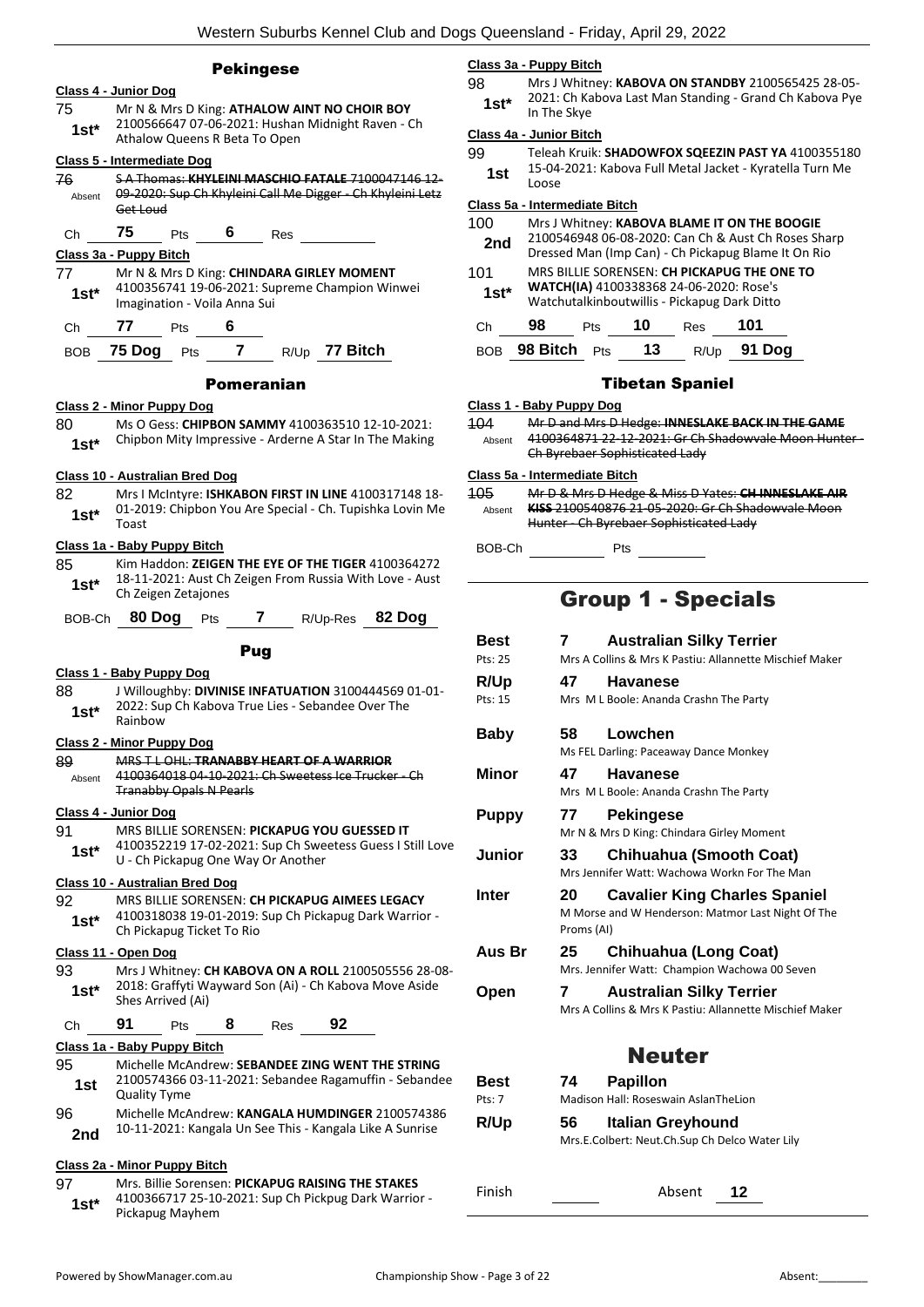### Group 2 - Terrier Group

| $\frac{1}{2}$                                                                                                                                                     | Class 4 - Junior Dog                                               |
|-------------------------------------------------------------------------------------------------------------------------------------------------------------------|--------------------------------------------------------------------|
| Mr E Pickering (NSW)<br>Start Time:                                                                                                                               | Mr D Maxwell: B<br>124<br>2021: Ch Harbec<br>Absent                |
|                                                                                                                                                                   | Package                                                            |
| <b>Airedale Terrier</b>                                                                                                                                           | Class 11 - Open Dog<br><u>125 —</u><br>Mr C Drury & Mr             |
| <b>Class 5 - Intermediate Dog</b><br>J M Bailey: CH BUSHVELDT BRAVO 3100399351 24-10-<br>108                                                                      | <b>PUZZLE 4100306</b><br>Absent                                    |
| 2019: Bushveldt Hawk Eye Pierce - Bushveldt Blanche<br>$1st^*$                                                                                                    | Gun(Ai) - Ch Bull                                                  |
|                                                                                                                                                                   | $\overline{P}$<br>BOB-Ch                                           |
| BOB-Ch 108 Dog Pts 6                                                                                                                                              | <b>Bull T</b>                                                      |
| <b>American Hairless Terrier</b>                                                                                                                                  | Class 10a - Australian Bre                                         |
| Class 4 - Junior Dog                                                                                                                                              | R & S DIPPLE: SH<br>128<br>05-03-2021: Sub                         |
| Kay Holmes: ELCYS HOUSE OF CARDS @ LILCRACKA<br>109                                                                                                               | 1st $^{\star}$<br>Lass                                             |
| RN35739101 04-11-2020: Ch Elcys Flying Doodlebug -<br>$1st^*$<br>Whispermoons Blue Aurora @ Elcy                                                                  | BOB-Ch 128 Bitch P                                                 |
| <b>109</b> Pts 6<br>Ch                                                                                                                                            | <b>Dandie</b>                                                      |
| Class 4a - Junior Bitch                                                                                                                                           |                                                                    |
| 110<br>Kay Holmes: LILCRACKA PRINCESS OF WAKONDA                                                                                                                  | Class 3a - Puppy Bitch<br>E Greenway/G H<br>132                    |
| 4100350852 30-01-2021: Lilcracka Master Of Whispers -<br>1st<br>Ch. Rip It Up Cyclone Yasi At Lilcracka (Imp Usa) Tks                                             | <b>REGAL ROSALIN</b><br>$1st^*$                                    |
| 110 $Pts$ 6<br>Ch                                                                                                                                                 | Undercover Love                                                    |
| 109 Dog Pts 7 R/Up 110 Bitch<br>BOB                                                                                                                               | BOB-Ch 132 Bitch P                                                 |
|                                                                                                                                                                   | Fox 1                                                              |
| <b>American Staffordshire Terrier</b>                                                                                                                             | Class 11 - Open Dog                                                |
| Class 5 - Intermediate Dog                                                                                                                                        | 133<br>PG & SH Hewins                                              |
| 113<br>S. McKenzie & K. Gordon: CH. RIZENSTAR WHOSDANEW<br>KINGOFHELL 4100325075 18-07-2019: Staffwild Licence To                                                 | 2017 15-12-2016<br>$1st^*$<br>2011                                 |
| $1st^*$<br>Thrill - Rizenstar Bad Moon Rising (Ai)                                                                                                                | 133<br>Pts<br>Ch                                                   |
| BOB-Ch 113 Dog Pts 6                                                                                                                                              | Class 3a - Puppy Bitch                                             |
| <b>Australian Terrier</b>                                                                                                                                         | 135<br>L & S FLOOD: FO                                             |
| Class 1 - Baby Puppy Dog                                                                                                                                          | 2021: Waitapu V<br>$1st^*$                                         |
| 117<br>L & A Lobegeiger: ARONAW LET THE WHISTLE BLOW (AI)                                                                                                         | 136<br><b>L &amp; S FLOOD: FO</b>                                  |
| 4100366098 09-11-2021: Xanthorrhoea Sardonyx - Ch.<br>1st                                                                                                         | 2021: Waitapu V<br>2nd                                             |
| Wanora Angie Gurl                                                                                                                                                 |                                                                    |
| Class 10 - Australian Bred Dog                                                                                                                                    | Class 10a - Australian Bre                                         |
| Mrs. Tarni Kimber: TAGETARL AUSSIE BILLY THE KID<br>118  <br>8010006985 09-09-2019: Tagetarl Aussie Lone Ranger -<br>$1st*$<br><b>Tagetarl Aussie Cottonmouth</b> | 138 PG & SH Hewins<br>4100305630 15-<br>$1st*$<br>Foxcrag Its Abou |
| Class 11 - Open Dog                                                                                                                                               | 138<br>Ch<br>Pts                                                   |
| 119<br>L & A Lobegeiger: KYLOTT THE MAIN MAN 3100414615 28-                                                                                                       |                                                                    |
| 06-2020: 05229-2013 - Ch Kylott Jitterbug<br>$1st*$                                                                                                               | BOB 138 Bitch Pts                                                  |
| 118<br>119<br>7<br>Res<br>Ch<br>Pts                                                                                                                               | <b>Class 10 - Australian Bred</b>                                  |
| Class 1a - Baby Puppy Bitch                                                                                                                                       | 139<br>Ms R Campbell: 0                                            |
| 120<br>L & A Lobegeiger: ARONAW APPLE OF YOUR EYE                                                                                                                 | 2100543076 30-<br>$1st^*$                                          |
| 4100364153 30-10-2021: Aronaw Forget Me Knot - Aronaw<br>$1st*$<br>Forbidden Fruit                                                                                | Nezhnoye Plamy                                                     |
| 121<br>Mrs. Tarni Kimber: KALVALEPARK QUEEN OF THE ASHES                                                                                                          | 139<br>Ch<br>Pts                                                   |
| 4100365474 30-11-2021: Tagetarl Billy The Kid - Cumalong<br>2nd<br>Out Of The Ashes                                                                               | Class 4a - Junior Bitch                                            |
| Class 3a - Puppy Bitch                                                                                                                                            | MS R CAMPBELL<br>140<br><b>BETWEEN 21005</b>                       |
| 122<br>L & A Lobegeiger: ARONAW WALNUT DISAPPOINT                                                                                                                 | $1st*$<br>Weapon (Imp Irl)                                         |
| 4100362990 03-08-2021: Aronaw Forget Me Knot - Ch.<br>$1st*$                                                                                                      | 140<br>Ch<br>Pts                                                   |
| Wanora La Red High Heels<br>Class 4a - Junior Bitch                                                                                                               | 139 Dog<br>BOB<br>Pts                                              |
| Mrs. Tarni Kimber: PAXTERR QUEENS GAMBIT 5100123107<br>123                                                                                                        | Man                                                                |
| 01-03-2021: Tanquist The Joker - Mittlesista Drama Queen<br>$1st*$                                                                                                | Class 4 - Junior Dog                                               |
|                                                                                                                                                                   | G Lofting: CH CA<br>145                                            |
| 123<br>7<br>122<br>Res<br>Ch<br>Pts                                                                                                                               | 3100418916 31-<br>$1st^*$                                          |
| 9<br>R/Up 123 Bitch<br>118 Dog<br>BOB<br>Pts                                                                                                                      | Windypark Annie                                                    |

### Bull Terrier

- 124 Mr D Maxwell: **BANSHEEZ SALUTE** 4100352644 10-03- Part Of The Puzzle - Robarc Surprise
- $C$  J Thompson: **CH HARBEC PART OF THE** <u>Puzzle 45-2018: Monkromony Try A</u> zeye Daylights Dreamer

ts \_\_\_\_\_\_\_\_\_\_\_\_\_\_R/Up-Res \_

#### errier (Miniature)

#### **Class 10a - Australian Bred Bitch**

- **HIRROD MY BENTLEY BABE** 4100351790 zeus Right On Target - Ch Shirrod Tripence
- ts **6**

#### e Dinmont Terrier

- lovey Jacobs & A Cassidy: **JOLLYGAZE REGAL ROSALIND** 3100434477 09-07-2021: Jollygaze er - Jollygaze Divine Diva
- ts **6**

#### **Ferrier (Smooth)**

- on: **CH. TAMSAM TE TOA (IMP. NZ)** 01858- $5:$  Nz/Ch Tamsam Limited Edition - 01946-
- Ch **133** Pts **6**
- 135 L & S FLOOD: **FOXANATIC SAI MAI** 4100357813 10-07- 2021: Waitapu Willy Wonka - Priorswood Bobbcat **1st\***
- 
- 136 L & S FLOOD: **FOXANATIC PAD THAI** 4100357814 10-07- **2021: Wonka - Priorswood Bobbcat**

#### **Class 10a - Australian Bred Bitch**

**138 PM EXAMPLE TRAVELN THRU TYME** 04-2018: Ch. Tamsam Te Toa (Imp Nzl) - Ch. It Tyme

| Ch | 138               | <b>Pts</b> | - 8 | Res | -135                |
|----|-------------------|------------|-----|-----|---------------------|
|    | BOB 138 Bitch Pts |            | - 9 |     | R/Up <b>133 Dog</b> |

#### Irish Terrier

### **Class 10 - Australian Bred Dog**

- 139 Ms R Campbell: **CH. TAWNYOAK DASHING FERGUS** 06-2020: Ch. Setanta Of Otago (Imp Nzl) a Yulia Russian Dragon (Imp Uk)
- Ch **139** Pts **6**
- $18$  MR G ROSS: **TAWNYOAK BETWIX N BETWEEN** 2100564213 22-04-2021: Ch Doonrock Secret Weapon (Imp Irl) - Nezhnoye Plamya Eyza (Imp Rus) **1st\***
- Ch **140** Pts **6**
	- BOB **139 Dog** Pts **7** R/Up **140 Bitch**

### chester Terrier

145 G Lofting: **CH CATHASAIGH PHANTOM IN THE PARK AI** -10-2020: Dogct Green Garnet - Ch <sub>ies</sub> Wild Ride<sup>'</sup>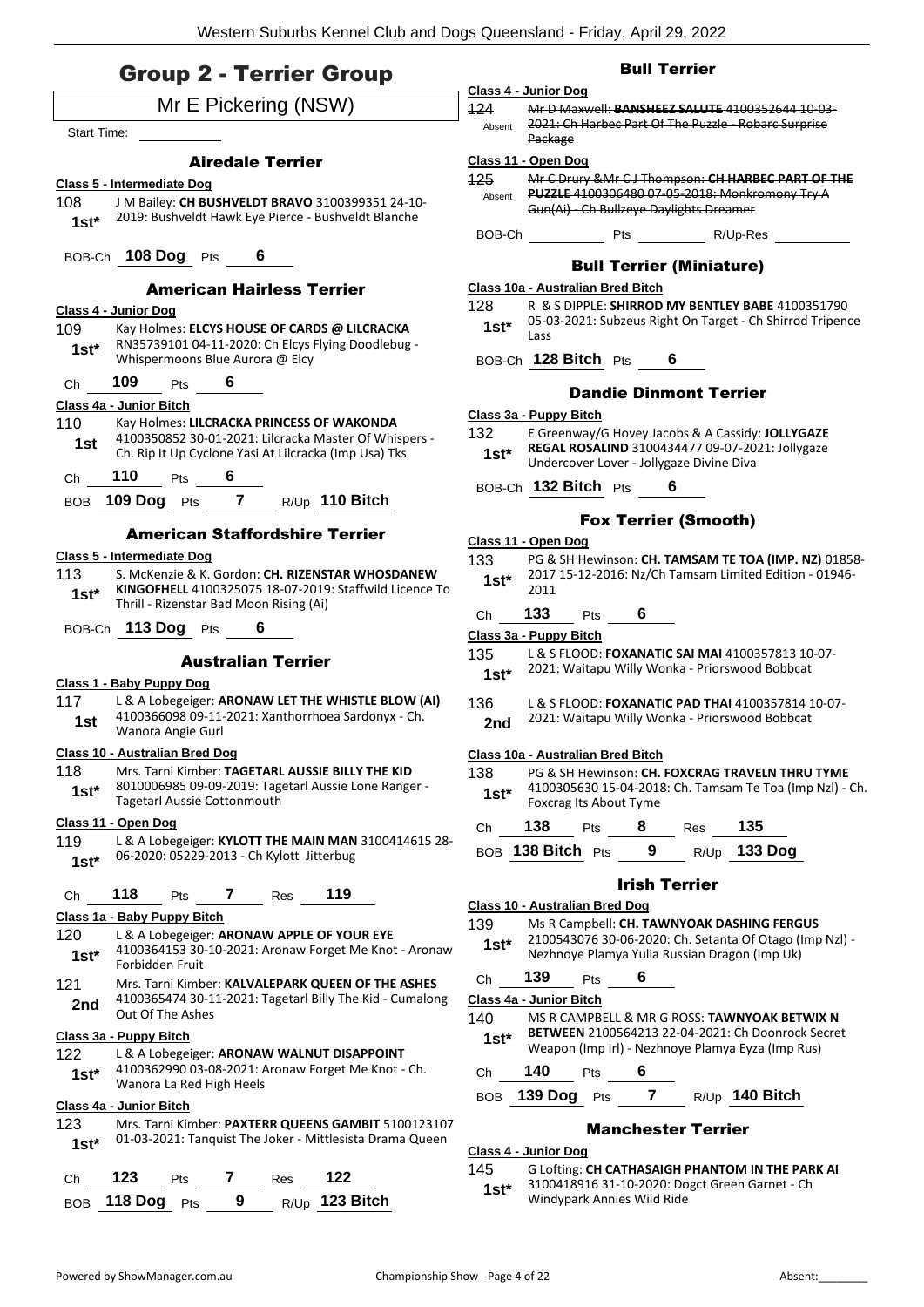| Сh            | 145                                   | Pts                              | 6 |                                            |                                                          |                                                                                                                  | 162                 |
|---------------|---------------------------------------|----------------------------------|---|--------------------------------------------|----------------------------------------------------------|------------------------------------------------------------------------------------------------------------------|---------------------|
|               | Class 10a - Australian Bred Bitch     |                                  |   |                                            |                                                          |                                                                                                                  | 2n                  |
| 146           |                                       |                                  |   |                                            | LJ Saxton: AUST CH. CATHASAIGH CAUSE AND EFFECT          |                                                                                                                  | Ch                  |
| $1st^*$       |                                       |                                  |   | (Imp Uk) - Aust Ch Dixiedaly Sweet Charity |                                                          | 3100371467 17-02-2018: Aust Ch Mimbre Gold Medallist                                                             | Class               |
|               |                                       |                                  |   |                                            |                                                          |                                                                                                                  | 163                 |
| Ch            | 146                                   | <b>Pts</b>                       | 6 |                                            |                                                          |                                                                                                                  | 1 <sub>s</sub>      |
|               |                                       |                                  |   |                                            | BOB 145 Dog Pts 7 R/Up 146 Bitch                         |                                                                                                                  |                     |
|               |                                       |                                  |   | <b>Scottish Terrier</b>                    |                                                          |                                                                                                                  | <b>Class</b><br>164 |
|               | <b>Class 2 - Minor Puppy Dog</b>      |                                  |   |                                            |                                                          |                                                                                                                  | 2n                  |
| 147           |                                       |                                  |   |                                            | Miss Stacy Kellie: UPYRKILT HERES JOHNNY (AI)            |                                                                                                                  |                     |
| $1st^*$       |                                       | Ch Upyrkilt Here Comes The Sun   |   |                                            |                                                          | 4100363858 29-10-2021: Nz Ch Juscot Johnny Cash (Nz) -                                                           | 165                 |
|               | Class 11 - Open Dog                   |                                  |   |                                            |                                                          |                                                                                                                  | 1s                  |
| 148           |                                       |                                  |   |                                            |                                                          | Miss S Kellie & MR L Wright: CH UPYRKILT WHERE THERE IS                                                          | 166                 |
| $1st*$        |                                       |                                  |   |                                            |                                                          | A WILL 4100316795 09-12-2018: Arg.Ch Arg Grand Ch Chill                                                          | 3r                  |
|               | Money Honey                           |                                  |   |                                            |                                                          | Ch Sup Ch Mariss Monarh (Imp Rus) - Ch Upyrkilt Its Just                                                         | <b>Class</b>        |
| Ch            | 148                                   | <b>Pts</b>                       |   | <b>7</b> Res 147                           |                                                          |                                                                                                                  | 167                 |
|               | Class 1a - Baby Puppy Bitch           |                                  |   |                                            |                                                          |                                                                                                                  | 1s                  |
| 149           |                                       |                                  |   |                                            | Miss Stacy Kellie: UPYRKILT TRULY MADLY DEEPLY           |                                                                                                                  | 168                 |
| $1st^*$       |                                       |                                  |   |                                            |                                                          | 4100366854 08-12-2021: Upyrkilt Tb Harris - Upyrkilt Pussy                                                       | 2n                  |
|               | Willow                                |                                  |   |                                            |                                                          |                                                                                                                  |                     |
| 150           | Class 3a - Puppy Bitch                |                                  |   |                                            |                                                          | Miss Stacy Kellie: UPYRKILT GLITTER N GOLD 4100361174                                                            | <u>Class</u>        |
| $1st*$        |                                       |                                  |   |                                            | 08-07-2021: Upyrkilt Where There Is A Will - J.Ch Rus Ch |                                                                                                                  | 169                 |
|               |                                       | Snailand Ovacia Imp Russia       |   |                                            |                                                          |                                                                                                                  | Зr                  |
| Ch            | 150                                   | Pts                              | 6 |                                            |                                                          |                                                                                                                  | 170.                |
| BOB           |                                       |                                  |   |                                            | 148 Dog Pts 8 R/Up 150 Bitch                             |                                                                                                                  | 1៵                  |
|               |                                       |                                  |   | <b>Staffordshire Bull Terrier</b>          |                                                          |                                                                                                                  | 171                 |
|               | Class 1 - Baby Puppy Dog              |                                  |   |                                            |                                                          |                                                                                                                  |                     |
| 151           |                                       |                                  |   |                                            | Mrs. Vicki Dart & Mr. Tony Dart: VAGASTAFF GOD OF        |                                                                                                                  | 173                 |
| $1st^*$       |                                       | - Ch. Satori Sweet Lips          |   |                                            |                                                          | MISCHIEF 4100364482 04-12-2021: Vagastaff Back In Black                                                          | 2n                  |
| 152           |                                       |                                  |   |                                            |                                                          | K Roebig: SOOKALOTT BURN AFTA READING 4100365997                                                                 | <u>Class</u>        |
| 2nd           |                                       |                                  |   |                                            | 03-01-2022: Ch Bxact Agent Hobbs - Bxact Secret Agent    |                                                                                                                  | 177                 |
|               | Class 3 - Puppy Dog                   |                                  |   |                                            |                                                          |                                                                                                                  | 2n                  |
| 153           |                                       |                                  |   |                                            | Mrs. Alicia Wood: APEXSTAFF KNIGHTS LEGACY               |                                                                                                                  | 178                 |
| 1st           |                                       |                                  |   |                                            |                                                          | 4100355973 09-06-2021: Aust Ch Magicmine Dark Knight                                                             | 1៵                  |
| 154           |                                       |                                  |   | Ccd Cd Ra Jc - Xanderblue A Drop Of Onyx   | Mr J & Mrs V Ross: SWANKY MASTER OF MISCHIEF (AI)        |                                                                                                                  |                     |
| Absent        |                                       |                                  |   |                                            |                                                          | 4100358811 09-06-2021: Ire Ch/Uk Ch Zakstaff What'S The                                                          | Ch                  |
|               |                                       |                                  |   | Story At Morlu (Uk) Swanky Black Widow     |                                                          |                                                                                                                  | <b>BOE</b>          |
|               | Class 4 - Junior Dog                  |                                  |   |                                            |                                                          | MS S L BYRNE: LESARA COOL ASSASSIN 4100346093 29-11-                                                             | Class               |
| 155<br>$1st*$ |                                       |                                  |   |                                            | 2020: Nz Grd Ch. Nz Spl Gr Ch Sup. Ch. Swanky The        |                                                                                                                  | 180                 |
|               |                                       | Enforcer - Lesara Road To Ransom |   |                                            |                                                          |                                                                                                                  | 1s                  |
| 156           |                                       |                                  |   |                                            | Mr. T. Dart & Mrs. V. Dart: VAGASTAFF BACK IN BLACK      |                                                                                                                  |                     |
| 2nd           |                                       | Vagastaff Ruby Red Dress         |   |                                            | 4100348863 14-01-2021: Ch. Mazali Black Dog - Ch.        |                                                                                                                  | <b>BNC</b>          |
| 157           |                                       |                                  |   |                                            | Mrs T Conelius. & Mr C Drury: ROTSTAFELIUS DEMONIC       |                                                                                                                  |                     |
| Absent        |                                       | Rotstafelius Sand Queen Nas      |   |                                            |                                                          | <b>FIRE</b> 4100349481 24-01-2021: Beaurite Beau Th Wicked-                                                      | <b>Class</b>        |
| 158           |                                       |                                  |   |                                            | Mr J & Mrs V Ross: SWANKY GLORIOUS PURPOSE (AI)          |                                                                                                                  | 181                 |
| 3rd           |                                       |                                  |   |                                            |                                                          | 4100358813 09-06-2021: Ire Ch/Uk Ch Zakstaff What'S The                                                          | 1s                  |
|               |                                       |                                  |   | Story At Morlu (Uk) - Swanky Black Widow   |                                                          |                                                                                                                  | <b>Class</b>        |
|               | <b>Class 10 - Australian Bred Dog</b> |                                  |   |                                            |                                                          |                                                                                                                  | 185                 |
| 159           |                                       |                                  |   |                                            |                                                          | Paula Hill: AUST CH MAGICMINE DARK KNIGHT CCD CD RA<br>JC 4100237693 18-01-2014: Aust Ch Britishpride The Duke - | 1s                  |
| 1st*          |                                       |                                  |   |                                            |                                                          | Aust/ Neut Ch Magicmine My Tys Angel Ccd Cdx Re Jdx Ad                                                           |                     |
|               | Class 11 - Open Dog                   |                                  |   |                                            |                                                          |                                                                                                                  | Class               |
| 161           |                                       |                                  |   |                                            |                                                          | Mrs M Coetzer & Mrs J Chivers: ZERACIOUS SOVEREIGNTY                                                             | 186                 |

2100510764 12-12-2018: Ch Toploader Fat Tony - Ch **1st**\* 2100510764 12-12-20<br>Zeracious Fire Me Up

Ms D & Ms K Edwards: **SOOKALOTT WORK OF ART** 4100330475 10-12-2019: Ch Sookalott U Cant Resist It - Ch Sookalott Eternal Flame **2nd** Ch **155** Pts **12** Res **156 Class 1a - Baby Puppy Bitch** Ms D & Ms K Edwards: **SOOKALOTT THE SPY WHO LUVD ME** 4100365996 03-01-2022: Ch Bxact Agent Hobbs - Bxact Secret Agent **1st Class 2a - Minor Puppy Bitch** 164 Mrs T Conelius: **ROSTAFELIUS ELLIETWINKLESTAR**

4100359272 08-08-2021: Beaurite Beau Th Wicked ad <sup>4100359272</sup> 08-08-2021:<br> Beaurite Charlie Brown Jc

#### 165 Mr. Greg Brooks: **CYPRUSTAFF WHERES MY HALO**

- 4100360179 01-09-2021: Sookalott Shake Ittilya Makeit Cyprustaff Back In The Game **1st\***
- 166 Paula Hill: **MAGICMINE SPIRIT OV ANGELS** 4100362940 27- 10-2021: Aust Ch Usherin Sacre Bleu - Magicmine Dreamers d <sup>10-2021</sup><br>Angel Jc

#### **Class 3a - Puppy Bitch**

#### 167 Mrs. Alicia Wood: **APEXSTAFF KNIGHTS DIAMOND**

- 4100355977 09-06-2021: Aust Ch Magicmine Dark Knight **t\*** 4100355977 09-06-2021: Aust Ch Magicm<br>Ccd Cd Ra Jc - Xanderblue A Drop Of Onyx
- 168 Mr. Greg Brooks: **CYPRUSTAFF VILLAIN IN DISGUISE**
- 4100360177 01-09-2021: Sookalott Shake Ittilya Makeit **d** 4100360177 01-09-2021: Soc<br>Cyprustaff Back In The Game

#### **Class 4a - Junior Bitch**

- 169 Mr F & Mrs M Coetzer: **ZERACIOUS STRAIGHTUP** 2100553783 16-11-2020: Ch Yakindow Sonic Boom - Ch
- **d** ZIUU553783 Ib-11-2020:<br>Zeracious Wit Supremacy 170 MS S L BYRNE: **LESARA DOIN IT IN STYLE** 4100346091 29-
- 11-2020: Nz Grd Ch. Nz Spl Gr Ch Sup. Ch. Swanky The Enforcer - Lesara Road To Ransom **1st**
- Paula Hill: MAGICMINE BLACK ANGELS MAGIC 4100350421 05-02-2021: Magicmine Irish Whiskey - Magicmine Indian Dreamer
- Ms D & Ms K Edwards: **SOOKALOTT RIGHT ONTH KISSA (AI)**
- 4100352465 20-03-2021: Pridesdale The Guv'nor (Imp Uk) **d** 4100352465 20-03-2021: Pridesdale Transport Sookalott Shakewotyamamagaveu (Ai)

#### **Class 10a - Australian Bred Bitch**

- Paula Hill: **AUST CH MAGICMINE KNIGHTS ANGEL JC**
- 4100286614 10-02-2017: Aust Ch Magicmine Dark Knight **d** 4100286614 10-02-2017: Aust Ch Magicmine D<br>Ccd Cd Ra Jc - Hapustaff A Pot Of Magic Ccd Ra
- 178 Ms K Lacey: **TOPLACE STOP N SMELL THE ROSES** 4100359183 02-08-2021: Sup. Ch. Toplace Fifty Shades Of Mayhem - Toplace Shadow Dancer **1st**

| Ch 170 Pts 16 Res 173 |  |                                   |
|-----------------------|--|-----------------------------------|
|                       |  | BOB 155 Dog Pts 23 $R/Up$ 156 Dog |

#### **Class 18a - Neuter Bitch**

- Paula Hill: **AUST / NEUT CH MAGICMINE MY TYS ANGEL CCD CDX RE JDX AD** 4100195281 29-01-2011: Uk Aust Ch Tillcarr Pyroteknic Jw (Imp Uk) - Neut Obed Aust Ch Bajed Miss Blackberry Ad Jd Re **1st\***
- BNOB **180 Bitch** Pts **6** R/Up-Res

#### Tenterfield Terrier

#### **Class 1 - Baby Puppy Dog**

- 181 Miss Natashja Burton: **ELTAJ DONATELLO SHOOTING STAR**
- 4100367079 06-01-2022: Alaula Fudgeberry Golden Sun Alaula Venussunrise **1st\***

#### **Class 3 - Puppy Dog**

- 185 CE & JF Chambers: **CHARBON STRYKING IT LUCKY**
- 4100360558 05-09-2021: Ch Charbon Everythings Archie **Ch Charbon Radiant Light**

#### **Class 10 - Australian Bred Dog**

186 Miss Natashja Burton: **ALAULA FUDGEBERRY GOLDEN SUN** 2100501932 13-07-2018: Aaungara Koolaraoo - Tentapride **2nd 2100301932**<br>Phoenix Sun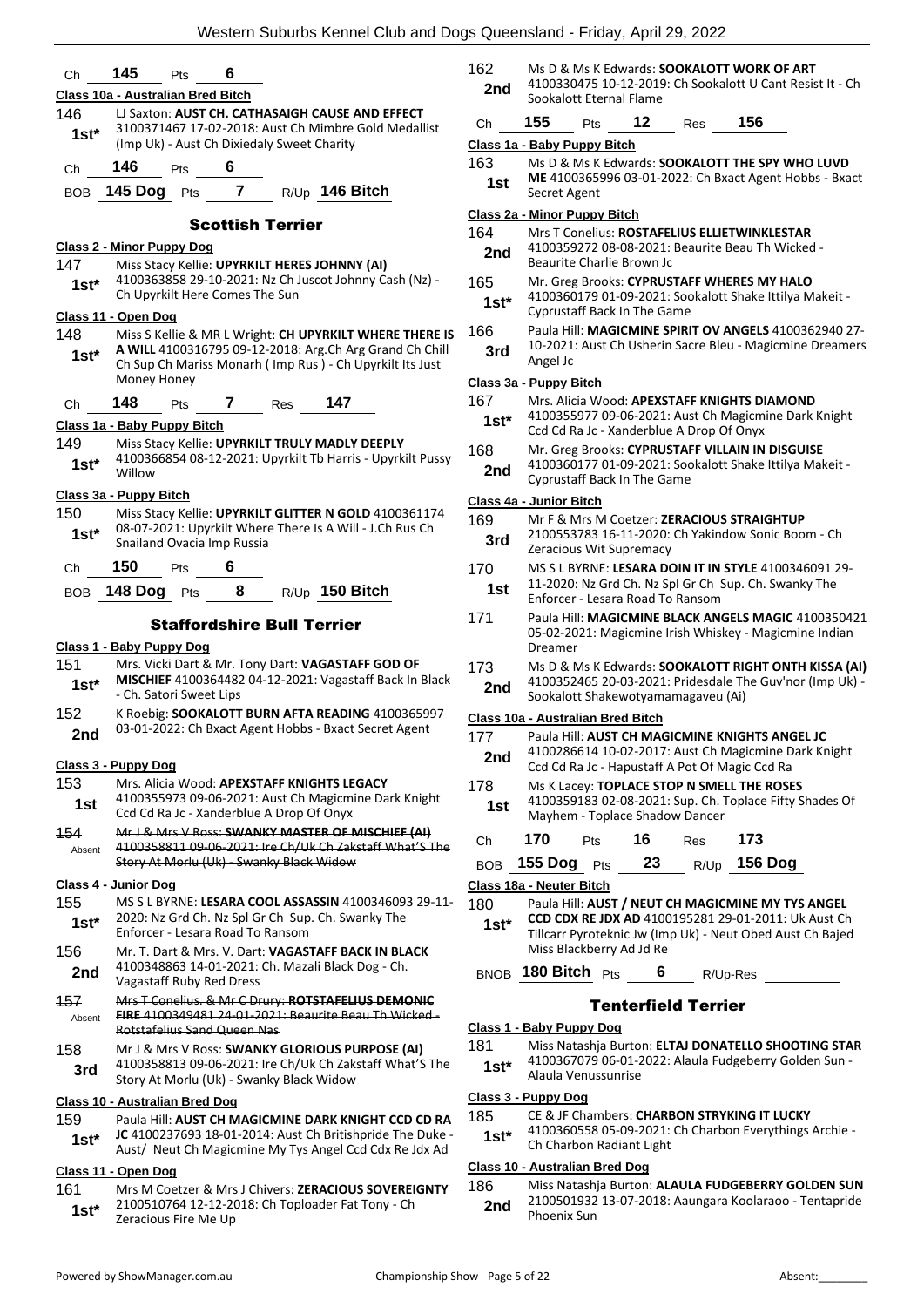| 187<br>$1st*$            |                        | - Numerrijig National Velvet                                                                                                                             |                            |                      | CE & JF Chambers: CH CHARBON EVERYTHINGS ARCHIE<br>4100337908 03-06-2020: Grand Ch Charbon Chase The Ace            |  |  |
|--------------------------|------------------------|----------------------------------------------------------------------------------------------------------------------------------------------------------|----------------------------|----------------------|---------------------------------------------------------------------------------------------------------------------|--|--|
| Сh                       | 187                    | Pts                                                                                                                                                      | 8                          | Res                  | 186                                                                                                                 |  |  |
|                          |                        | Class 1a - Baby Puppy Bitch                                                                                                                              |                            |                      |                                                                                                                     |  |  |
| 191<br>1st               |                        | MR P CLARKE & MRS M WILLIAMS-CLARKE: ARDCHATTAN<br><b>MYSTIC MAUD</b> 3100443743 17-12-2021: Nudimah Mystical<br>Maverick - Ornac Oh Wow Subtle In Brown |                            |                      |                                                                                                                     |  |  |
|                          |                        | <u> Class 2a - Minor Puppy Bitch</u>                                                                                                                     |                            |                      |                                                                                                                     |  |  |
| 194<br>$1st^*$           | Radiant Light          |                                                                                                                                                          |                            |                      | CE & JF Chambers: CHARBON ARCHIE ROSE 4100360557<br>05-09-2021: Ch Charbon Everythings Archie - Ch Charbon          |  |  |
| Class 4a - Junior Bitch  |                        |                                                                                                                                                          |                            |                      |                                                                                                                     |  |  |
| 196<br>$1st^*$           |                        | Tell - Yarraview Rose Gold                                                                                                                               |                            |                      | MR P CLARKE & MRS M WILLIAMS-CLARKE: <b>YARRAVIEW</b><br><b>INDIUM GOLD</b> 2100565598 25-02-2021: Yarraview Kiss N |  |  |
|                          |                        | <u> Class 5a - Intermediate Bitch</u>                                                                                                                    |                            |                      |                                                                                                                     |  |  |
| 200                      |                        |                                                                                                                                                          |                            |                      | Teila Morrison: ELTAJ SUN IN THE SKY 4100349565 08-10-                                                              |  |  |
| $1st^*$                  |                        |                                                                                                                                                          |                            |                      | 2020: Alaula Fudge Berry Golden Sun - Alaula Venussunrise                                                           |  |  |
| 201<br>1st               | Corona                 | Class 10a - Australian Bred Bitch                                                                                                                        |                            |                      | Miss Natashia Burton: ALAULA VENUSSUNRISE<br>2100515317 02-02-2019: Silvieras Be My Kind - Atenta                   |  |  |
|                          | Class 11a - Open Bitch |                                                                                                                                                          |                            |                      |                                                                                                                     |  |  |
| 203                      |                        |                                                                                                                                                          |                            |                      | MR P CLARKE & MRS M WILLIAMS-CLARKE: YARRAVIEW                                                                      |  |  |
| 2nd                      |                        |                                                                                                                                                          |                            |                      | SAPPHI LA BLUE 2100508319 11-09-2018: Tentamede<br>Renegade Blitzkrieg - Yarraview Sweet An Sugary                  |  |  |
| 204<br>$1st*$            |                        | Charbon Radiant Light                                                                                                                                    |                            |                      | CE & JF Chambers: CH CHARBON STYLED BY FRANKIE<br>4100347853 02-01-2021: Charbon Captains Choice - Ch               |  |  |
| Ch                       | 204                    | Pts                                                                                                                                                      | 11                         | <b>Res</b>           | 194                                                                                                                 |  |  |
| <b>BOB</b>               |                        | 187 Dog Pts                                                                                                                                              | 14                         |                      | R/Up 204 Bitch                                                                                                      |  |  |
| Class 18a - Neuter Bitch |                        |                                                                                                                                                          |                            |                      |                                                                                                                     |  |  |
| 205                      |                        |                                                                                                                                                          |                            |                      | MR P CLARKE & MRS M WILLIAMS-CLARKE: ATENTA                                                                         |  |  |
| $1st^*$                  |                        | Sunshine - Nudimah Velvets In Vogue                                                                                                                      |                            |                      | <b>CORONA</b> 2100423054 04-02-2015: Nudimah Mista                                                                  |  |  |
|                          |                        | BNOB 205 Bitch Pts                                                                                                                                       |                            |                      |                                                                                                                     |  |  |
|                          |                        |                                                                                                                                                          |                            | $6\degree$           | R/Up-Res                                                                                                            |  |  |
|                          |                        |                                                                                                                                                          |                            | <b>Welsh Terrier</b> |                                                                                                                     |  |  |
| Class 11 - Open Dog      |                        |                                                                                                                                                          |                            |                      |                                                                                                                     |  |  |
| 208                      |                        |                                                                                                                                                          |                            |                      | A Adams: AM GR CH AM CH AUST SUP CH SHAIREAB'S                                                                      |  |  |
| $1st^*$                  |                        |                                                                                                                                                          |                            |                      | <b>BAYLEIGH WOLVERIN (IMP USA) RN23346601 11-11-2011:</b><br>Gch Ch Bayleigh Shaireab's Super Hero - Ch Shaireab's  |  |  |
|                          |                        | Bayleigh Hel'n Hiwater                                                                                                                                   |                            |                      |                                                                                                                     |  |  |
|                          |                        | BOB-Ch 208 Dog Pts                                                                                                                                       | $\overline{\phantom{0}}$ 6 |                      |                                                                                                                     |  |  |
|                          |                        |                                                                                                                                                          |                            |                      | <b>West Highland White Terrier</b>                                                                                  |  |  |

#### **Class 3a - Puppy Bitch**

211 Mrs C Bowers & Mrs A Marskell: **WESTLAND SWEETIE DARLING** 4100354928 08-05-2021: Ch Juscot Follow That **1st\*** DARLING 4100354928 08-05-2021: Ch Juscot Follow<br>Dream To Whitebriar - Ch Westland Edina Monsoon

BOB-Ch **211 Bitch** Pts **6**

## Group 2 - Specials

| Best<br>Pts: 25        | <b>Scottish Terrier</b><br>148<br>Miss S Kellie & MR L Wright: Ch Upyrkilt where There is a                          |
|------------------------|----------------------------------------------------------------------------------------------------------------------|
| <b>R/Up</b><br>Pts: 15 | will<br><b>Welsh Terrier</b><br>208<br>A Adams: AM GR CH AM CH AUST SUP CH Shaireab's<br>Bayleigh Wolverin (IMP USA) |
| <b>Baby</b>            | <b>Staffordshire Bull Terrier</b><br>151<br>Mrs. Vicki Dart & Mr. Tony Dart: Vagastaff God Of Mischief               |
| <b>Minor</b>           | <b>Tenterfield Terrier</b><br>194<br>CE & JF Chambers: Charbon Archie Rose                                           |
| <b>Puppy</b>           | <b>Scottish Terrier</b><br>150<br>Miss Stacy Kellie: UPYRKILT Glitter n Gold                                         |
| Junior                 | 155<br><b>Staffordshire Bull Terrier</b><br>MS S L BYRNE: LESARA COOL ASSASSIN                                       |
| Inter                  | American Staffordshire Terrier<br>113<br>S. McKenzie & K. Gordon: Ch. Rizenstar Whosdanew<br>Kingofhell              |
| Aus Br                 | 139<br>Irish Terrier<br>Ms R Campbell: CH. TAWNYOAK DASHING FERGUS                                                   |
| Open                   | <b>Scottish Terrier</b><br>148<br>Miss S Kellie & MR L Wright: Ch Upyrkilt where There is a<br>will                  |
|                        | <b>Neuter</b>                                                                                                        |
| Best<br>Pts: 7         | <b>Staffordshire Bull Terrier</b><br>180<br>Paula Hill: Aust / Neut Ch Magicmine My Tys Angel CCD<br>CDX RE IDX AD   |
| R/Up                   | <b>Tenterfield Terrier</b><br>205<br>MR P CLARKE & MRS M WILLIAMS-CLARKE: ATENTA<br>CORONA                           |
| Finish                 | Absent<br>4                                                                                                          |

### Group 3 - Gundog Group

Mr G Winch (Vic)

Start Time:

#### Bracco Italiano

### **Class 3 - Puppy Dog**

|               | olass o - i uppy pog         |                                                                                                                                     |
|---------------|------------------------------|-------------------------------------------------------------------------------------------------------------------------------------|
| 213<br>Absent |                              | <b>MRS GAYNOR SIMPSON: ELETTARS G</b><br><u>4100359651 10-07-2021: Fausto Compatriota Di Bonfo</u><br>Freeman Miss Momona (Imp NzI) |
|               | Class 4 - Junior Dog         |                                                                                                                                     |
| 214           |                              | <u> MRS GAYNOR SIMPSON: ELETTARS ITS NACHO BI</u>                                                                                   |
| Absent        |                              | <b>(AI)</b> 4100359650 10-07-2021: Fausto Compatriota Di                                                                            |
|               | <del>Bonfini (Imp Hun)</del> | - Ch Freeman Miss Momona (Imp Nzl)                                                                                                  |
| Сh            | Pts                          | Res                                                                                                                                 |
|               |                              |                                                                                                                                     |
|               | Class 3a - Puppy Bitch       |                                                                                                                                     |
| 215           |                              | MRS GAYNOR SIMPSON: ELETTARS MARCIA MARCIA                                                                                          |
|               |                              |                                                                                                                                     |
| $1st^*$       |                              | <b>MARCIA (AI)</b> 4100359652 10-07-2021: Fausto Compatriota<br>Di Bonfini (Imp Hun) - Ch Freeman Miss Momona (Imp Nz)              |

BOB **215 Bitch** Pts **6** R/Up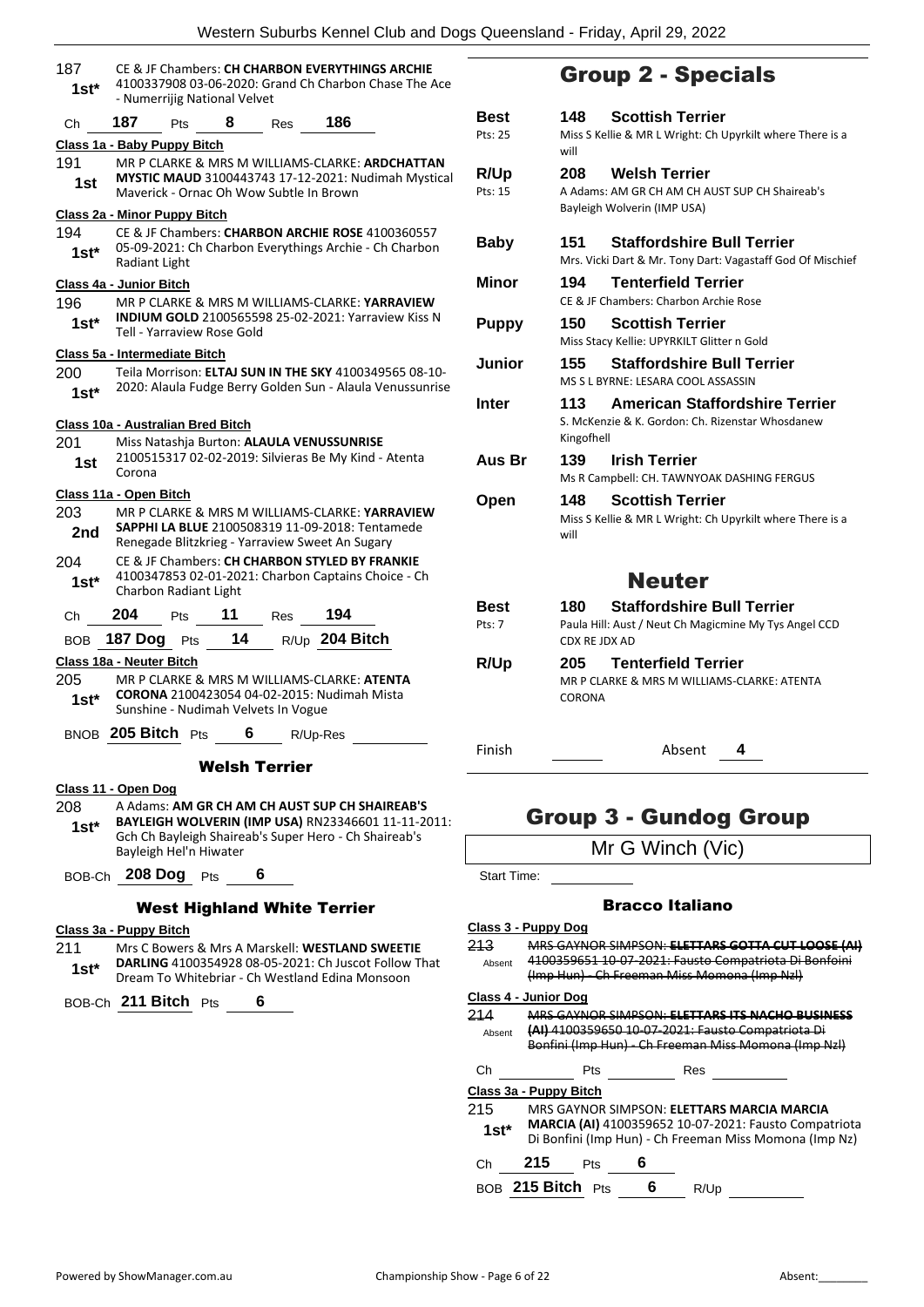#### Chesapeake Bay Retriever

| 218<br>1st*    | Class 5a - Intermediate Bitch<br>Of Tenarda (Imp Uk)                   |                        |     | M WEDGWOOD: TENARDA ROSE OF CHEYENNE<br>4100345425 09-10-2020: Tenarda Nikitas - Ch Sharbae Rose                    |
|----------------|------------------------------------------------------------------------|------------------------|-----|---------------------------------------------------------------------------------------------------------------------|
|                | BOB-Ch 218 Bitch Pts                                                   | - 6                    |     |                                                                                                                     |
|                |                                                                        | <b>Clumber Spaniel</b> |     |                                                                                                                     |
| 220<br>Absent  | Class 10a - Australian Bred Bitch<br>Oopsy Daisy                       |                        |     | DR& SR Graham: CH APPINTIKI FLEUR DE LIS 4100316422<br>22-01-2019: Ch Keltonhill Bear Essentials (Ai) - Ch Kangala  |
| BOB-Ch         |                                                                        | Pts                    |     |                                                                                                                     |
|                |                                                                        | <b>Cocker Spaniel</b>  |     |                                                                                                                     |
| 228<br>1st     | Class 5 - Intermediate Dog<br>Dollar Ca - Ch Myshalair Style In Motion |                        |     | Ms. HJ Yeates: MYSHALAIR BETYA GUNNA LOOK<br>4100344734 04-10-2020: Ch Ravensnite Betya Bottom                      |
| 229<br>$1st^*$ | Class 10 - Australian Bred Dog                                         |                        |     | S Bruno: AUST CH COBALT HIGHLANDER 4100327644 20-<br>09-2019: Ch Glenayden Hallmark - Cobalt Danish Scandal         |
| 230<br>$1st^*$ | Class 11 - Open Dog<br>To Dream                                        |                        |     | G.S. Kill: SUP CH BELCROFT CRAZY FOR YOU 3100314221<br>01-11-2014: Ch Belcroft Mad About You - Ch Belcroft Dare     |
| 231<br>Absent  | Cobalt Return To Eden                                                  |                        |     | June Worth: AUST CH COBALT LUCK OF THE IRISH<br>4100284051 05-12-2016: Glenayden Latest News - Ch                   |
| Сh             | 230<br><b>Pts</b>                                                      | $8^{\circ}$            | Res | 229                                                                                                                 |
|                | Class 1a - Baby Puppy Bitch                                            |                        |     |                                                                                                                     |
| 233<br>1st*    | Myshalair Style In Motion                                              |                        |     | Ms. HJ Yeates: MYSHALAIR ALL STYLE WTH KISSES<br>4100363710 23-11-2021: Tarrendayle Kiss And Tell - Ch              |
|                | Class 2a - Minor Puppy Bitch                                           |                        |     |                                                                                                                     |
| 237<br>$1st*$  | Dollar Ca - Myshalair Steppin Out In Style                             |                        |     | Ms. H J Yeates: MYSHALAIR BETYA LIKE MY STYLE<br>4100360055 25-08-2021: Ch Ravensnite Betya Bottom                  |
| 239<br>Absent  |                                                                        |                        |     | S Bruno: COBALT THE MAGIC BEAN 4100362626 07-08-<br>2021: Ch Cobalt Highlander - Hyrollers Spill The Beans          |
| 240<br>2nd     | Another - Twnroyal Drop Dead Gorgeous                                  |                        |     | Ms A M Adamopoulos: TWNROYAL PRIVATE THOUGHTS<br>(AI) 4100363684 05-08-2021: Ch Elspan One Swede To                 |
|                | Class 5a - Intermediate Bitch                                          |                        |     |                                                                                                                     |
| 245<br>$1st*$  |                                                                        |                        |     | S Bruno: SPEZIA IRISH ROMANCE 4100335823 02-04-2020:<br>Ch Cobalt Luck Of The Irish - Ch Spezia Touched By An Angel |
|                | <b>Class 10a - Australian Bred Bitch</b>                               |                        |     |                                                                                                                     |
| 247<br>1st     | Of The Irish - Cobalt Sensation In Blue                                |                        |     | Nadine Siemon And Kylie Zimmerle: AUST CH HYROLLERS<br>SPILL THE BEANS 4100314344 25-11-2018: Ch Cobalt Luck        |
|                | Class 11a - Open Bitch                                                 |                        |     |                                                                                                                     |
| 250<br>3rd     | <b>Watersmeet Dancing At Dusk</b>                                      |                        |     | Ms. H J Yeates: CH MYSHALAIR STYLE IN MOTION<br>4100302431 10-02-2018: Ch Ravensnite No More Bux - Ch               |
| 251<br>1st     | <b>Mad About Diamonds</b>                                              |                        |     | G.S. Kill: CH BIFIELD MEANT TO BE (AI) 4100304897 13-03-<br>2018: Uk Sh Ch Veratey Vincenzo At Cassom Jw - Belcroft |
| 252<br>2nd     |                                                                        |                        |     | June Worth: COBALT LEGALLY BLONDE 4100317185 20-01-<br>2019: Ch Cobalt Luck Of The Irish - Ch Cobalt Goldilocks     |
| Ch             | 251<br><b>Pts</b>                                                      | 12                     | Res | 247                                                                                                                 |

## **Class 5 - Intermediate Dog**

255 Mrs VM Masterfield: **CH JETTZ SAMAMARI SOCIAL DISTANCE** 2100541006 04-04-2020: Am Ch Samamais Golden State Warriheir (Imp Usa) - Am Ch Samamarts Wonder Women (Imp Usa) Sr 85864101 **1st\***

Cocker Spaniel (American)

#### **Class 10 - Australian Bred Dog**

| 256 | Azel Kennels: CH AZEL ALWAYS GOTCHA THINKING |  |
|-----|----------------------------------------------|--|
|     |                                              |  |

5100117213 18-02-2020: Nordic Ch/Nw Ch/Pt Ch/Sw Ch/Dk Ch/Am Ch/Australian Supreme Champion Azel Always Bet On The Black - Azel Not Another Rumour **1st\***

#### **Class 11 - Open Dog**

| 257    | Mrs G Lazar: CH PARKAVON MIDNIGHT ZORRO (IMP NZ)      |
|--------|-------------------------------------------------------|
| Absent | 05884-2017 19-05-2017: Am & Can & Nz Sprch Mar-K      |
|        | Parkavon's Midnight Eclipse (Usa) Ch Parkavon Ribbons |
|        | <b>Nd Rainbows</b>                                    |
|        |                                                       |

#### BOB-Ch **255 Dog** Pts **7** R/Up-Res **256 Dog**

#### English Springer Spaniel

#### **Class 5a - Intermediate Bitch**

- 259 Mrs. Catherine Toscano: **CATHATINA CHICA CHICA COCO** 4100342465 05-09-2020: Ch All My Loving Three Ponds **1st** 4100342465 05-09-2020: Ch All My Loving Three Ponds<br>Valley Imp Poland - Ch Cathatina Whispers In The Wind
- BOB-Ch **259 Bitch** Pts **6**

#### Field Spaniel

**Class 11a - Open Bitch** 261 PE&RSA Fazey: **SPANFIELD THUNDERNLIGHTNING** 2100519159 24-03-2019: Amchch Uplands Got The Moves (Imp Usa) - Steph Die No Bed Ov Roses Absent

BOB-Ch Pts

#### Flat Coated Retriever

#### **Class 5 - Intermediate Dog**

262 Mrs M N Morphet: **AUST CH ALUBYC THE ARTFUL DODGER** 4100331491 17-12-2019: Sup Ch Almanza Double Action **1st** <sup>4100331491 17-12-2019: Sup on Almanza Double Action<br>Dark Kiss (Imp Swe) - Nzch Ch Sherepoint Sweet Pepper (Ai)</sup>

#### **Class 10 - Australian Bred Dog**

- 263 Mrs M N Morphet: **AUST CH SKYEHAVEN OLIVER TWIST**
	- 5100110069 30-12-2018: Gr Ch Skyehaven Man Of Fire Ch **1st** 3100110069 30-12-2018: Gr Ch Skyeha<br>O'Flanagan Formosa Oolong (Imp Swe)

#### BOB-Ch **262 Dog** Pts **7** R/Up-Res **263 Dog**

#### German Shorthaired Pointer

- **Class 1 - Baby Puppy Dog**
- 264 K Wishart: **TARLORISE POWER BROKER (AI)** 2100065390
- 14-01-2022: Avaline Tissot (Imp Ser) Ch Tarlorise Walk **Onthe Wild Side**
- 265 Dr Heather Reynolds: **TEALPOINT INDIAN CHIEF**
- 4100363629 14-11-2021: Grand Ch Tealpoint Excaliburthemagician Et Ca - Tealpoint Keeper Of The Game (Ai) **2nd**

#### **Class 11 - Open Dog**

- 267 D Lang: **AVALINE TISSOT (IMP SER)** JR727126 Nkd 12-04- 2015: Avaline Poker - Avaline Godiva **1st\***
- 
- Ch **267** Pts **6**

**Class 3a - Puppy Bitch**

268 K WISHART: **ARENDT KEEP ON SMILING** 3100432443 19-05- 2021: Arendt Keep The Faith - Woodwych Raindrops On 1st<sup>\*</sup> <sup>2021: Area</sup>

#### **Class 4a - Junior Bitch**

269 K WISHART: **ARENDT THE REAL THING** 3100434031 31-05-

2021: Arendt Keeping It Real - Arendt Me Me Me **1st\***

BOB **230 Dog** Pts **15** R/Up **229 Dog**

|        | assı - Davy Fuppy Duy                        |
|--------|----------------------------------------------|
| ነ4     | K Wishart: TARLORISE POWER BROKER (AI)       |
| $1st*$ | 14-01-2022: Avaline Tissot (Imp Ser) - Ch Ta |
|        | Onthe Wild Side                              |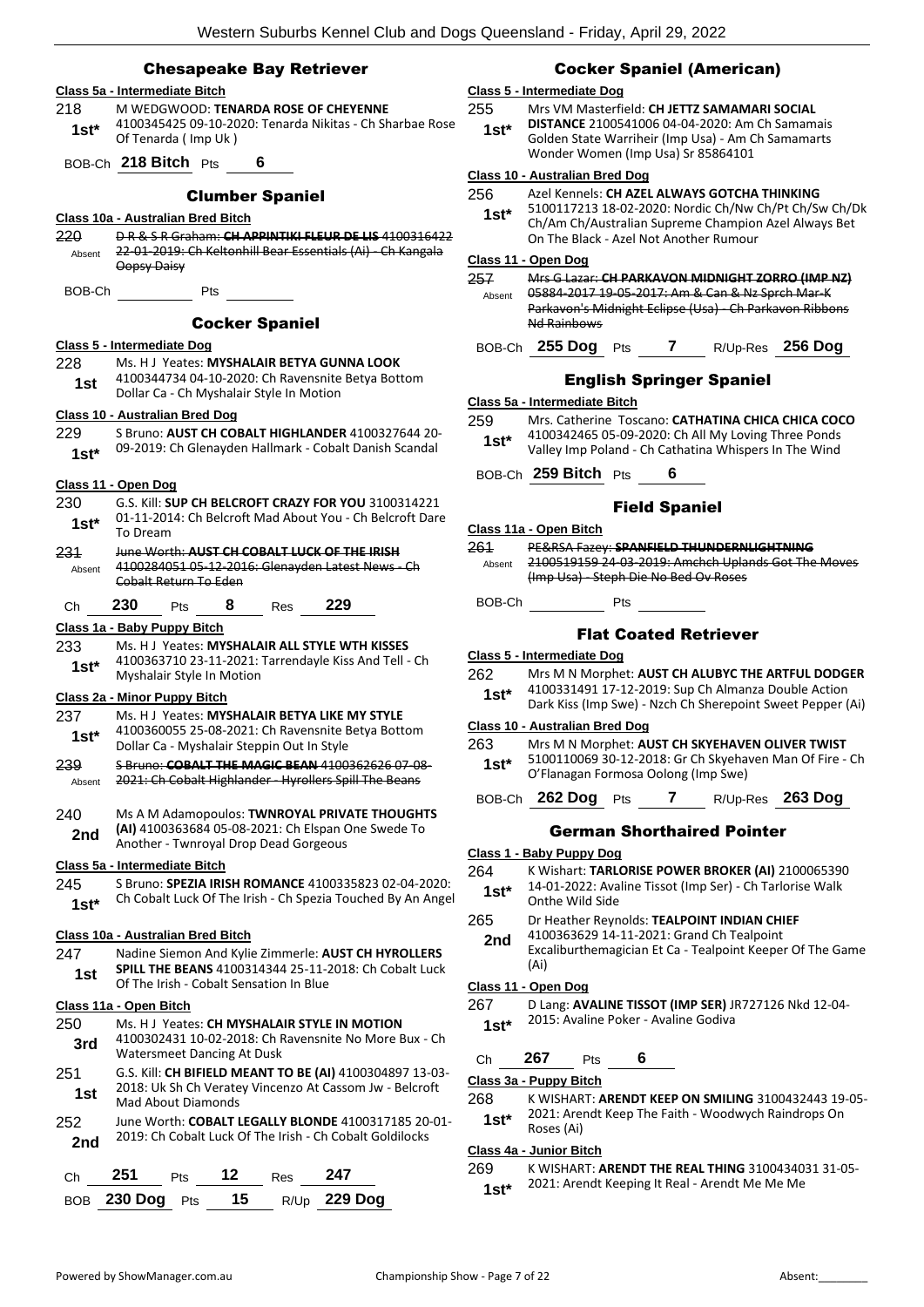#### **Class 5a - Intermediate Bitch**

- 271 Katherine wishart: **ARENDT WHISKERS ON KITTENS**
- 3100414449 11-07-2020: Avaline Tissot ( Imp Srb ) Woodwych Raindrops On Roses (Ai) **1st\***

#### **Class 10a - Australian Bred Bitch**

| 273    | Katherine wishart: WOODWYCH RAINDROPS ON ROSES        |
|--------|-------------------------------------------------------|
| Ahsent | (AI) 5100104971 10-02-2018: Sup Ch Tealpoint Redcloud |
|        | Chief - Ch Woodwych Dark Side Of The Moon             |

#### Ch **271** Pts **8** Res **268** BOB **271 Bitch** Pts **9** R/Up **268 Bitch**

#### German Wirehaired Pointer

#### **Class 2a - Minor Puppy Bitch**

274 Patricia Beckett: **KONBKO DIE FALKNERIN** 4100360097 26- 08-2021: Hun Ch .Hun Sh Ch Bajnok Menti Falco - Ch Kobnko Waltz Of The Flowers **1st\***

### BOB-Ch **274 Bitch** Pts **6**

#### Golden Retriever

#### **Class 2 - Minor Puppy Dog**

- 278 D. McAllister: **WYSIWYG LET THERE BE CARNAGE (AI)** 4100363501 23-10-2021: Am. Gch Emery's Walk The Line
- **1st** 4100363501 23-10-2021: Am. GCN Emery S Walk<br>At Cinamon Bay Dn Wysiwyg If The Broom Fits

#### **Class 11 - Open Dog**

- 287 Mrs. Sherry Jewell: **AUST. CH. SHOGOLD DARK KNIGHT**
- 4100284633 02-12-2016: Naragold Giorgio Armani [Ai] Aust Ch. Shogold Diamond At Tiffanys **1st\***
- 288 A.Adamopoulos: **SUP CH. WYSIWYG NOT A MOMENT TOO MOON** 4100301295 06-01-2018: Am. Ch/Can. Gr. Ch/ Sup.Ch. Nautilus Great Barrier Reef @Online (Imp Usa) - Ch. Wysiwyg First Time In Forever **2nd**

#### Ch **287** Pts **8** Res **288**

#### **Class 1a - Baby Puppy Bitch**

291 Mrs. Sherry Jewell: **SHOGOLD CHRISTMAS DIVA** 4100366215 25-12-2021: Aust. Ch. Shogold Dark Knight - Shogold She's All That **1st\***

#### **Class 2a - Minor Puppy Bitch**

#### 294 Ms J Morgan: **WYSIWYG NOTHIN BUT THE TRUTH**

- 4100360384 06-08-2021: Am.Ch.Am.Gr Ch.Br Emery's Walk The Line At Cinamon Bay (Imp Usa) - Topgeer I Auto Be In Pictures **1st\***
- 295 Mrs. Sherry Jewell: **SHOGOLD ITS ALL ABOUT EVIE** 4100363007 13-10-2021: Aust. Ch. Shogold Dark Knight - 2nd 4100363007 13-10-2021: Aust. Ch. Shogold Breakfast At Tiffanys

#### **Class 3a - Puppy Bitch**

#### 301 Mrs. Sherry Jewell: **SHOGOLD SECRETS IN A TEACUP**

4100357726 29-06-2021: Aust. Ch. Shogold Dark Knight - Shogold Queen O Hearts **2nd**

#### 302 D McAllister: **WYSIWYG READYTODISTURBTHPEACE** 4100362696 27-08-2021: Can Gch Camelot's Deep River Exodus Tkn, Cgc. Cca - Wysiwyg Assassins Creed **1st\***

#### **Class 4a - Junior Bitch**

303 Ms D McNaught & Miss A Savage: **CAMUKA OVER THE RAINBOW** 3100421905 05-12-2020: Sup.Ch.Adoringgold Eye Of The Storm - Camuka Walking On Sunshine **1st\***

#### **Class 10a - Australian Bred Bitch**

308 Alexandria Martin & Georgia Melville: **CH. GOLDMARTINI OOPS I DIDIT AGAIN** 4100342093 24-08-2020: Ch Wysiwyg The Thug - Ch Wysiwyg Incredible Story **1st\***

#### **Class 11a - Open Bitch**

- 309 Mr J Casabella & Mrs R Casabella: **OROPOURO**
- **SOURDOUGH SAM (AI)** 4100333283 01-02-2020: Am Ch Monterey Bay Eat Your Heart Out Cd (Usa) - Ch Gold-Rush Sweet Ride To Oropouro (Imp Usa) **2nd**
- 310 Alexandria Martin & Georgia Melville: **CH GOLDMARTINI NOT THAT INNOCENT** 4100342092 24-08-2020: Ch Wysiwyg The Thug - Ch Wysiwyg Incredible Story **1st**

| Ch 310 Pts 13 Res 308 |  |                                 |
|-----------------------|--|---------------------------------|
|                       |  | BOB 287 Dog Pts 16 R/Up 288 Dog |

#### **Class 18a - Neuter Bitch**

- 311 Alexandria Martin & Georgia Melville: **NEUT CH** 
	- **GOLDMARTINI GET OFF MY KLOUD** 5100096523 20-09- 2016: Ch Goldmartini Say It Like It Is - Goldmartini Playn By My Rules **1st\***

BNOB **311 Bitch** Pts **6** R/Up-Res

#### Hungarian Vizsla

#### **Class 5a - Intermediate Bitch**

- 314 Ms K Kettleton: **CH BATOROK MOONLIT PERFECTION**
- 4100337255 11-05-2020: Ch Ekvar Hell Raiser Grand Ch **1st** <sup>4100337255 11-05-2020: Ch Ekvar Hell Raise<br>Neut Ch Gamecall Rhythm Of The Waves Rn</sup>

### **Class 11a - Open Bitch**

- 315 D Winch & P Johnson: **CH SHAUNUFF WHOLE LOTTA LOVE** 4100261985 31-07-2015: Shaunuff Quentin Tarantino - Ch Shaunuff Oopsy Daisy Absent
- BOB-Ch **314 Bitch** Pts **6** R/Up-Res

### Irish Setter

#### **Class 10 - Australian Bred Dog**

316 Ms A L Harvey: **AUST GRAND CH YARRAMO FIGHT FIRE WITH FIRE** 4100294324 22-07-2017: Sup Ch Yarramo **1st\*** WITH FIKE 4100294324 22-07-2017: Sup Ch Yarramo<br>Mighty Quinn (Ai) - Ch Martinridge Diamonds And Gold

### Ch **316** Pts **6**

#### **Class 4a - Junior Bitch**

317 Ms A L Harvey: **YARRAMO RIVER JEWEL (AI)** 4100353905 15-04-2021: Grand Champion Yarramo Red River Man (Ai) - **1st**\* Ib-04-2021: Grand Champion Yarra<br>Ch Martinridge Diamonds And Gold

#### **Class 5a - Intermediate Bitch**

- 318 Mr G B Browne: **CH EIREANNMADA WILDFLOWER (AI)**
	- 3100411642 02-05-2020: Ch. Gc Am Ch Bellary Livin'On A Prayer At Eireannmada - Grand Ch Eireannmada Breakfastattiffany **1st\***

#### **Class 10a - Australian Bred Bitch**

- 319 Gary Ward and Greg Browne: **AUST CH EIREANNMADA NINA RICCI** 3100338184 06-02-2016: Am/Can/Nz/Aus Sup Ch Northwinds Clash Of The Titans (Imp Nz / Usa - Ch. Eireannmada A Cinderella Story (Ai) **1st**
- Ch **317** Pts **8** Res **318**

BOB **316 Dog** Pts **9** R/Up **317 Bitch**

#### Labrador Retriever

- 320 M & J Anderson: **MIANDOR MAKE A MOCKERY AI**
- 4100363934 02-12-2021: Ch Devonshires Huckleberry Finn (Usa) - Ch.Miandor Mockingbird Ai **1st\***

#### **Class 4 - Junior Dog**

- 321 Guy Spagnolo: **CH KIRKDELL LEAD ROLE ATDRIFTWAY(AI)**
- 5100123053 03-02-2021: Pol. Ch. Chillout Sarracenia(Pol) 1st\* 5100123053 03-02-202<br>Ch. Eraky Starring Role

#### Ch **321** Pts **6**

#### **Class 2a - Minor Puppy Bitch**

- 324 M & J Anderson: **MIANDOR THIRD DEGREE** 4100361510
- 20-09-2021: Eraky Inquisition (Ai) Ch.Miandor Sweet Texas Tea **1st\***

#### **Class 5a - Intermediate Bitch**

- 325 Guy Spagnolo: **CH DRIFTWAY MOMENT IN TIME**
	- 2100550794 10-07-2020: Ch Banderra Regal Barnabus **1st**\* 2100550794 10-07-2020: Ch Band Sup. Ch Driftway Time N Again

#### **Class 10a - Australian Bred Bitch**

326 W Chang: **MULLAYA RAINMAKER** 4100343703 19-09-2020: Absent Ch Labraddell Uno (Ai) Circlebar Francesca

# **Class 1 - Baby Puppy Dog**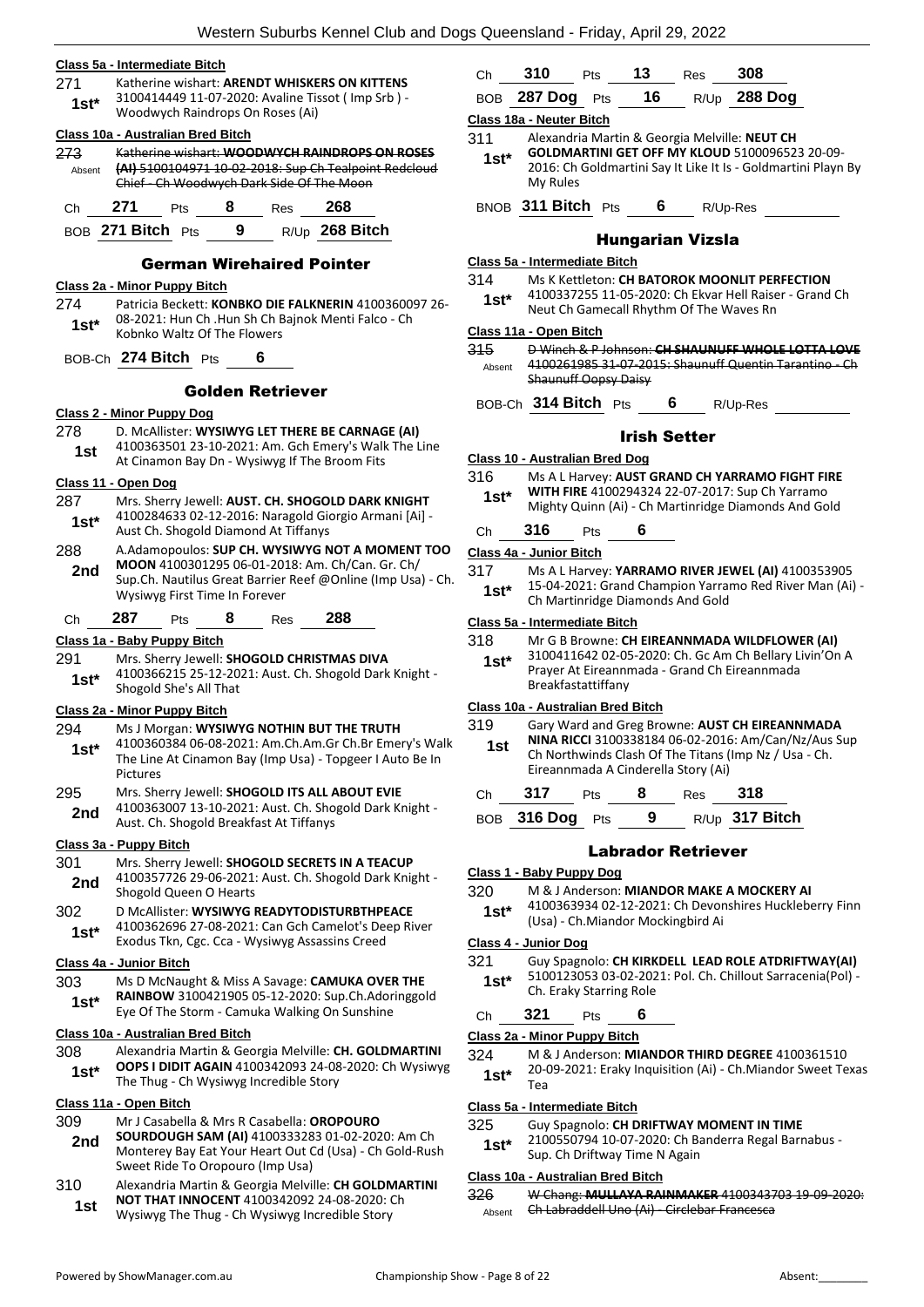| Ch             | 325                              | Pts                  | 7                                                              | Res | 324                                                                                                     |                                                                                                                  |               |  |                             |     |     |              | Weimaraner                                                                             |     |                                                                                                                                                           |  |
|----------------|----------------------------------|----------------------|----------------------------------------------------------------|-----|---------------------------------------------------------------------------------------------------------|------------------------------------------------------------------------------------------------------------------|---------------|--|-----------------------------|-----|-----|--------------|----------------------------------------------------------------------------------------|-----|-----------------------------------------------------------------------------------------------------------------------------------------------------------|--|
| <b>BOB</b>     | 321 Dog                          | Pts                  | 8                                                              |     | R/Up 325 Bitch                                                                                          |                                                                                                                  |               |  | Class 1 - Baby Puppy Dog    |     |     |              |                                                                                        |     |                                                                                                                                                           |  |
|                |                                  |                      | <b>Lagotto Romagnolo</b>                                       |     |                                                                                                         |                                                                                                                  | 342<br>$1st*$ |  | Hindin Wish Upon A Star     |     |     |              |                                                                                        |     | Mr W & Miss S Hind: HINDIN XTRA XTRA (AI) 4100363972<br>08-12-2021: Ch. Aramii Aint Seen Nothing Yet (Ai) - Ch.                                           |  |
|                | <b>Class 2 - Minor Puppy Dog</b> |                      |                                                                |     |                                                                                                         |                                                                                                                  |               |  | Class 11 - Open Dog         |     |     |              |                                                                                        |     |                                                                                                                                                           |  |
| 331<br>1st     | <b>Bianka</b>                    |                      |                                                                |     | 09-2021: Amicileale Nutella Biscotto - Amicileale Diva                                                  | Maneah Eberbach: AMICILEALE SONDELLI 4100362429 27-                                                              | 343<br>$1st*$ |  |                             |     |     |              |                                                                                        |     | Mrs A Page: SUP CH ASHLAREN BRING OUT THE BUNDY<br>2100512400 26-12-2018: Grand Ch Ashlaren We Will Rock<br>You - Supreme Ch Ashlaren Make Mine Champagne |  |
| Ch             | 331                              | Pts                  | 6                                                              |     |                                                                                                         |                                                                                                                  | 344           |  |                             |     |     |              |                                                                                        |     | Lynelle Smith: AUST. CH. ARAMII AINT SEEN NOTHIN YET                                                                                                      |  |
|                | Class 2a - Minor Puppy Bitch     |                      |                                                                |     |                                                                                                         |                                                                                                                  | 2nd           |  |                             |     |     |              |                                                                                        |     | (AI) 4100306443 12-05-2018: Aust. Sup. Ch. Bromhund<br>Bulletproof - Aust. Ch. Bromhund U Can Buy Me Diamonds                                             |  |
| 332<br>$1st^*$ | Francisca                        |                      |                                                                |     |                                                                                                         | Ammie Gorton: HEVNSENT TEQUILA SUNRISE 3100438531<br>05-09-2021: Ch Glenstar Like A Rolling Stone - Ladinamica   | Ch            |  | 343                         | Pts |     | $\mathbf{7}$ | Res                                                                                    | 344 |                                                                                                                                                           |  |
| Ch             | 332                              | Pts                  | 6                                                              |     |                                                                                                         |                                                                                                                  | 345           |  | Class 1a - Baby Puppy Bitch |     |     |              |                                                                                        |     |                                                                                                                                                           |  |
|                |                                  |                      |                                                                |     | BOB 332 Bitch Pts 7 R/Up 331 Dog                                                                        |                                                                                                                  | 2nd           |  |                             |     |     |              | Ms K. Rogers: KISMANER DRINKIN WITH DOLLY<br>Bundy - Grand Ch Greywei Time For Bubbles |     | 4100365310 19-12-2021: Sup Ch Ashlaren Bring Out The                                                                                                      |  |
|                |                                  |                      |                                                                |     | <b>Nova Scotia Duck Tolling Retriever</b>                                                               |                                                                                                                  | 346<br>1st    |  |                             |     |     |              | A Masjakin & J Robinson: SILBERWEIS BRING OUT                                          |     | SUNSHINE 4100365318 30-11-2021: Aust Supreme Ch.                                                                                                          |  |
| 333            | Class 10 - Australian Bred Dog   |                      |                                                                |     | Julie Robinson: CH ADDATOLL HUGO BOSS (AI)                                                              |                                                                                                                  |               |  | On Sunshine (Lhc)           |     |     |              |                                                                                        |     | Ashlaren Bring Out The Bundy - Aust Ch. Silberweis Walking                                                                                                |  |
| $1st*$         |                                  |                      |                                                                |     |                                                                                                         | 2100522951 03-07-2019: Gr Ch Lidlriva Witchetty Grub Ccd                                                         |               |  | Class 4a - Junior Bitch     |     |     |              |                                                                                        |     |                                                                                                                                                           |  |
|                |                                  |                      | Et - Ch Anasadatar San Francisco                               |     |                                                                                                         |                                                                                                                  | 347           |  |                             |     |     |              |                                                                                        |     | Mrs A Page: CH ASHLAREN JUST ONE MORE ROUND                                                                                                               |  |
| Ch             | 333                              | Pts                  | 6                                                              |     |                                                                                                         |                                                                                                                  | $1st*$        |  |                             |     |     |              | Sup Ch Ashlaren Make Mine Champagne                                                    |     | 2100563703 21-04-2021: Ch Ashlaren Just Call Me Zac Ai -                                                                                                  |  |
|                | Class 5a - Intermediate Bitch    |                      |                                                                |     |                                                                                                         |                                                                                                                  | 348           |  |                             |     |     |              | Lynelle Smith: ARAMII BACK OFF BOYS I GOT THIS                                         |     |                                                                                                                                                           |  |
| 334<br>$1st^*$ |                                  |                      |                                                                |     | Julie Robinson: AUST CH AIRAI THE GOLDEN TICKET<br>I'M Sexy (Imp Usa) - Ch Rivafire Flaming Hot         | 5100121144 15-10-2020: Am Ch Ch Redmoon'S Do Ya Think                                                            | 2nd           |  |                             |     |     |              |                                                                                        |     | 4100356465 07-05-2021: Aust Ch Waldo At Bromhund Atria<br>Cordis (Imp PI) - Ch. Bromhund U Can Buy Me Diamonds                                            |  |
| Ch             | 334                              | Pts                  | 6                                                              |     |                                                                                                         |                                                                                                                  | Ch            |  | 347                         | Pts |     | 7            | Res                                                                                    | 348 |                                                                                                                                                           |  |
|                | BOB 333 Dog Pts                  |                      | $\overline{7}$                                                 |     | R/Up 334 Bitch                                                                                          |                                                                                                                  |               |  | BOB 343 Dog Pts             |     |     | $9^{\circ}$  |                                                                                        |     | R/Up 347 Bitch                                                                                                                                            |  |
|                |                                  |                      |                                                                |     |                                                                                                         |                                                                                                                  |               |  |                             |     |     |              |                                                                                        |     |                                                                                                                                                           |  |
| <b>Pointer</b> |                                  |                      | <b>Weimaraner (longhair)</b><br>Class 10 - Australian Bred Dog |     |                                                                                                         |                                                                                                                  |               |  |                             |     |     |              |                                                                                        |     |                                                                                                                                                           |  |
|                | <b>Class 3 - Puppy Dog</b>       |                      |                                                                |     |                                                                                                         |                                                                                                                  | 349           |  |                             |     |     |              |                                                                                        |     | A Masjakin & J Robinson: CH SILBERWEIS WALKN TH BIG                                                                                                       |  |
| 336<br>$1st^*$ |                                  | Aspyre Wicked Tongue |                                                                |     | 4100356917 01-07-2021: Aspyre Excuses Excuses - Ch                                                      | Miss Catherine Fisher: <b>INCHARA FIRST TIMES A CHARM</b>                                                        | $1st*$        |  | On Sunshine                 |     |     |              | LEAGUE [LH] 4100311173 17-08-2018: Aust Gr Ch                                          |     | Waldwiese In A League Ofmy Own - Ch Silberweis Walking                                                                                                    |  |
|                | Class 11 - Open Dog              |                      |                                                                |     |                                                                                                         |                                                                                                                  |               |  | BOB-Ch 349 Dog              |     |     |              | 6                                                                                      |     |                                                                                                                                                           |  |
| 337<br>Absent  |                                  |                      | Tongue - Asprye Wouldnt Ut Be Lovely                           |     |                                                                                                         | C Marwood & B S Barrs: CH ASPYRE TONGUES R WAGGIN<br>5100109676 10 12 2018: Sup.Ch.Aspyre On The Tip Of Ur       |               |  |                             |     | Pts |              |                                                                                        |     |                                                                                                                                                           |  |
| Ch             | 336                              | <b>Pts</b>           | 6 Res                                                          |     |                                                                                                         |                                                                                                                  |               |  |                             |     |     |              |                                                                                        |     |                                                                                                                                                           |  |
|                | Class 1a - Baby Puppy Bitch      |                      |                                                                |     |                                                                                                         |                                                                                                                  |               |  |                             |     |     |              |                                                                                        |     |                                                                                                                                                           |  |
| 338<br>$1st^*$ |                                  |                      | Chief - Ch Pivotal Visionary At Sgurr                          |     | Ms A M Adamopoulos: BREILLA DNT GO BREAKN MY                                                            | HEART (AI) 4100365311 29-12-2021: Ch Zelgren Comanche                                                            |               |  |                             |     |     |              |                                                                                        |     |                                                                                                                                                           |  |
|                | Class 5a - Intermediate Bitch    |                      |                                                                |     |                                                                                                         |                                                                                                                  |               |  |                             |     |     |              |                                                                                        |     |                                                                                                                                                           |  |
| 339<br>$1st*$  |                                  |                      | Daykeyne Come Out To Play                                      |     |                                                                                                         | Mrs Colleen Marwood: CH SANMARLITCH SUPERSTITION<br>4100326354 15-09-2019: Ch Tamard Buster Onth Ute - Ch        |               |  |                             |     |     |              |                                                                                        |     |                                                                                                                                                           |  |
| Ch             | 339                              | Pts                  | 6                                                              |     |                                                                                                         |                                                                                                                  |               |  |                             |     |     |              |                                                                                        |     |                                                                                                                                                           |  |
|                | BOB 339 Bitch Pts                |                      | $\overline{7}$                                                 |     | $R/Up$ 336 Dog                                                                                          |                                                                                                                  |               |  |                             |     |     |              |                                                                                        |     |                                                                                                                                                           |  |
|                |                                  |                      | <b>Spanish Water Dog</b>                                       |     |                                                                                                         |                                                                                                                  |               |  |                             |     |     |              |                                                                                        |     |                                                                                                                                                           |  |
|                | Class 3 - Puppy Dog              |                      |                                                                |     |                                                                                                         |                                                                                                                  |               |  |                             |     |     |              |                                                                                        |     |                                                                                                                                                           |  |
| 340<br>Absent  | Hrv                              |                      |                                                                |     |                                                                                                         | NATALIE ROSE: SOLYKKE TOLEDO REAL 3100435663 23-07-<br>2021: Wau I Am Gaudi (Imp Hrv) - Zorrazo Pure Poetry (Imp |               |  |                             |     |     |              |                                                                                        |     |                                                                                                                                                           |  |
|                | Class 4 - Junior Dog             |                      |                                                                |     |                                                                                                         |                                                                                                                  |               |  |                             |     |     |              |                                                                                        |     |                                                                                                                                                           |  |
| 341<br>$1st^*$ |                                  |                      |                                                                |     | Ms M Fox & Miss H Brown: <b>ZANDEENA PLAYN IN MUD</b><br>(Imp Svk) - Qatar De Las Siete Nubes (Imp Esp) | <b>PUDDLES</b> 2100559327 07-01-2021: Indiana Jones Wavelet                                                      |               |  |                             |     |     |              |                                                                                        |     |                                                                                                                                                           |  |
|                | BOB-Ch 341 Dog Pts               |                      | 6                                                              |     | R/Up-Res                                                                                                |                                                                                                                  |               |  |                             |     |     |              |                                                                                        |     |                                                                                                                                                           |  |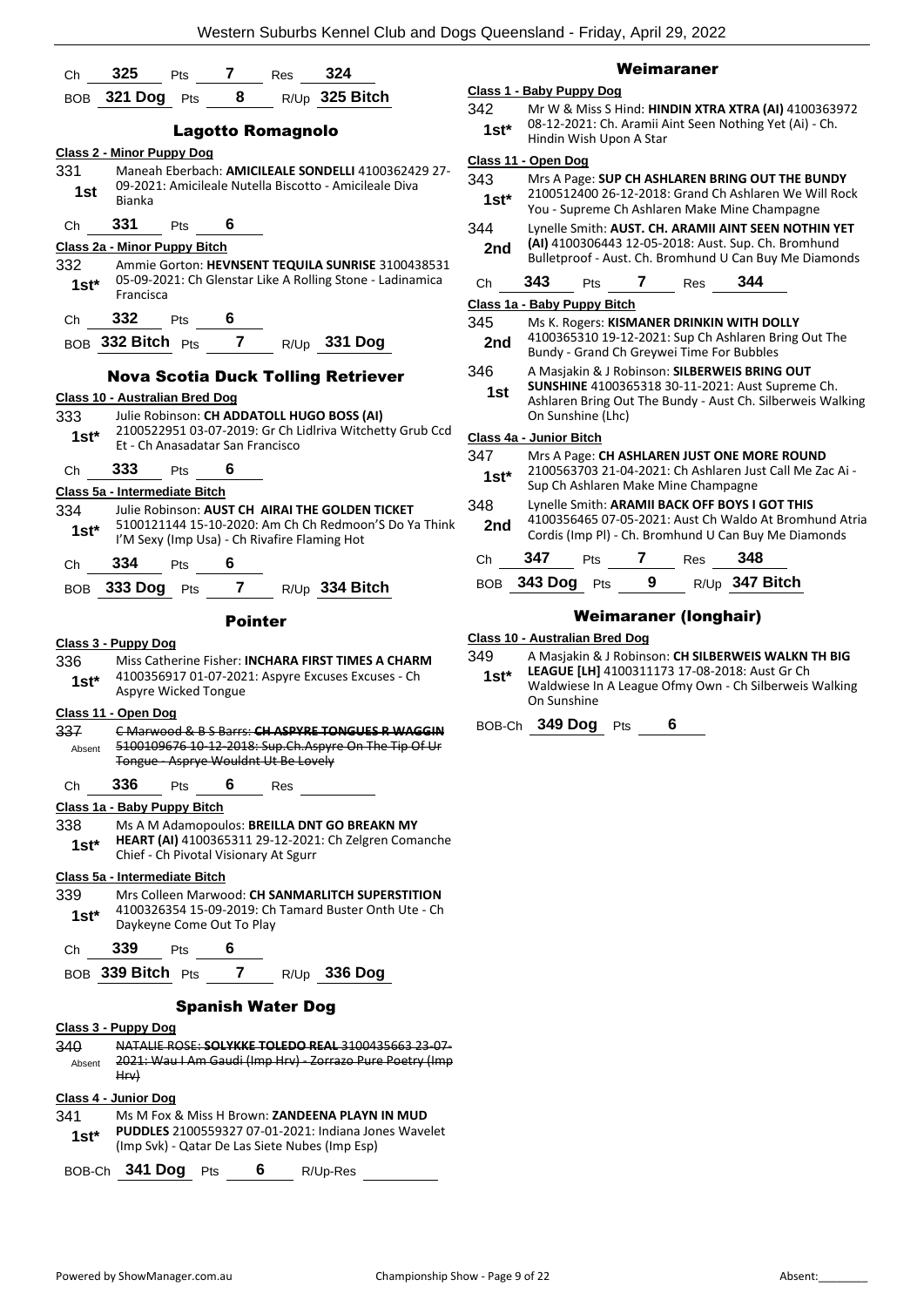### Group 3 - Specials

|                                   |                    | <b>Group 3 - Specials</b>                                                     |
|-----------------------------------|--------------------|-------------------------------------------------------------------------------|
| Best                              | 287                | <b>Golden Retriever</b>                                                       |
| Pts: 25                           |                    | Mrs. Sherry Jewell: Aust. Ch. Shogold Dark Knight                             |
| R/Up                              | 339                | <b>Pointer</b>                                                                |
| Pts: 15                           |                    | Mrs Colleen Marwood: CH SANMARLITCH SUPERSTITION                              |
| <b>Baby</b>                       | 264                | <b>German Shorthaired Pointer</b><br>K Wishart: Tarlorise Power Broker (AI)   |
| Minor                             | 324                | Labrador Retriever<br>M & J Anderson: Miandor Third Degree                    |
| <b>Puppy</b>                      | 215<br>MARCIA (AI) | <b>Bracco Italiano</b><br>MRS GAYNOR SIMPSON: ELETTARS MARCIA MARCIA          |
| <b>Junior</b>                     | 347                | Weimaraner                                                                    |
|                                   |                    | Mrs A Page: Ch Ashlaren Just One More Round                                   |
| Inter                             | 339                | <b>Pointer</b>                                                                |
|                                   |                    | Mrs Colleen Marwood: CH SANMARLITCH SUPERSTITION                              |
| Aus Br                            | 229                | <b>Cocker Spaniel</b><br>S Bruno: Aust Ch Cobalt Highlander                   |
|                                   |                    | <b>Golden Retriever</b>                                                       |
| Open                              | 287                | Mrs. Sherry Jewell: Aust. Ch. Shogold Dark Knight                             |
|                                   |                    | <b>Neuter</b>                                                                 |
| Best                              | 311                | Golden Retriever                                                              |
| Pts: 6                            |                    | Alexandria Martin & Georgia Melville: Neut Ch GoldMartini<br>Get Off My Kloud |
| R/Up                              |                    |                                                                               |
| Finish                            |                    | Absent<br>12                                                                  |
|                                   |                    | Group 4 - Hound Group                                                         |
|                                   |                    | Mrs R Preece-Pickering (NSW)                                                  |
| <b>Start Time:</b>                |                    |                                                                               |
|                                   |                    | <b>Afghan Hound</b>                                                           |
| <u> Class 4 - Junior Dog</u>      |                    |                                                                               |
| 353.                              |                    | Mrs J Y Anderson: TRANSWIND PRINCE OF THIEVES (AI)                            |
| Absent                            |                    | 3100424870 08 01 2021: Ch Lowenhart In Outerlimits-<br>Quom Cirquish Chatter  |
| <b>Class 5 - Intermediate Dog</b> |                    |                                                                               |
| 355                               |                    | Mr D Willson: AUST CH EMPARI ROPES N RODEOS                                   |
|                                   |                    | 1100313277 11-09-2020: Sun Ch Gengala Super Trooper(A                         |

| $1st*$ | 4100343277 14-09-2020: Sup.Ch Gengala Super Trooper(Ai) |
|--------|---------------------------------------------------------|
|        | - Ch Tahkira Blu Belle                                  |

**Class 11 - Open Dog**

| 356    | <b>Tiffany Heares: AMCH AGHA DJARI'S SOVEREIGN</b>   |
|--------|------------------------------------------------------|
| Absent | HP58493401 17-03-2019: Int, Fin Ch Agha Djari's Blue |
|        | Blood - Dt Ch (Dwzrl) Agha Djari's Lavendar          |
|        |                                                      |

Ch **355** Pts **6** Res

### **Class 4a - Junior Bitch**

357 Miss Tiffany Heares: **ENARKI DADDYS LITTLE PSYCHO** 4100353661 17-03-2021: Ch Enarki Eenie Meenee Minee Moe - Ch Karakush Rumour Has It **1st\***

#### **Class 5a - Intermediate Bitch**

358 P & P Hewitt & K Crane: **KHANDHU AB FAB** 4100335412 03- 04-2020: Aust.Nu Ch Quom Jambalya N Jazz - Ch. Khandhu Mamma Mia Absent

|                                                                                                                      | Class 11a - Open Bitch            |                            |                |                                     |                                                                                                            |  |  |
|----------------------------------------------------------------------------------------------------------------------|-----------------------------------|----------------------------|----------------|-------------------------------------|------------------------------------------------------------------------------------------------------------|--|--|
| 360                                                                                                                  |                                   |                            |                |                                     | Mrs. M.J. Tonks & Mrs. K. Bathgate: SUPREME CH.                                                            |  |  |
| KHANDHU LYKA PRAYER (AI) 4100282954 23-10-2016:<br>$1st^*$<br>Sup.Ch. Khandhu Got The Look - Ch. Wynsyr-Summerwinds- |                                   |                            |                |                                     |                                                                                                            |  |  |
|                                                                                                                      |                                   |                            |                | Paladin Mimosa At Khandhu (Imp Usa) |                                                                                                            |  |  |
| Сh                                                                                                                   | 360                               | Pts                        | 7              | Res                                 | 357                                                                                                        |  |  |
|                                                                                                                      | BOB 360 Bitch Pts                 |                            | 8              |                                     | R/Up 355 Dog                                                                                               |  |  |
|                                                                                                                      | Class 18a - Neuter Bitch          |                            |                |                                     |                                                                                                            |  |  |
| 361                                                                                                                  |                                   |                            |                |                                     | Mrs JY Anderson: AUS CH NEUTER CH CHAKDARRA HOLLY                                                          |  |  |
| 1st*                                                                                                                 |                                   |                            |                |                                     | GO LIGHTLY (IMP NZ) 03506-2016 25-03-2016: Nz Ch<br>Khandhu Jubilation (Imp Aus) - Nz Ch Karakush          |  |  |
|                                                                                                                      |                                   | Cointreauversial (Imp Aus) |                |                                     |                                                                                                            |  |  |
|                                                                                                                      | BNOB 361 Bitch Pts                |                            | 6              | R/Up-Res                            |                                                                                                            |  |  |
|                                                                                                                      |                                   |                            | <b>Basenji</b> |                                     |                                                                                                            |  |  |
|                                                                                                                      | <b>Class 2 - Minor Puppy Dog</b>  |                            |                |                                     |                                                                                                            |  |  |
| 362                                                                                                                  |                                   |                            |                |                                     | L Marsden & E Blair: WULIANGO DAKOTA RAIN DANCE                                                            |  |  |
| $1st*$                                                                                                               |                                   |                            |                |                                     | 4100361550 08-08-2021: Sup Ch Lomar Cut The Mustard -                                                      |  |  |
|                                                                                                                      |                                   | Ch Nailah In Your Eyes     |                |                                     |                                                                                                            |  |  |
| 363                                                                                                                  | <u> Class 3 - Puppy Dog</u>       |                            |                |                                     | Mrs. N Verrall: ERISEVE ZIN KIBARU 4100356739 10-06-                                                       |  |  |
| 1st*                                                                                                                 |                                   |                            |                |                                     | 2021: Ch Nailah Embracing The Decision - Zandeena Luck                                                     |  |  |
|                                                                                                                      | Be A Lady                         |                            |                |                                     |                                                                                                            |  |  |
| 364                                                                                                                  |                                   |                            |                |                                     | Chloe keast and Alicia Keast: MERIKAEZ NOTMY                                                               |  |  |
| 2nd                                                                                                                  |                                   |                            |                |                                     | RESPONSIBILITY 4100360173 05-07-2021: Ch Zandeena A<br>Twist Of Fate - Ch Zandeena Don't Try And Stop Me   |  |  |
|                                                                                                                      | Class 10 - Australian Bred Dog    |                            |                |                                     |                                                                                                            |  |  |
| 366                                                                                                                  |                                   |                            |                |                                     | K Lacey & L Marsden: CH. LOMAR TWO UP 4100307250 10-                                                       |  |  |
| 1st                                                                                                                  |                                   |                            |                |                                     | 06-2018: Ch. Lomar Top Hat N Tails - Lomar As If I Care                                                    |  |  |
|                                                                                                                      | Class 11 - Open Dog               |                            |                |                                     |                                                                                                            |  |  |
| 368                                                                                                                  |                                   |                            |                |                                     | <b>L Marsden: SUP CH LOMAR CUT THE MUSTARD</b>                                                             |  |  |
| Absent                                                                                                               |                                   |                            |                |                                     | 4100291785 09-05-2017: Ch Lomar Xeno Psylla - Ch Baagna                                                    |  |  |
| Сh                                                                                                                   | <del>Jenni Witha J</del><br>363   | Pts                        | 9              | Res                                 | 362                                                                                                        |  |  |
|                                                                                                                      | Class 3a - Puppy Bitch            |                            |                |                                     |                                                                                                            |  |  |
| 369                                                                                                                  |                                   |                            |                |                                     | Mrs. Louise Marsden: LOMAR IMPERIAL TOPAZ                                                                  |  |  |
| Absent                                                                                                               |                                   | Lomar Hot Pants            |                |                                     | 4100357807 09 06 2021: Ch Lomar Xeno Psylla Sup Ch                                                         |  |  |
| 370                                                                                                                  |                                   |                            |                |                                     | L Marsden & E Blair: WULIANGO SCARLET RAIN CLOUD                                                           |  |  |
| 1st                                                                                                                  |                                   | Ch Nailah In Your Eyes     |                |                                     | 4100361549 08-08-2021: Sup Ch Lomar Cut The Mustard -                                                      |  |  |
|                                                                                                                      | Class 4a - Junior Bitch           |                            |                |                                     |                                                                                                            |  |  |
| 371                                                                                                                  |                                   |                            |                |                                     | Mr David Pearson.: ERISEVE ZENNYO RYUO 4100356734                                                          |  |  |
| $1st*$                                                                                                               | Luck Be A Lady                    |                            |                |                                     | 10-06-2021: Ch. Nailah Embracing The Decision - Zandeena                                                   |  |  |
|                                                                                                                      | Class 10a - Australian Bred Bitch |                            |                |                                     |                                                                                                            |  |  |
| 372                                                                                                                  |                                   |                            |                |                                     | Miss Chloe Keast: CH ZANDEENA DON'T TRY AND STOP ME<br>2100499813 08-06-2018: Sup.Ch.Zandeena Getn My Game |  |  |
| $1st^*$                                                                                                              | Usa)                              |                            |                |                                     | On - Am.Ch.Ch. Meisterhaus Stripes R The New Black (Imp                                                    |  |  |
| Ch                                                                                                                   | 370                               |                            |                | Pts 8 Res 372                       |                                                                                                            |  |  |
|                                                                                                                      |                                   |                            |                |                                     | BOB 363 Dog Pts 12 R/Up 370 Bitch                                                                          |  |  |
|                                                                                                                      | Class 18a - Neuter Bitch          |                            |                |                                     |                                                                                                            |  |  |
| 374 -                                                                                                                |                                   |                            |                |                                     | Mr David Pearson.: NOTSYORANALA MIRZAM 4100333767                                                          |  |  |
| $1st^*$                                                                                                              | Afrika                            |                            |                |                                     | 07-03-2020: Fayrelyn Masai Hunter - Fayrelyn Dream Of                                                      |  |  |
|                                                                                                                      | BNOB 374 Bitch Pts 6 R/Up-Res     |                            |                |                                     |                                                                                                            |  |  |
|                                                                                                                      |                                   |                            |                | <b>Basset Fauve de Bretagne</b>     |                                                                                                            |  |  |
|                                                                                                                      | Class 2 - Minor Puppy Dog         |                            |                |                                     |                                                                                                            |  |  |

375 Ms K Wishart: **ARENDT THE GAME IS A FOOT** 3100436576 08-08-2021: Arendt Remember Who You Are - Arendt No **1st**\* 08-08-2021: Arm<br>Time For Tears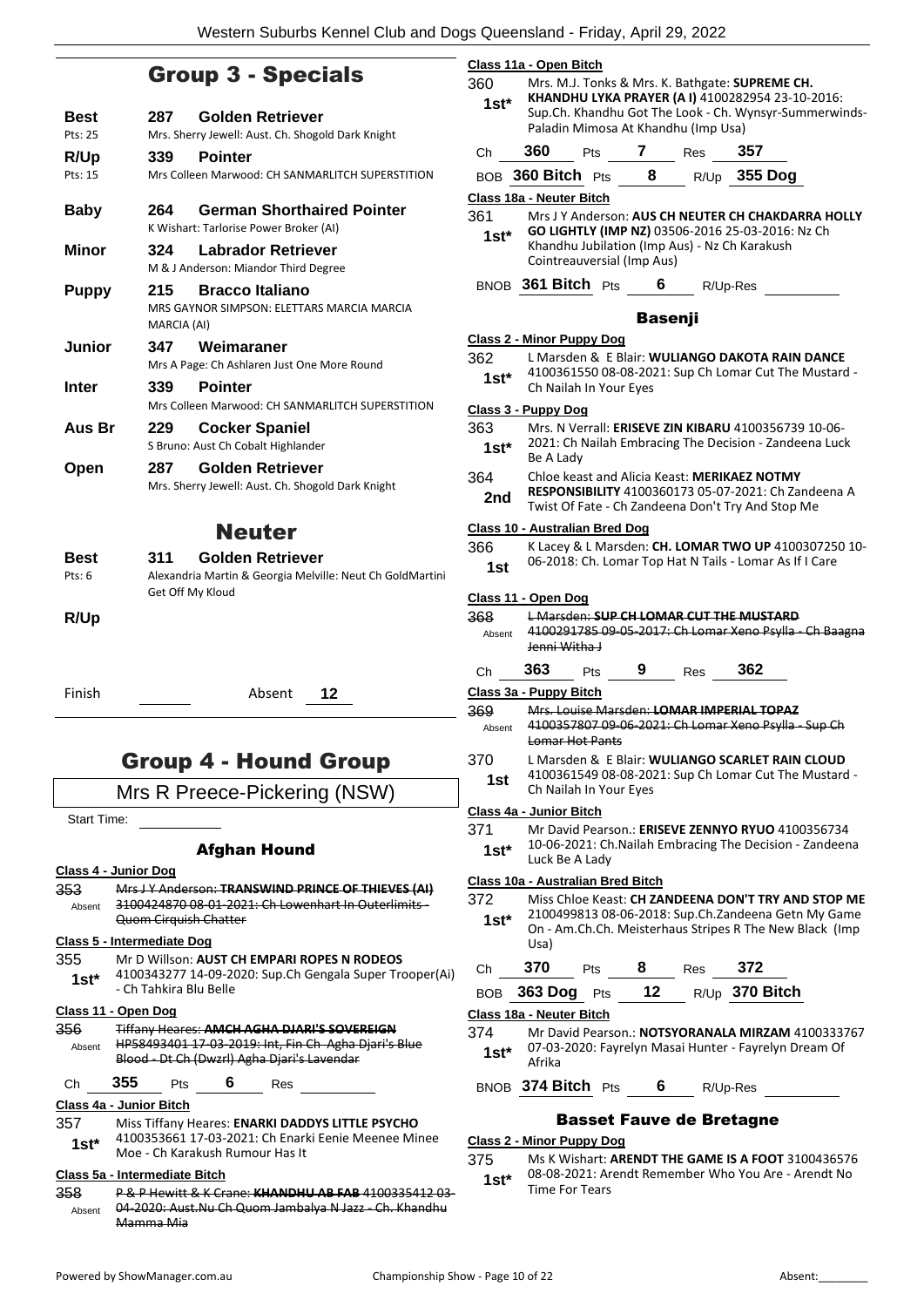#### Ch **375** Pts **6**

#### **Class 1a - Baby Puppy Bitch**

376 J Wishart: **ABOVIN ONCE UPON A TIME** 3100444573 18-12- 2021: Arendt Lockdown Life - Abovin The Chosen One **1st\***

#### **Class 3a - Puppy Bitch**

377 K WISHART: **ARENDT LIVE IT UP** 3100437969 10-05-2021: Arendt Feel The Earth Move - Arendt Qui Virra Verra **1st\***

#### **Class 5a - Intermediate Bitch**

378 Ms K Wishart Ms C Fowler-Lock: **AUST CH ARENDT FEEL GOOD** 3100410751 08-05-2020: Arendt Feel The Force - Arendt Waltzing Matilda **1st\***

| 377                  | Pts | Res | 378              |
|----------------------|-----|-----|------------------|
| BOB 377 Bitch $P$ ts |     |     | $R/Up$ 378 Bitch |

#### Beagle

#### **Class 2 - Minor Puppy Dog**

379 Miss C Pike and Mr M Butts: **LUKARA HUCKLEBERRY FINN** 4100361656 03-10-2021: Ch Orobay Burning Love - Lukara Inheritance **1st**

#### **Class 5 - Intermediate Dog**

381 Mrs E Ison: **ASALEI GOLDEN ELIXIR (AI)** 4100325204 29-08- 2019: Simonaland Bonacure (Imp Pol) - Aust Ch **1st**\* 2019: Simonaland Bonacure<br>Houndmaster Gold Threads

#### Ch **381** Pts **7** Res **379**

#### **Class 2a - Minor Puppy Bitch**

- 385 Mrs E Ison: **ASALEI GOLDEN SPIRIT (AI)** 4100360612 17-09- 2021: Neut Ch & Ch Beagelee Keep The Spirit - Asalei **1st**\* <sup>2021:</sup> Neut Ch & Ch<br>Golden Goddess (Ai)
- 386 Mrs. Tara McNicol: **LUKARA POWER OF FAITH** 4100361661 Absent 03-10-2021: Ch Orobay Burning Love - Lukara Inheritance

#### **Class 5a - Intermediate Bitch**

- 390 Mrs. Tara McNicol: **LUKARA BBS LEGACY** 4100328777 29- 10-2019: Culorgair Legacy - Ch. Culorgair Forlukara **1st**
- 391 Ryan Wachs & Kristelle Miller: **LUKARA EMERGANCE** 4100328781 29-10-2019: Culorgair Legacy - Culorgair Forlukara Absent

#### **Class 10a - Australian Bred Bitch**

392 T McNicol: **CH. CULORGAIR FORLUKARA** 4100283504 04- 12-2016: Sup. Ch. Delrei Southern Pride - Ch. Culorgair Janis Faith **1st\***

Ch **392** Pts **8** Res **385**

BOB **392 Bitch** Pts **10** R/Up **385 Bitch**

#### **Class 18 - Neuter Dog**

- 394 Jeff and Desley Souter: **AUST. CH. CULORGAIR DESERT DUNE** 4100172582 29-04-2009: Culorgair Night Light - Aust. **2nd DUNE** 4100172582 29-04<br>Ch. Culorgair Heres To It
- 395 Jeff and Desley Souter: **CULORGAIR FINALE** 4100252179 11-12-2014: Ch. Culorgair Voyager - Neut. Ch. Culorgair **1st 11-12-2014:**<br>Desert Rose

|  | <b>Neuter</b> | 395 | Pts |  | Res | 394 |
|--|---------------|-----|-----|--|-----|-----|
|--|---------------|-----|-----|--|-----|-----|

#### **Class 18a - Neuter Bitch**

- 396 Jeff and Desley Souter: **AUST. NEUT. CH. CULORGAIR DESERT ROSE** 4100172583 23-04-2009: Culorgair Night **2nd Light - Aust. Ch. Culorgair Heres To It <b>2nd Light - Aust. Ch. Culorgair Heres To It**
- 398 Jeff and Desley Souter: **AUST. CH. CULORGAIR FORFILNOR** 4100283506 04-12-2016: Sup. Ch. Delrei Southern Pride - Ch. Culorgair Janis Faith **1st\***

| Neuter | 398                | <b>Pts</b> |   | Res | -396         |
|--------|--------------------|------------|---|-----|--------------|
|        | BNOB 398 Bitch Pts |            | 9 |     | R/Up 395 Dog |

#### Borzoi

- **Class 3 - Puppy Dog** 400 PW & K Lever: **MELDHAM SCARAMOUCHE** 4100357640 06- 07-2021: Ch Bortique Calm Like A Bomb - Meldham Promise Itsa Secret **1st\***
- Ch **400** Pts **6**

#### **Class 10a - Australian Bred Bitch**

405 M L Davis: **RUSSKIMIR DAZZLING WISHES** 4100340583 07- 08-2020: Ch Russkimir Evening Shadows - Ch Gleneagle **1st**\* U8-2020: Ch Rus<br>Sweet As Honey

#### Ch **405** Pts **6**

#### BOB **405 Bitch** Pts **7** R/Up **400 Dog**

#### Dachshund Miniature (Long Haired)

#### **Class 2 - Minor Puppy Dog**

411 S Mundt: **SHASDIN ROYAL TURBO JAFFA (AI)** 4100360662 23-08-2021: Nz Ch Mistydale Makin An Impact (Nzl) - Ch Westpriors Walk On By **1st\***

#### **Class 4 - Junior Dog**

- 412 BK & YJ Shaw: **CH. SPLENDAK NEXT CHAPTER IN BOLD**
	- 4100346993 03-12-2020: Gr Ch. Splendak First Chapter Ch Maharlikah Tru Succesor **1st\***
- Ch **411** Pts **7** Res **412**

#### **Class 4a - Junior Bitch**

- 413 Deborah Rodgers: **WAZEER THE WONDER WEINER** 4100358423 20-07-2021: Aust Ch Ygeia Need You Now (Imp
	- **1st** 4100358423 20-07-2021: Aust Ch Ygeia New<br>Swe) Aust Ch Almarjo Freya Von Schnitzel
- Ch **413** Pts **6**
- BOB **411 Dog** Pts **8** R/Up **412 Dog**

#### Dachshund (Smooth Haired)

#### **Class 11 - Open Dog**

- 416 R Manning and Nicole de Vries: **NZ CH MARKWELL PATHWAY TO FREEDOM** 010882019 29-11-2018: Ch **1st\* PALTWAY TO FREEDOM** 010882019 29-11-2018: Ch<br>Markwell Top Gear - Ch Markwell Sensation In Black
- 

- 417 Mrs R Gersbach: **GERSNDACH GIVENCHY** 4100342050 23- 07-2020: Ch. Boskahun Hugo Boss - Ch. Gersndach Indelible **1st\***
- Ch **417** Pts **6**
- BOB **416 Dog** Pts **7** R/Up **417 Bitch**

#### Dachshund Miniature (Smooth Haired)

- **Class 5 - Intermediate Dog**
- 419 D Winch & P Johnson: **CH ALMARJO DARYL VON**
- **SCHNITZEL** 4100330260 05-12-2019: Sup Ch Almarjo Harvey Von Schnitzel - Almarjo Sharron Von Schnitzel **1st\***

#### **Class 10 - Australian Bred Dog**

- 420 T Boland: **WAZEER WALTER WEINER** 4100358422 20-07- 2021: Aust Ch Ygeia Need You Now - Aust Ch Almarjo Freya 1st <sup>2021</sup>: Aust Cr
- Ch **420** Pts **7** Res **419**

#### **Class 3a - Puppy Bitch**

- 421 D Winch & P Johnson: **ELETTARS DAPH TH WAY I LIKE IT**
- **(IID NZL)** 4100360570 24-05-2021: Freeman Dac Move For Me - Freeman Dac Won't Back Down (Imp Nz) **1st\***

#### **Class 4a - Junior Bitch**

422 BK & YJ Shaw: **CH. SPLENDAK SWEET N SASSY** 4100349749 07-02-2021: Gersndach Brief Encounter - Gersndach Wata 1st<sup>\*</sup> 07-02-20

Ch **416** Pts **6 Class 5a - Intermediate Bitch**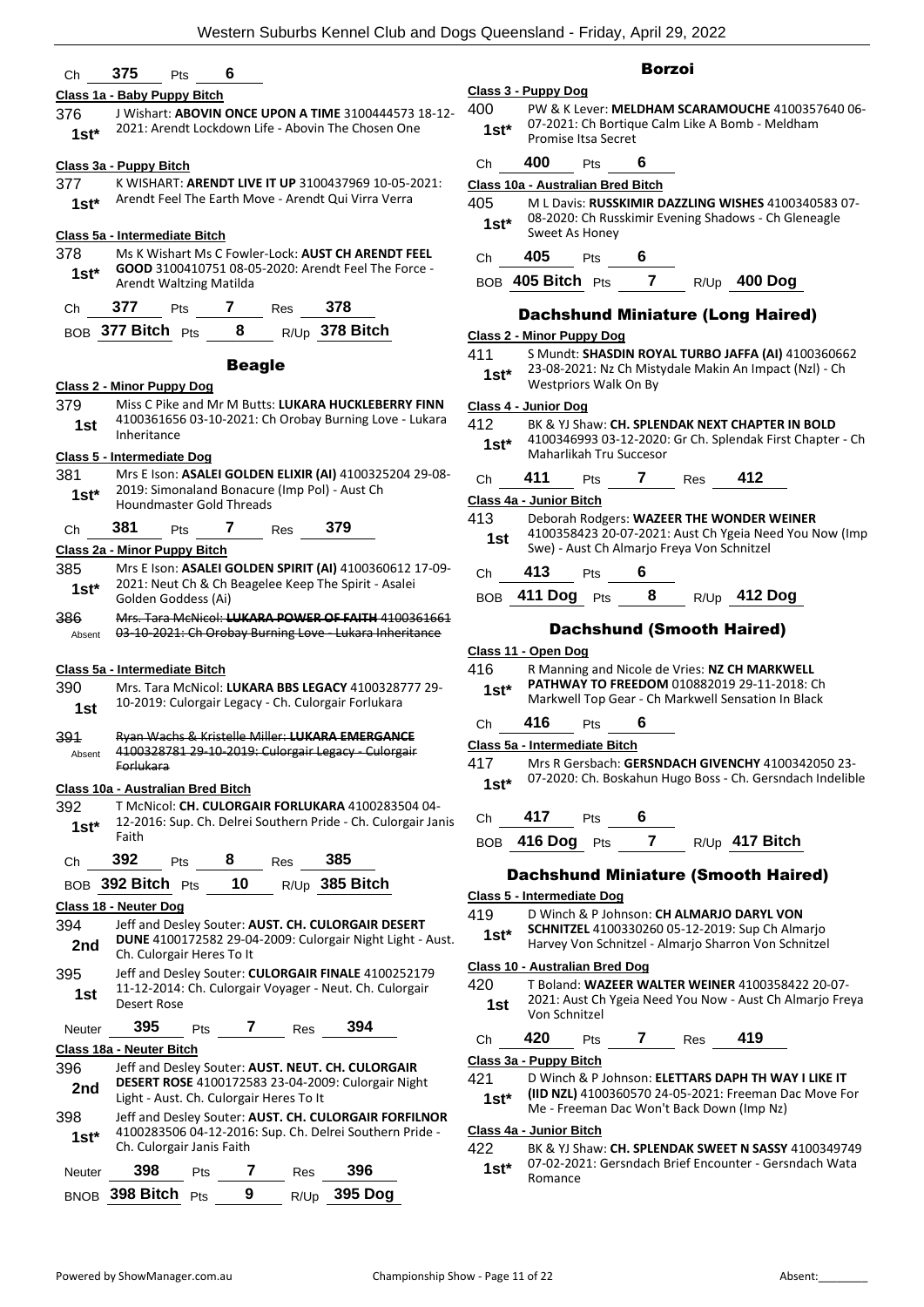#### **Class 10a - Australian Bred Bitch**

- 423 Mr R Gallaway & Ms L McMaster: **AUST. CH. SYNJAZ**
- **DREAM OF THE SIOUX** 4100269033 05-02-2016: U.K. Ch. Aust. Ch. Siouxline Levi (Imp Uk) - Aust. Ch. Synjaz Chasin The Dream **1st\***

#### **Class 11a - Open Bitch**

425 Mr R Gallaway & Ms L McMaster: **GRAND CH. SYNJAZ CHASIN THE DREAM** 4100228048 01-06-2013: Aust. Ch Ch. **Splendak Aint No Saint - Aust. Ch. Millewa Just Special Splendak Aint No Saint - Aust. Ch. Millewa Just Special** 

Ch **423** Pts **9** Res **425**

BOB **423 Bitch** Pts **11** R/Up **420 Dog**

#### **Class 18 - Neuter Dog**

- 426 Deborah S Daly: **NEUT CH & CH STARDAYNE POL ROGER** 5100093393 29-03-2016: Ch Stardayne Champagne Charlie - Ch Stardayne Royal Liaison **1st\***
- BNOB **426 Dog** Pts **6** R/Up-Res

#### Dachshund Miniature (Wire Haired)

#### **Class 4a - Junior Bitch**

- 433 Mrs DG Hoyle: **AGWYR POPPYSEED PRINCESS** 4100350364 30-12-2020: Grand Ch Jiljac Tsar Very Much Jw (Imp Uk) - **1st**\* <sup>30-12-2020: Grand Ch Ji<br>Ch Agwyr Que Sera Sera</sup>
- BOB-Ch **433 Bitch** Pts **6**

#### Greyhound

#### **Class 10 - Australian Bred Dog**

435 Mr D & Mrs C & Mr N McGreevy: **BAYAN HAZEE DAYS** 4100305797 08-03-2018: Ch. Rantalaukan Leijonamieli - Ch. Bayan Red Wine Days (Ai) **1st\***

#### BOB-Ch **435 Dog** Pts **6**

#### Petit Basset Griffon Vendeen

**Class 1 - Baby Puppy Dog**

439 Dr C West & Ms AJ Cooney: **BONDESTIN FRONT PAGE NEWS** 4100366242 31-12-2021: Aust Ch Bonhaven Northern Angel - Bondestin So Wat Ima Rockstar **1st\***

#### Pharaoh Hound

#### **Class 4 - Junior Dog**

- 441 J J Inglis: **PRESSAGE NOVAVAX** 4100357667 15-07-2021: Aust Supreme. Ch.& Estonian Ch.Estonian Junior Ch Caletto Fly High (Imp Est) - Aust. Ch. Pennhari Forever In A Day **1st\***
- Ch **441** Pts **6**

#### **Class 3a - Puppy Bitch**

442 J J Inglis: **PRESSAGE MODERNA** 4100357666 15-07-2021: Aust Supreme. Ch.& Estonian Ch.Estonian Junior Ch Caletto Fly High (Imp Est) - Aust. Ch. Pennhari Forever In A Day **1st\***

#### **Class 10a - Australian Bred Bitch**

443 Ms Joanne Inglis: **CH. PENNHARI FOREVER IN A DAY** 2100496073 18-04-2018: Ch. Irl. Ch.Hard Black Jack Pharaoh Cukker Irl. Jun Ch. (Imp Hun) - Ch. Sleykh Girl On Fire **1st\***

| Ch – | 443                   | <b>Pts</b> | Res | 442              |
|------|-----------------------|------------|-----|------------------|
|      | $BOB$ 443 Bitch $Pts$ |            |     | $R/Up$ 442 Bitch |

#### **Class 18 - Neuter Dog**

444 dr A Oksa & Karen Lever: **CH, NEUTER CH SLEYKH SUIT N TIE (AI)** 4100255997 22-03-2015: Swe, Fin Ch Farao Anubis Golden Gait (Fin) - Sup Ch Sleykh In Central Park (Ai) **1st\***

BNOB **444 Dog** Pts **6** R/Up-Res

#### Whippet

#### **Class 3 - Puppy Dog**

456 Ms. Vicki Shaw: **SHAWTHING ROME AROUND TH WORLD (AI)** 4100359750 13-08-2021: Sobers Dalton (Ita) - Shawthing So Into Jazz **1st\***

|     | Class 11 - Open Dog                                        |
|-----|------------------------------------------------------------|
| 459 | V Dawson & V Shaw: CH SHAWTHING PADDY PAWZ A               |
| 1st | MINIT 4100327967 10-10-2019: Ch Alltalk Wild Irish Heart - |
|     | Sup Ch Shawthing All That Jazz (Ai)                        |

Ch **459** Pts **7** Res **456**

**Class 2a - Minor Puppy Bitch**

- 461 Ms. Vicki Shaw: **SHAWTHING PIPPI LONGSTOCKING**
	- 4100362556 24-09-2021: A Ch Alltalk Wild Irish Heart **1st**\* 4100362336 24-09-2021: A<br>Shawthing Itzall About Jazz

#### **Class 5a - Intermediate Bitch**

464 Mrs Cherie White: **KARNABAY LIKE A PRAYER** 2100551323 25-10-2020: Ch Karnabay Jimmy Choo - Karnabay Girl 1st<sup>\*</sup> <sup>25-10-20</sup><br>Suprano

#### **Class 11a - Open Bitch**

466 Ms. Vicki Shaw: **A CH SHAWTHNG FLOOZIE INTH JACUZZI** 4100327966 10-10-2019: A Ch Alltalk Wild Irish Heart - Sup **1st**\*  $410032790010-10-2019.$ 

| Ch — | 466                                 | Pts |    | Res | 464                 |
|------|-------------------------------------|-----|----|-----|---------------------|
|      | $_{\rm BOB}$ 466 Bitch $_{\rm Pts}$ |     | 10 |     | R/Up <b>459 Dog</b> |

### Group 4 - Specials

| Best         | 466 Whippet                                                                                                 |
|--------------|-------------------------------------------------------------------------------------------------------------|
| Pts: 25      | Ms. Vicki Shaw: A Ch Shawthng Floozie Inth Jacuzzi                                                          |
| R/Up         | 363<br><b>Basenji</b>                                                                                       |
| Pts: 15      | Mrs. N Verrall: ERISEVE ZIN KIBARU                                                                          |
| Baby         | 439<br><b>Petit Basset Griffon Vendeen</b><br>Dr C West & Ms AJ Cooney: BONDESTIN FRONT PAGE<br><b>NEWS</b> |
|              | <b>Dachshund Miniature (Long</b>                                                                            |
| Minor        | 411                                                                                                         |
|              | Haired)<br>S Mundt: Shasdin Royal Turbo Jaffa (AI)                                                          |
|              |                                                                                                             |
| <b>Puppy</b> | <b>Basenji</b><br>363                                                                                       |
|              | Mrs. N Verrall: ERISEVE ZIN KIBARU                                                                          |
| Junior       | <b>Pharaoh Hound</b><br>441                                                                                 |
|              | J J Inglis: Pressage Novavax                                                                                |
| Inter        | 464<br>Whippet                                                                                              |
|              | Mrs Cherie White: KARNABAY LIKE A PRAYER                                                                    |
| Aus Br       | 435<br>Greyhound                                                                                            |
|              | Mr D & Mrs C & Mr N McGreevy: Bayan Hazee Days                                                              |
| Open         | 466<br>Whippet                                                                                              |
|              | Ms. Vicki Shaw: A Ch Shawthng Floozie Inth Jacuzzi                                                          |
|              |                                                                                                             |
|              | <b>Neuter</b>                                                                                               |
| Best         | Afghan Hound<br>361 —                                                                                       |
| Pts: 13      | Mrs J Y Anderson: Aus Ch Neuter Ch Chakdarra Holly Go                                                       |
|              | Lightly (Imp NZ)                                                                                            |
| R/Up         | <b>Pharaoh Hound</b><br>444                                                                                 |
|              | dr A Oksa & Karen Lever: Ch, Neuter Ch Sleykh Suit N Tie<br>(AI)                                            |
| Finish       | Absent<br>7                                                                                                 |
|              |                                                                                                             |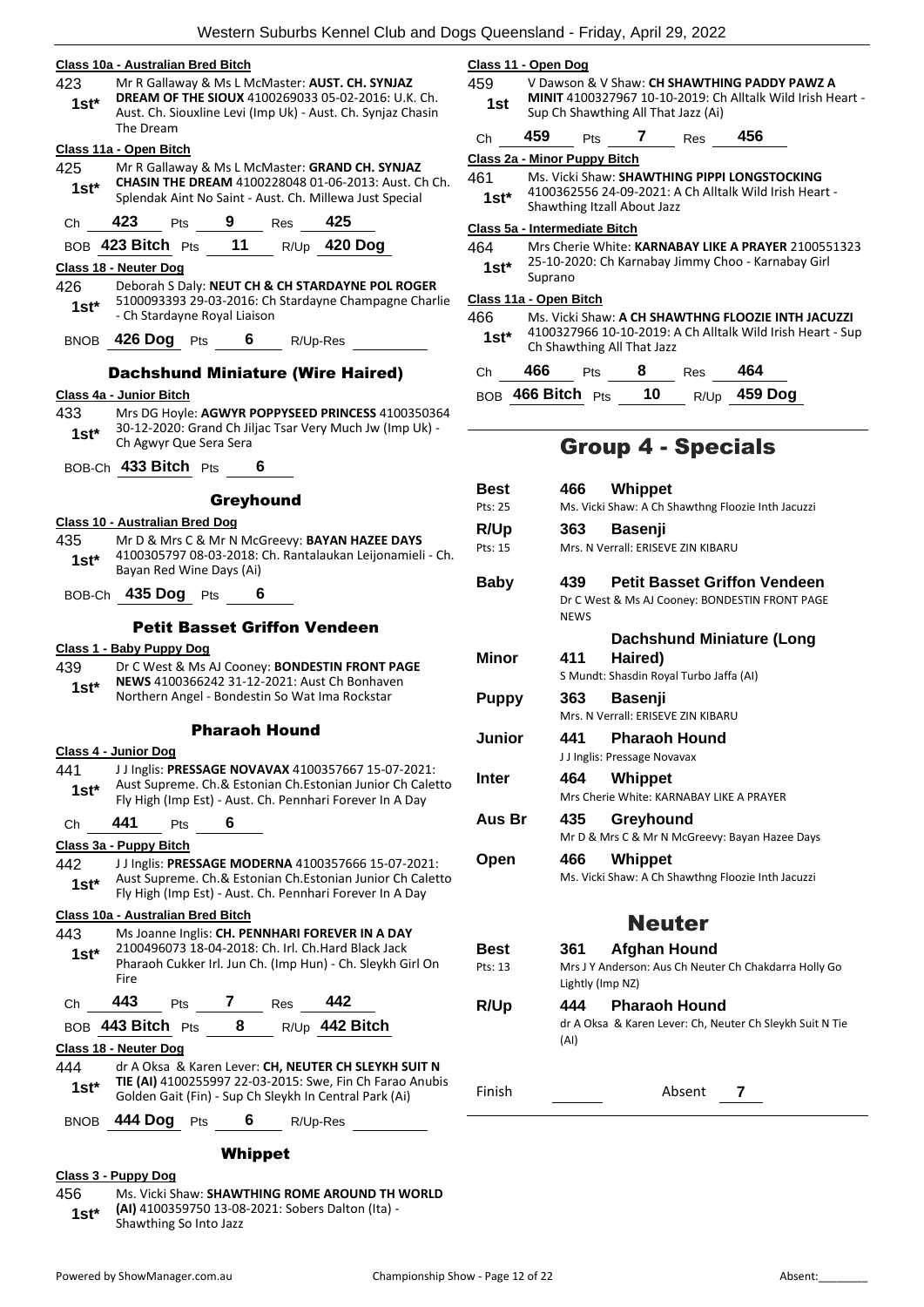|                | <b>Group 5 - Working Dog Group</b>                                                                         | Class 5a - Intermediate Bitch<br>485     |                                           |     |   |                 |                                                                                                   |                | Robynne Metcalfe: CH. CUMBYDENE LADY VERONICA                                                              |
|----------------|------------------------------------------------------------------------------------------------------------|------------------------------------------|-------------------------------------------|-----|---|-----------------|---------------------------------------------------------------------------------------------------|----------------|------------------------------------------------------------------------------------------------------------|
|                | Mrs P Cutler (NSW)                                                                                         | $1st*$                                   |                                           |     |   |                 | 4100340927 02-08-2020: Ch Karte Mighty Red Man -                                                  |                |                                                                                                            |
| Start Time:    |                                                                                                            | Ch                                       | Cumbydene Lady Barbara<br>484             | Pts | 8 |                 | Res                                                                                               | 485            |                                                                                                            |
|                | <b>Australian Cattle Dog</b>                                                                               |                                          | BOB 484 Bitch Pts                         |     |   | 10 <sub>1</sub> |                                                                                                   | R/Up 481 Dog   |                                                                                                            |
|                | Class 4a - Junior Bitch                                                                                    |                                          |                                           |     |   |                 |                                                                                                   |                |                                                                                                            |
| 469            | G & S Pinsent: BLUCALYPT SPELLBOUND 4100351601 14-                                                         |                                          |                                           |     |   |                 | <b>Bearded Collie</b>                                                                             |                |                                                                                                            |
| $1st*$         | 03-2021: Ch Blucalypt Gold As Ice (Ai) - Kadinze Mystic Lady                                               | Class 1a - Baby Puppy Bitch              |                                           |     |   |                 |                                                                                                   |                |                                                                                                            |
|                |                                                                                                            | 487                                      |                                           |     |   |                 | Michele Lincoln & Julie Lyons: EDINGLEN                                                           |                | BEYONDTHELOOKINGGLASS 4100363915 17-11-2021: Ch                                                            |
| 470            | Class 10a - Australian Bred Bitch<br>G & S Pinsent: BLUCALYPT ICY GOLD 4100351602 14-03-                   | $1st^*$                                  |                                           |     |   |                 |                                                                                                   |                | Edinglen Im On A Mission - Sup Ch Edinglen U Had Me At                                                     |
| $1st*$         | 2021: Ch Blucalypt Gold As Ice (Ai) - Kadinze Mystic Lady                                                  |                                          | Hello                                     |     |   |                 |                                                                                                   |                |                                                                                                            |
|                |                                                                                                            | Class 11a - Open Bitch                   |                                           |     |   |                 |                                                                                                   |                |                                                                                                            |
|                | BOB-Ch 469 Bitch Pts 7 R/Up-Res 470 Bitch                                                                  | 488<br>$1st^*$                           |                                           |     |   |                 | ME AT HELLO 2100473754 18-04-2017: Ch High Jack                                                   |                | Michele Lincoln & Julie Lyons: SUP CH EDINGLEN U HAD                                                       |
|                | <b>Australian Shepherd</b>                                                                                 |                                          | Enchanting (Ai)                           |     |   |                 | Ultimate Experience (Imp Swe) - Sup Ch Edinglen                                                   |                |                                                                                                            |
|                | Class 3 - Puppy Dog                                                                                        |                                          | BOB-Ch 488 Bitch Pts 6                    |     |   |                 |                                                                                                   |                |                                                                                                            |
| 472            | Miss D Puttock & Mr G Braithwaite: MAISILVA COSMIC                                                         |                                          |                                           |     |   |                 |                                                                                                   |                |                                                                                                            |
| Absent         | SHOCKWAVE 2100565080 06-05-2021: Sup Ch. Aolani'S<br>Maisilva Sonic Boom Ch Maisilva Promise Of The Cosmos |                                          | <b>Belgian Shepherd Dog (Groenendael)</b> |     |   |                 |                                                                                                   |                |                                                                                                            |
|                | <b>Class 10 - Australian Bred Dog</b>                                                                      | Class 5a - Intermediate Bitch            |                                           |     |   |                 |                                                                                                   |                |                                                                                                            |
| 473            | Miss D Puttock & Mr G Braithwaite: AUST CH MAISILVA                                                        | 490                                      |                                           |     |   |                 |                                                                                                   |                | Matthew O'Reilly: MIRRIBANDI LLUSTRIOUS 4100328696<br>13-11-2019: One Black Night Av Vikholme - Mirribandi |
| $1st*$         | RISING EMPIRE 2100407349 11-05-2014: Ch Blueamble                                                          | $1st^*$                                  | <b>Ohalan</b>                             |     |   |                 |                                                                                                   |                |                                                                                                            |
|                | Leisure Suit Larry - Silvanwood Mud Shake                                                                  |                                          | BOB-Ch 490 Bitch Pts                      |     |   | 6               |                                                                                                   |                |                                                                                                            |
| 475            | Class 11 - Open Dog<br>Miss M Brazier & Miss B West: CH DIZZY MARBLE AS HOT                                |                                          |                                           |     |   |                 |                                                                                                   |                |                                                                                                            |
| $1st*$         | AS FIRE (N/B) (IMP UKR) UKU403469 25-12-2018: Sentikki                                                     |                                          |                                           |     |   |                 | <b>Belgian Shepherd Dog (Tervueren)</b>                                                           |                |                                                                                                            |
|                | Rix Absolute Value (Imp Den) - Multi Ch Seventy Seven<br>Amazing Moonlight (Rus)                           | Class 4 - Junior Dog                     |                                           |     |   |                 |                                                                                                   |                |                                                                                                            |
|                | 473                                                                                                        | 492<br>Absent                            |                                           |     |   |                 | David Cain: AUST CH BELGINOZ QT ECHO POINT                                                        |                | 2100557079 16-01-2021: Tervailles Tokai - Ch. Hun Jr. Ch                                                   |
| Ch             | 475<br>Pts $\overline{7}$<br>Res                                                                           |                                          | Qila De La Terre Sauvage                  |     |   |                 |                                                                                                   |                |                                                                                                            |
| 477            | Class 2a - Minor Puppy Bitch<br>B West and T Thomas: OCHAYE YOU DO YOU 4100362835                          |                                          | BOB-Ch Pts R/Up-Res                       |     |   |                 |                                                                                                   |                |                                                                                                            |
| $1st*$         | 27-09-2021: Sup Ch Am Ch Impacts Teddy Ruxpin (Imp Usa)                                                    | Class 18 - Neuter Dog                    |                                           |     |   |                 |                                                                                                   |                |                                                                                                            |
|                | - Rozate Stolen Kisses                                                                                     | 495                                      |                                           |     |   |                 |                                                                                                   |                | Matthew O'Reilly: GR. CH. MIRRIBANDI LUXEM ET WPD                                                          |
|                | Class 5a - Intermediate Bitch                                                                              | $1st^*$                                  | Ice Ice Baby                              |     |   |                 |                                                                                                   |                | 4100234160 15-10-2013: Mirribandi Voltairre - Mirribandi                                                   |
| 479<br>$1st^*$ | Miss B West & Mr T Thomas: CH OCHAYE NO EASY WAY<br>OUT 4100336933 23-05-2020: Am Ch Impacts Teddy Ruxpin  |                                          | BNOB 495 Dog Pts 6 R/Up-Res               |     |   |                 |                                                                                                   |                |                                                                                                            |
|                | - Ch Ochaye Snuffing Else Matters                                                                          |                                          |                                           |     |   |                 |                                                                                                   |                |                                                                                                            |
| Ch             | 479<br>477<br>$\mathbf{7}$<br>Pts<br>Res                                                                   |                                          |                                           |     |   |                 | <b>Border Collie</b>                                                                              |                |                                                                                                            |
|                | $R/Up$ 475 Dog<br>BOB 477 Bitch Pts<br>9                                                                   | Class 3 - Puppy Dog                      |                                           |     |   |                 |                                                                                                   |                |                                                                                                            |
|                |                                                                                                            | 497                                      |                                           |     |   |                 | J McCann & K Leslie: TRUCHARM MAN OF MYSTERY                                                      |                | 4100358518 21-07-2021: Trucharm Angel In Disguise - Ch                                                     |
|                | <b>Australian Stumpy Tail Cattle Dog</b>                                                                   | $1st*$                                   | Trucharm Presidential Affair              |     |   |                 |                                                                                                   |                |                                                                                                            |
| 480            | Class 4 - Junior Dog<br>Judy Lee McCann: TROPICRAIN FIRESTORM 4100348815                                   | Class 11 - Open Dog                      |                                           |     |   |                 |                                                                                                   |                |                                                                                                            |
| $1st^*$        | 02-11-2020: Evanelles Deezil - Ch. Tropicrain Gypsy Rose                                                   | 501                                      |                                           |     |   |                 |                                                                                                   |                | R.F. & J.G.McKiernan: CH.CANNYBEN LOCKED N LOADED                                                          |
|                |                                                                                                            | $1st^*$                                  | - Ch Classicyds Come In Spinner           |     |   |                 |                                                                                                   |                | 4100285503 21-12-2016: Ch Khayoz Locked Out Of Heaven                                                      |
|                | Class 10 - Australian Bred Dog                                                                             | Ch                                       | 501                                       | Pts |   |                 | <b>7</b> Res                                                                                      | 497            |                                                                                                            |
| 481            | Ms Raechelle Miller: CH. ARAVAN GERRY STANDING<br>2100414951 02-09-2014: Ch. Aravan New Trix - Ch.         | Class 1a - Baby Puppy Bitch              |                                           |     |   |                 |                                                                                                   |                |                                                                                                            |
| $1st*$         | Catlcamp Miss Muffett                                                                                      | 503                                      |                                           |     |   |                 |                                                                                                   |                | J, N & M Attridge: CLASSICYDS U KNOW U WANT ME                                                             |
| Ch             | 481<br>480<br>Pts<br>7<br>Res                                                                              | $1st^*$                                  |                                           |     |   |                 |                                                                                                   |                | 4100364781 06-12-2021: Supreme Ch Bordarita Im So Cool                                                     |
|                | Class 1a - Baby Puppy Bitch                                                                                |                                          |                                           |     |   |                 | (Ai) - Ch. Wynnlake Its My Round                                                                  |                |                                                                                                            |
| 482            | Judy Lee McCann: ANNIEPRIDE JOKES ON FIRE 4100366316                                                       | Class 10a - Australian Bred Bitch<br>506 |                                           |     |   |                 |                                                                                                   |                | R & J McKiernan & J & N Attridge: SUPREME CH NAHROF                                                        |
| $1st^*$        | 21-12-2021: Ch. Karte Mighty Red Man - Anniepride Red<br><b>Gum Honey</b>                                  | $1st^*$                                  |                                           |     |   |                 | SINGLE SHOT 2100500187 27-05-2018: Ch Cannyben<br>Locked N Loaded - Ch Nahrof Single Serve Pt. Et |                |                                                                                                            |
|                | Class 2a - Minor Puppy Bitch                                                                               |                                          |                                           |     |   |                 |                                                                                                   |                |                                                                                                            |
| 483            | Robynne Metcalfe: CUMBYDENE                                                                                | Ch                                       | 506                                       | Pts | 6 |                 |                                                                                                   |                |                                                                                                            |
| $1st^*$        | CANTFIGHTHEMOONLIGHT 4100357511 30-07-2021:<br>Cumbydene Blackbutt Jack - Cumbydene Moon Dancer            |                                          | BOB 506 Bitch Pts                         |     |   | 8               |                                                                                                   | $R/Up$ 501 Dog |                                                                                                            |
|                | Class 3a - Puppy Bitch                                                                                     |                                          |                                           |     |   | <b>Briard</b>   |                                                                                                   |                |                                                                                                            |
| 484            | Miss A L May: ANNIEPRIDE TRAILER PARK GIRL                                                                 | Class 5 - Intermediate Dog               |                                           |     |   |                 |                                                                                                   |                |                                                                                                            |
| $1st*$         | 4100357333 23-06-2021: Ch Karte Mighty Red Man -                                                           | 511                                      |                                           |     |   |                 | C & A Mitchell: CH CACHAREL READY TO RUMBLE                                                       |                |                                                                                                            |
|                | Anniepride Red Outlaw                                                                                      |                                          |                                           |     |   |                 |                                                                                                   |                | 0220146 10 06 2020: Ch O'noille Do La Manoliere Ch                                                         |

4100338146 19-06-2020: Ch O'neills De La Manoliere - Ch

**1st**\* 4100338146 19-06-2020:<br>Cacharel Now See This Jc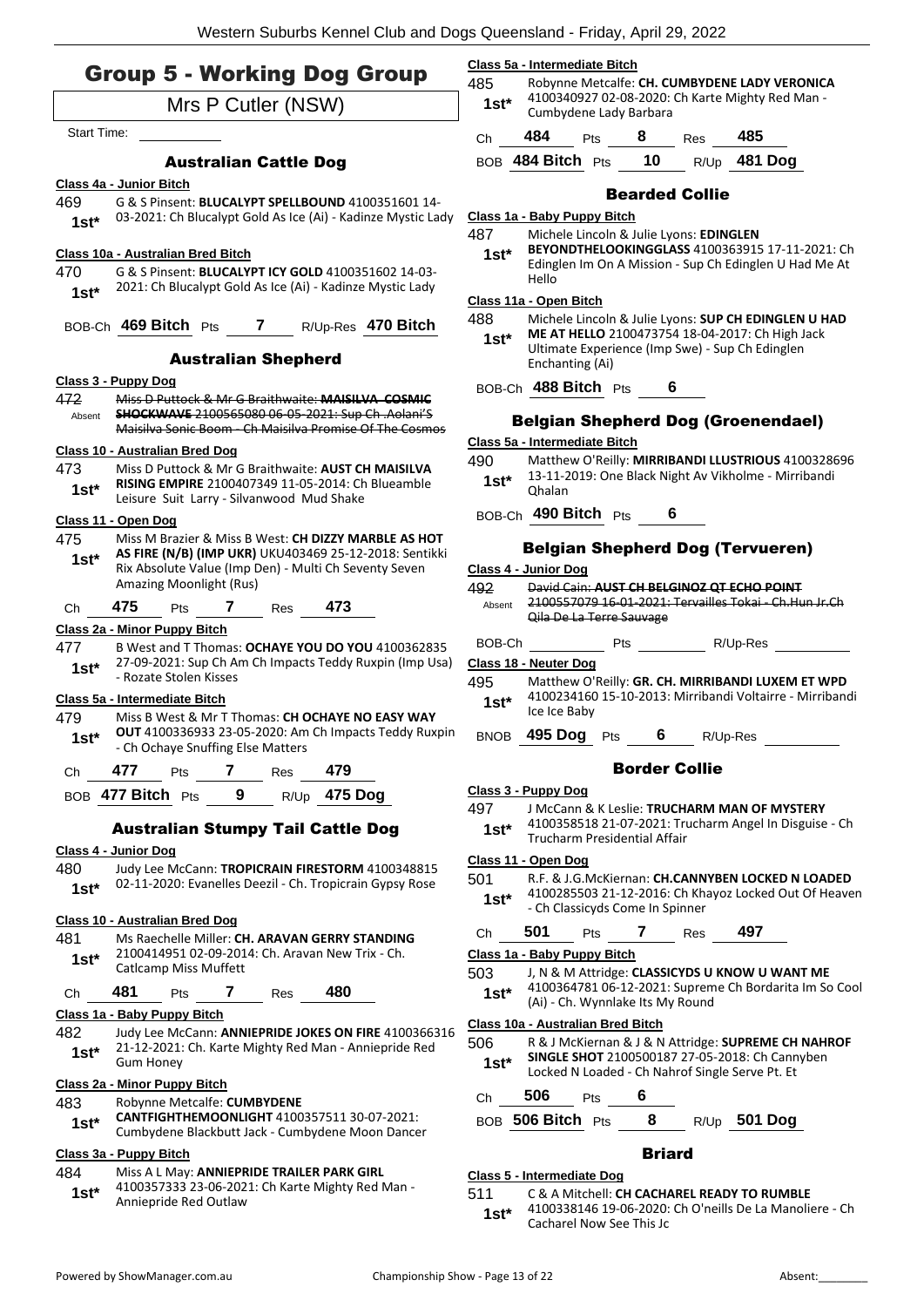|                                                                                                                                               | Class 5a - Intermediate Bitch                                                                                           |  |  |  |  |  |
|-----------------------------------------------------------------------------------------------------------------------------------------------|-------------------------------------------------------------------------------------------------------------------------|--|--|--|--|--|
| 511<br>6<br>Pts<br>Ch                                                                                                                         | 550<br>Veronica Royston: CH JUZVEE JUST TO COOL 4100332321                                                              |  |  |  |  |  |
| Class 4a - Junior Bitch                                                                                                                       | 31-01-2020: Beauideal Cool Moves (Ai) - Ch Louanda Divine<br>$1st*$                                                     |  |  |  |  |  |
| 512<br>C & A Mitchell: CACHAREL SYNCRONISITI 4100353380 08-<br>04-2021: Ch O'neills De La Manoliere (Imp France) - Ch                         | <b>Miss</b>                                                                                                             |  |  |  |  |  |
| $1st*$<br>Narbrisse Miss Congeniality Ht                                                                                                      | Class 10a - Australian Bred Bitch<br>551<br>Ms. B Williams: CH. MAJIKBLU SHES GOT THE LOOK                              |  |  |  |  |  |
| 512<br>6<br>Pts<br>Ch                                                                                                                         | 4100285463 02-01-2017: Lonestar's How Do You Like Me<br>1st                                                             |  |  |  |  |  |
| BOB 511 Dog Pts 7 R/Up 512 Bitch                                                                                                              | Now (Imp Usa) - Egeadah Miss Molly<br>550                                                                               |  |  |  |  |  |
| <b>Collie (Rough)</b>                                                                                                                         | 548<br>9<br>Ch<br>Pts<br>Res                                                                                            |  |  |  |  |  |
| <b>Class 4 - Junior Dog</b>                                                                                                                   | BOB 543 Dog Pts 12 R/Up 548 Bitch                                                                                       |  |  |  |  |  |
| 515<br>Miss B A Lines: CLIFFGLYNN WEARING WAR PAINT                                                                                           | Class 18a - Neuter Bitch<br>555<br>Allison Begnell: CH. PEERIELEE COLOURS OF THE WIND                                   |  |  |  |  |  |
| 2100552106 03-11-2020: Ch Cathgarry Thunderstruck -<br>$1st*$<br>Cliffglynn Started With A Kiss                                               | 2100381106 12-03-2013: Ch. Scotsdream Premonition -<br>$1st*$<br>Peerielee Just Like Rain                               |  |  |  |  |  |
| BOB-Ch 515 Dog Pts 6                                                                                                                          | <b>Traci Addison: SUP CH GAVEND WHISPERS OV GOLD</b><br>556<br>4100204567 15-09-2011: Gr. Ch. Louanda Simply Gold - Ch. |  |  |  |  |  |
| <b>Finnish Lapphund</b>                                                                                                                       | Absent<br>Whishky Dare To Whisper                                                                                       |  |  |  |  |  |
| Class 10 - Australian Bred Dog                                                                                                                | BNOB 555 Bitch Pts<br>6<br>R/Up-Res                                                                                     |  |  |  |  |  |
| N Naismith: CALEEBRA DIAMONDS IN THE SKY 3100334141<br>521                                                                                    |                                                                                                                         |  |  |  |  |  |
| 25-12-2015: Grand Ch. Armahani Diamond Davvir (Ai) Cd.<br>Absent<br>Ra. Adx. Ado. Jdx. Gd. Spd. Et. Wpd Ch. Caleebra Armani                   | <b>Swedish Vallhund</b>                                                                                                 |  |  |  |  |  |
| Diamond Re. Jc.                                                                                                                               | Class 5 - Intermediate Dog<br>Mrs A J & Miss S J Smith: AUST CH TRENDAM LIKE TOY<br>557                                 |  |  |  |  |  |
| <b>Pts</b><br>BOB-Ch                                                                                                                          | SOLDIERS 4100330410 04-12-2019: Gr Ch Vallarity Fox N<br>$1st*$                                                         |  |  |  |  |  |
|                                                                                                                                               | Sox - Aust Ch Trendam I Luv It                                                                                          |  |  |  |  |  |
| <b>Old English Sheepdog</b>                                                                                                                   | Class 11 - Open Dog                                                                                                     |  |  |  |  |  |
| Class 10 - Australian Bred Dog                                                                                                                | 558<br>Kristi Faulkner: CH SNODOGZ TIGER WOLFE 4100321308                                                               |  |  |  |  |  |
| 531<br>Mrs. Maria Zekic: CH HAIRBEAR HOT N SPICY HT<br>4100318760 03-03-2019: Ottaba Sargent Peppers - Ch                                     | 12-04-2019: Nz.Ch. Barahwolfe Mercury Rising - Ch.<br>2nd<br>Barahwolfe Snowstar Angel                                  |  |  |  |  |  |
| $1st*$<br>Hairbear One Hot Momma                                                                                                              | 559<br>Mrs A J & Miss S J Smith: TRENDAM SHAKE THAT                                                                     |  |  |  |  |  |
| 531<br>6<br>Pts<br>Ch                                                                                                                         | 4100343383 02-08-2020: Sup Ch Trendam Magic Man - Aus<br>$1st^*$                                                        |  |  |  |  |  |
| Class 5a - Intermediate Bitch                                                                                                                 | Ch Trendam I Liuv It                                                                                                    |  |  |  |  |  |
| 534<br>Mrs. Maria Zekic: HAIRBEAR SHES GOT THE LOOK                                                                                           | 557<br>559<br>8<br>Pts<br>Res<br>Ch                                                                                     |  |  |  |  |  |
| 4100334194 18-03-2020: Ottaba Gotta Getys Into Milife -<br>Absent                                                                             | Class 2a - Minor Puppy Bitch                                                                                            |  |  |  |  |  |
| Ch. Hairbear Hot Tricks                                                                                                                       | 560<br>Kristi Faulkner: BALGRAVIA CHAMPAGNE FLUTE                                                                       |  |  |  |  |  |
| Class 11a - Open Bitch                                                                                                                        | 4100363475 25-10-2021: Barahwolfe Capt James T Kirk<br>$1st*$<br>(Imp Nz) - Ch Snodogz Mosey                            |  |  |  |  |  |
| 535<br>Mrs A Cassidy: CH WYNSILOT NEVER SAY NEVER AGAIN                                                                                       |                                                                                                                         |  |  |  |  |  |
| IMP USA DN52907103 25-01-2018: Ch Wynsilot Hellooo<br>$1st*$<br>Ladies - Ch Wynsilot Moving Forward                                           | 560<br>6<br>Ch<br>Pts                                                                                                   |  |  |  |  |  |
| 535<br>Pts 6<br>Ch<br>Res                                                                                                                     | 557 Dog<br>9<br>R/Up 559 Dog<br>BOB<br>Pts                                                                              |  |  |  |  |  |
| BOB 535 Bitch Pts<br>7<br>R/Up 531 Dog                                                                                                        | <b>Welsh Corgi (Cardigan)</b>                                                                                           |  |  |  |  |  |
|                                                                                                                                               | Class 1 - Baby Puppy Dog                                                                                                |  |  |  |  |  |
| <b>Shetland Sheepdog</b>                                                                                                                      | J McCann & D & T Brady: CORMEAD HOUSE OF TUDOR<br>561<br>7100050508 03-12-2021: Gr Ch Kalora U Cant Touch This -        |  |  |  |  |  |
| <b>Class 2 - Minor Puppy Dog</b>                                                                                                              | $1st^*$<br>Ch Cormead Doluch                                                                                            |  |  |  |  |  |
| 538<br>Veronica Royston: JUZVEE JUST TRY N CATCH ME<br>4100361874 01-10-2021: Gr Ch Sheldan Mile High - Ch                                    | Class 2 - Minor Puppy Dog                                                                                               |  |  |  |  |  |
| 1st<br>Juzvee Just To Cool                                                                                                                    | 562<br>Tori Pickering: TORRYA BOHEMIAN RHAPSODY                                                                         |  |  |  |  |  |
| Class 4 - Junior Dog                                                                                                                          | 4100361765 25-09-2021: Ch. Mandene Wizards Holy Grail -<br>$1st^*$                                                      |  |  |  |  |  |
| 539<br>Allison Begnell: SHARNDAH BURN FOR U 2100556571 05-                                                                                    | Mandene Bird Of Paradise                                                                                                |  |  |  |  |  |
| 01-2021: Sup Ch. Sharndah Th Swanky Yank - Laureate<br>$1st*$                                                                                 | Class 11 - Open Dog                                                                                                     |  |  |  |  |  |
| Cloudberry                                                                                                                                    | 563<br>David & Tania Brady: AUST CH TREHILYN FRONT AND<br>FINISH (AI) 6100090569 08-11-2014: Gr Ch Kardibroke           |  |  |  |  |  |
| 540<br>Ms. Kerry Walls & Mrs Helen Walls: KILWARRIN PLAYING<br>ON 4100353938 23-04-2021: Beauideal Playing It Cool-<br>Absent                 | $1st*$<br>Finishing Line - Trehilyn Divas Wear Diamonds                                                                 |  |  |  |  |  |
| Kilwarrin Lady Avalon                                                                                                                         | 563<br>562<br>7<br>Pts<br>Ch<br>Res                                                                                     |  |  |  |  |  |
| Class 10 - Australian Bred Dog                                                                                                                | Class 2a - Minor Puppy Bitch                                                                                            |  |  |  |  |  |
| 543<br>Ms L Schwier & Miss B A Lines: SUP CH SHELKEYS LIMITED                                                                                 | 564<br>Tori Pickering: TORRYA KILLER QUEEN 4100361768 25-09-                                                            |  |  |  |  |  |
| EDITION 5100090262 22-08-2015: Mal Gr Ch Sg Sup Ch<br>$1st*$<br>Aust Sup Ch Paray Kappa Sigma Imp Usa - Ch Shelkeys<br><b>Cherished Dream</b> | 2021: Ch. Mandene Wizards Holy Grail - Mandene Bird Of<br>1st<br>Paradise                                               |  |  |  |  |  |
| 538                                                                                                                                           | Class 3a - Puppy Bitch                                                                                                  |  |  |  |  |  |
| 543<br>8<br>Pts<br>Res<br>Ch                                                                                                                  | 565<br>Julene Brady: MANDENE WALKING IN SUNSHINE                                                                        |  |  |  |  |  |
| Class 2a - Minor Puppy Bitch                                                                                                                  | 4100356689 27-06-2021: Aust Ch Mandene Magna Carta -<br>$1st^*$<br>Aust Ch Mandene Riddle Of The Fairies                |  |  |  |  |  |
| 548<br>Veronica Royston: JUZVEE JUST KISS ME 4100361873 01-<br>10-2021: Gr Ch Sheldan Mile High - Ch Juzvee Just To Cool                      |                                                                                                                         |  |  |  |  |  |
| $1st*$                                                                                                                                        | 565<br>564<br>7<br>Pts<br>Res<br>Ch                                                                                     |  |  |  |  |  |
| 549<br>Miss B A Lines: KILCOY FOR A LIMITED TIME 4100362079                                                                                   | $\boldsymbol{9}$<br><b>562 Dog</b><br>563 Dog<br><b>BOB</b><br>Pts<br>R/Up                                              |  |  |  |  |  |

**2nd** 15-10-2<br>Indiana

15-10-2021: Sup Ch Shelkeys Limited Edition - Ch Rimini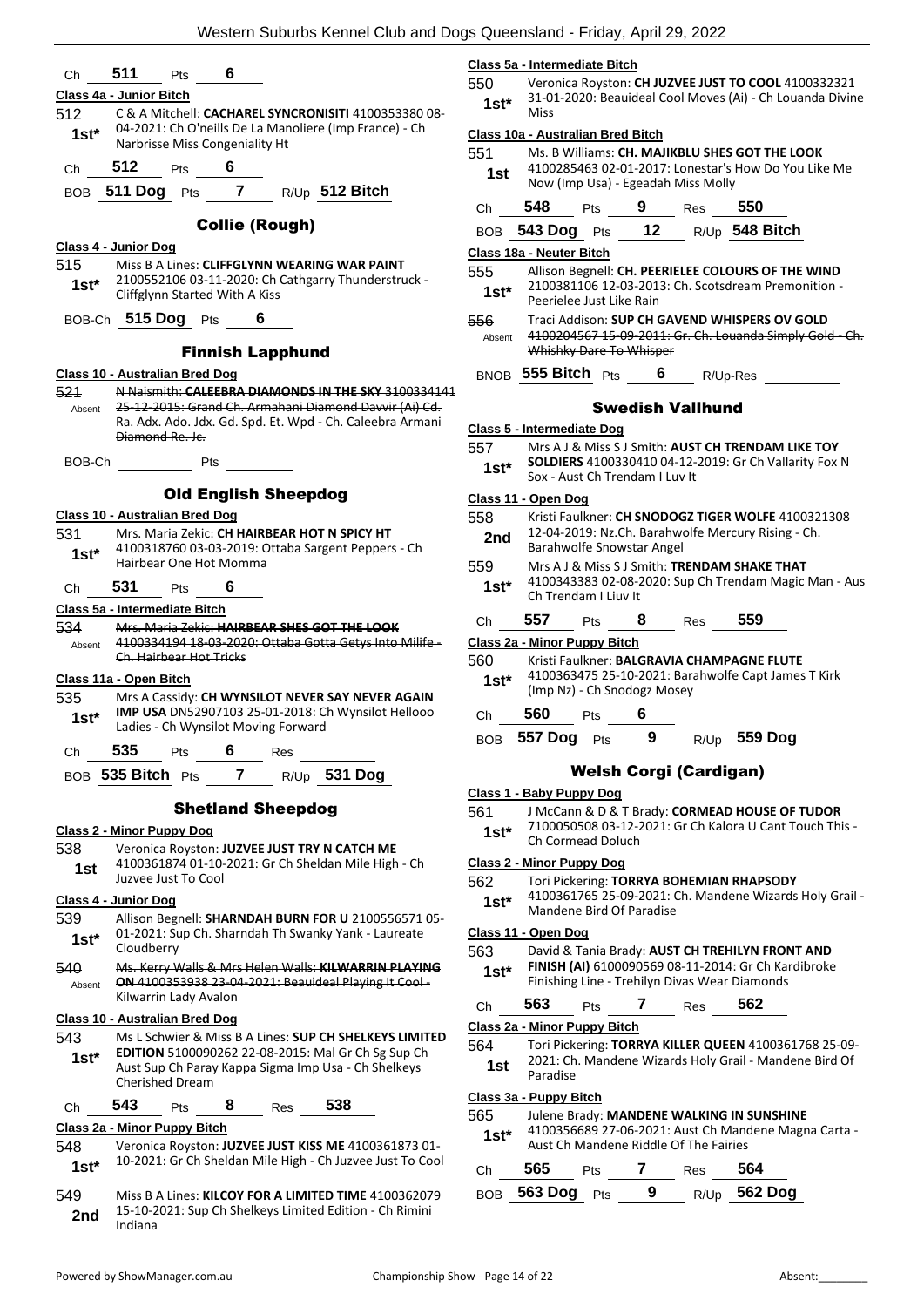| 569<br>$1st*$ | <b>Class 18a - Neuter Bitch</b> |                               |   | David & Tania Brady: AUST CH KARDIBROKE ARCTIC<br>WINTER 3100358639 24-04-2017: Ch Kardibroke Kwik       |                       |                 | <b>Group 5 - Specials</b>                                                      |
|---------------|---------------------------------|-------------------------------|---|----------------------------------------------------------------------------------------------------------|-----------------------|-----------------|--------------------------------------------------------------------------------|
|               |                                 |                               |   | Silver - Ch Sarasota Any Color Ewe Like                                                                  | <b>Best</b>           | 506             | <b>Border Collie</b>                                                           |
|               |                                 | BNOB $569$ Bitch $P_{ts}$ 6   |   | R/Up-Res                                                                                                 | Pts: 25               | Single Shot     | R & J McKiernan & J & N Attridge: Supreme CH Nahrof                            |
|               |                                 |                               |   | <b>Welsh Corgi (Pembroke)</b>                                                                            | R/Up                  | 543             | <b>Shetland Sheepdog</b>                                                       |
| 574<br>$1st*$ | Class 4a - Junior Bitch         |                               |   | GD & SK Kerr: CH KINTZEL THERES NO LOOKING BACK NBT<br>3100427065 24-02-2021: Ch Anbenly Ace Of Spades - | Pts: 15               | Edition         | Ms L Schwier & Miss B A Lines: Sup Ch Shelkeys Limited                         |
|               |                                 | Kintzel Bound For Glory       |   |                                                                                                          | <b>Baby</b>           | 487             | <b>Bearded Collie</b>                                                          |
|               |                                 | BOB-Ch 574 Bitch Pts          |   | 6                                                                                                        |                       |                 | Michele Lincoln & Julie Lyons: Edinglen<br>BeyondTheLookingGlass               |
|               |                                 | Class 5 - Intermediate Dog    |   | <b>White Swiss Shepherd Dog</b>                                                                          | Minor                 | 477             | <b>Australian Shepherd</b><br>B West and T Thomas: Ochaye You Do You           |
| 579           |                                 |                               |   | Miss C Fisher & Miss A Kasbarian: CH KASSREIGN A SONG                                                    |                       |                 | <b>Australian Stumpy Tail Cattle</b>                                           |
| $1st^*$       |                                 |                               |   | OF ICE N FIRE 2100548174 19-09-2020: Ch Eishund Man On<br>Fire - Ch Soverenpark Blonde Bombshell         | <b>Puppy</b>          | 484             | Dog<br>Miss A L May: Anniepride trailer park girl                              |
| Ch            | 579                             | Pts                           | 6 |                                                                                                          | Junior                | 469             | <b>Australian Cattle Dog</b>                                                   |
|               | Class 4a - Junior Bitch         |                               |   |                                                                                                          |                       |                 | G & S Pinsent: Blucalypt Spellbound                                            |
| 580<br>Absent |                                 | Ch.Eishund Devil Of Seduction |   | Rashelle Smidt & Theresa Grace: WOLFONYX ECLIPSE<br>4100348678 16 12 2020: Ch. Eishund Man On The Prowl  | <b>Inter</b>          | 511             | <b>Briard</b><br>C & A Mitchell: Ch Cacharel Ready To Rumble                   |
| Ch            |                                 | Pts                           |   |                                                                                                          | Aus Br                | 506             | <b>Border Collie</b>                                                           |
|               |                                 | BOB 579 Dog Pts 6             |   | R/Up                                                                                                     |                       | Single Shot     | R & J McKiernan & J & N Attridge: Supreme CH Nahrof                            |
|               |                                 |                               |   |                                                                                                          | Open                  | 488<br>At Hello | <b>Bearded Collie</b><br>Michele Lincoln & Julie Lyons: SUP CH Edinglen U Had  |
|               |                                 |                               |   |                                                                                                          |                       |                 | <b>Neuter</b>                                                                  |
|               |                                 |                               |   |                                                                                                          |                       |                 | <b>Belgian Shepherd Dog</b>                                                    |
|               |                                 |                               |   |                                                                                                          | <b>Best</b><br>Pts: 8 | 495             | (Tervueren)<br>Matthew O'Reilly: GR. CH. Mirribandi Luxem ET WPD               |
|               |                                 |                               |   |                                                                                                          | R/Up                  | 555             | <b>Shetland Sheepdog</b><br>Allison Begnell: CH. PEERIELEE COLOURS OF THE WIND |
|               |                                 |                               |   |                                                                                                          | Finish                |                 | 7<br>Absent                                                                    |

## up 5 - Specials

| R/Up<br>Pts: 15               | 543<br><b>Shetland Sheepdog</b><br>Ms L Schwier & Miss B A Lines: Sup Ch Shelkeys Limited<br>Edition                                                                                          |
|-------------------------------|-----------------------------------------------------------------------------------------------------------------------------------------------------------------------------------------------|
| <b>Baby</b>                   | 487<br><b>Bearded Collie</b><br>Michele Lincoln & Julie Lyons: Edinglen<br>BeyondTheLookingGlass                                                                                              |
| <b>Minor</b>                  | <b>Australian Shepherd</b><br>477<br>B West and T Thomas: Ochaye You Do You                                                                                                                   |
| <b>Puppy</b>                  | <b>Australian Stumpy Tail Cattle</b><br>484<br>Dog<br>Miss A L May: Anniepride trailer park girl                                                                                              |
| Junior                        | 469<br><b>Australian Cattle Dog</b><br>G & S Pinsent: Blucalypt Spellbound                                                                                                                    |
| Inter                         | <b>Briard</b><br>511<br>C & A Mitchell: Ch Cacharel Ready To Rumble                                                                                                                           |
| Aus Br                        | <b>Border Collie</b><br>506<br>R & J McKiernan & J & N Attridge: Supreme CH Nahrof<br>Single Shot                                                                                             |
| Open                          | <b>Bearded Collie</b><br>488<br>Michele Lincoln & Julie Lyons: SUP CH Edinglen U Had Me<br>At Hello                                                                                           |
|                               | <b>Neuter</b>                                                                                                                                                                                 |
| Best<br>Pts: 8                | <b>Belgian Shepherd Dog</b><br>(Tervueren)<br>495<br>Matthew O'Reilly: GR. CH. Mirribandi Luxem ET WPD                                                                                        |
| R/Up                          | 555<br><b>Shetland Sheepdog</b><br>Allison Begnell: CH. PEERIELEE COLOURS OF THE WIND                                                                                                         |
| Finish                        | Absent<br>7                                                                                                                                                                                   |
|                               | <b>Group 6 - Utility Group</b>                                                                                                                                                                |
|                               | Ms T Sloan (Tas)                                                                                                                                                                              |
| <b>Start Time:</b>            |                                                                                                                                                                                               |
|                               | Akita                                                                                                                                                                                         |
| Class 11 - Open Dog<br>584    | Mr C and Mrs M Moffat: AM AUST CH ALCHEMIST ROLLING                                                                                                                                           |
| $1st*$                        | THE DICE AT KAISHO (IMP U.S.A) WS65297401 03-10-2018:<br>Am Ch Alchemist I'm In Your Mind Like A Foul Thought<br>U.S.A - Am Ch Tamonten Overtaking The West By Storm<br>Atalchemist (Imp Rus) |
| 584<br>Ch                     | 6<br>Pts                                                                                                                                                                                      |
| Class 5a - Intermediate Bitch |                                                                                                                                                                                               |
| 585<br>$1st^*$                | Mrs Bianca Rogers: SAVHARA FIRE AND ICE (AI)<br>5100120358 26-09-2020: Am. Ch. Mojo's I'm On Fire (Imp<br>Usa) - Ch. Ishin Black Betty                                                        |
| 585<br>Ch                     | 6<br>Pts                                                                                                                                                                                      |
| BOB 584 Dog Pts               | 7 R/Up 585 Bitch                                                                                                                                                                              |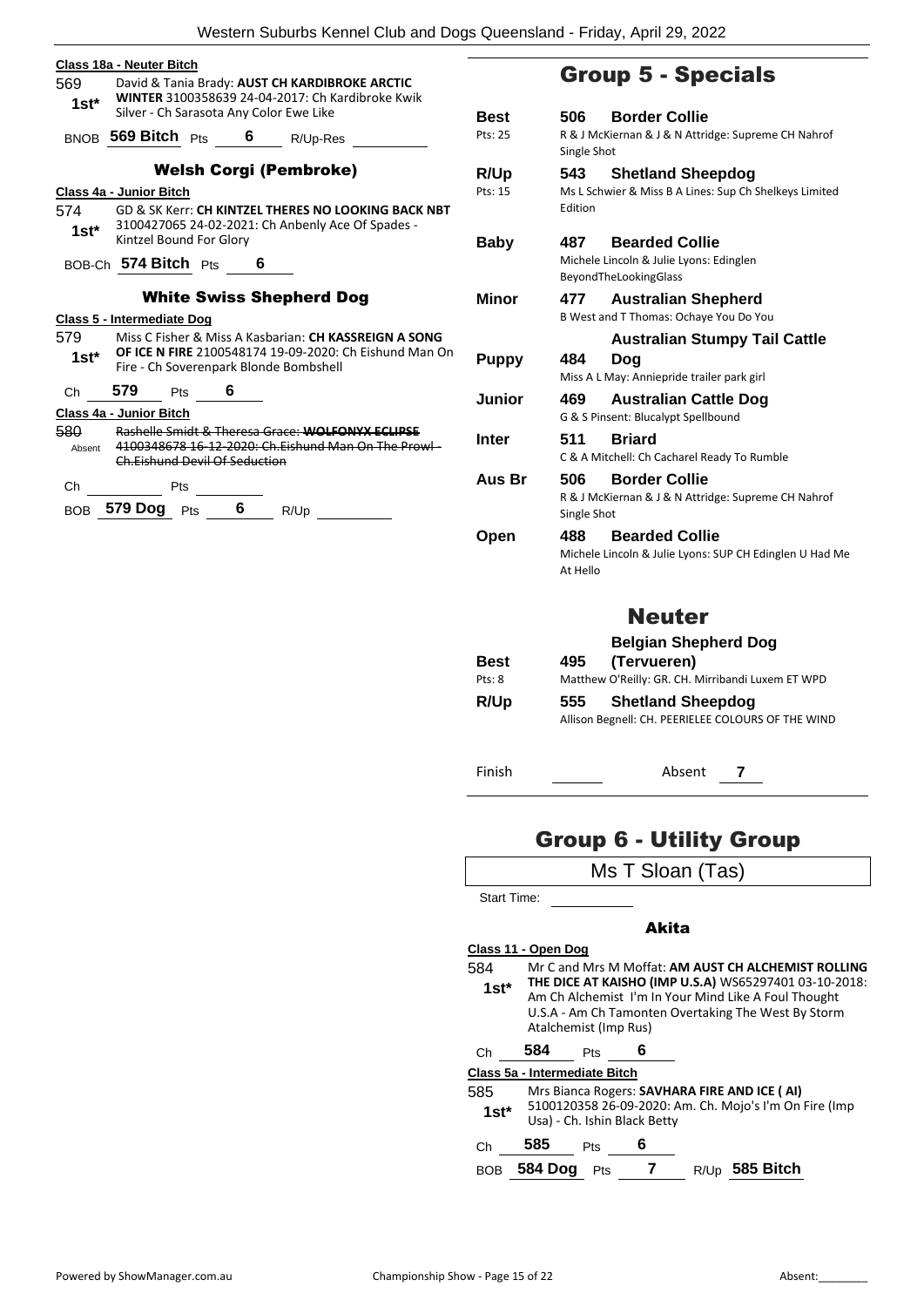#### Alaskan Malamute

#### **Class 5 - Intermediate Dog** 586 Narelle Adams: **CH ANNAKPOK THE DEVILS KISS (AI)**

4100347167 07-09-2020: Am Ch. Sno Klassic In Your Face (Usa) - Ch Ironpride's Devil Wears Prada (Imp Canada) **1st\*** 587 Jessica Weldon: **KASAAN JOURNEY ACROSS OCEANS (IMP USA)** WS69986703 30-09-2020: Gch Ch Kasaan's Your **2nd** USA) WS69986703 30-09-2020: Gch Ch Kasaan's Your<br>Fortune Awaits - Kasaan Sigma's Jump'n For The Fortune **Class 10 - Australian Bred Dog** 588 Ms Syme, Miss Goodwin & Mr Frigo & Ms Levett: **AUST CH CHIMO WHATEVER WILL BE WILL BE** 3100384323 30-11- 2018: Snowsteeds Trail Breaker - Ch Chimo She Has Style N Grace **1st\*** Ch **586** Pts **8** Res **588**

### **Class 4a - Junior Bitch**

- 589 Jessica Weldon & Sue White: **ICERIVA STILL WATERS RUN DEEP** 4100350376 15-02-2021: Snowshoes Noble One (Imp **2nd** Uk) - Iceriva Neva Reine
- 591 Narelle Adams: **ANNAKPOK THIRD TIMES A CHARM** 4100350462 31-01-2021: Snowshoes Noble One (Imp Uk) - Annakpok Tears In Heaven **1st\***
- 592 K. KNIGHT / L. BOULTON: **AUST CH ICEPAWS ROCKN DAHOUS WITH REBA** 4100353887 29-03-2021: Aust Ch / Rus. Jr Ch Legacy Of Fire From Konev - Bor (Imp Rus) - Icepaws Yewl Be My Baby **3rd**

#### **Class 5a - Intermediate Bitch**

| 593    |     |     | Ms F Paton, Ms T Goodwin and Ms C Fowler-Lock:        |                                                     |
|--------|-----|-----|-------------------------------------------------------|-----------------------------------------------------|
| Absent |     |     | KASAAN'S YR KISS AWAITS AT KATMAI (IMP USA)           |                                                     |
|        |     |     |                                                       | WS69587701 01-09-2020: Am Ch Am Gr Ch Kasann's Your |
|        |     |     | Fortune Awaits - Am Ch Kassan's Kiss The Real Fortune |                                                     |
|        | ٦tς | Res |                                                       |                                                     |

| BOB 586 Dog Pts | 11 | $R/Up$ 591 Bitch |  |
|-----------------|----|------------------|--|
|                 |    |                  |  |

#### Bernese Mountain Dog

#### **Class 1 - Baby Puppy Dog**

594 Mr M & Mrs B Eslick: **AZZABERN SUN CHASER** 4100367056 09-01-2022: Ch. Azzabern Paddington Bear - Azzabern Jet Black Beauty Absent

#### **Class 2 - Minor Puppy Dog**

#### 595 Andrea Wilkinson: **POLISHDREAM EARTH QUAKE**

4100364562 22-10-2021: Thunderstorm Von Romanshof - Polishdream Voodoo Child **1st\***

#### **Class 11 - Open Dog**

596 Mrs. Andrea Wilkinson: **AUST CH / NZ CH DEJA VU VON ROMANSHOF (IMP POL)** PKRII-124749 19-01-2016: Gr Ch Let's Go Foward Del Molinasco (Ita) - Gr Ch Milbu Yara For Romanshof **1st\***

#### Ch **596** Pts **7** Res **595**

#### **Class 1a - Baby Puppy Bitch**

597 Andrea Wilkinson: **POLISHDREAM MY GIRL** 4100365274 21-12-2021: Thunderstorm Von Romanshof - Aust Ch Polishdream Purple Rain **1st\***

#### **Class 3a - Puppy Bitch**

598 Mrs. Andrea Wilkinson: **POLISHDREAM DEVIL WEARS PRADA** 4100355137 14-05-2021: Constant Victory Exelsior - Polishdream A Splash Of Verve **1st\***

| Ch 598 Pts      |     |                       |
|-----------------|-----|-----------------------|
| BOB 596 Dog Pts | - 8 | R/Up <b>598 Bitch</b> |

#### Boxer

#### **Class 4 - Junior Dog**

602 Ms. Michelle Thomas: **CHELLEASON MARTILLO DE ORO (AI)** 4100355010 27-04-2021: Am Gr Ch Pl Vixayo's Golden Hammer (Usa) - Chelleason Candy Cane Girl **1st\***

#### **Class 5 - Intermediate Dog**

603 Mr a Morrow miss j rose: **KESDAR DAN THE MAN AT MEAHIC** 3100408139 18-04-2020: Ch Kesdar Kindred Spirit - Ch Shades Of Summer **1st\***

| Ch | 603 | Pts | Res | 602 |
|----|-----|-----|-----|-----|
|    |     |     |     |     |

**Class 1a - Baby Puppy Bitch**

- 607 Mrs L A Smitheringale: **CHELLEASON BREAKING HEARTS** 4100365482 10-12-2021: Chelleason Causing Heart Break
	- (Ai) Chelleason High Priestess(Ai) **1st\***

#### **Class 2a - Minor Puppy Bitch**

- 610 Mrs L A Smitheringale: **JUELLE THE WILD CHILD**
- 4100360006 30-08-2021: Sup Ch Juelle The Godson (Ai) Ch Jaksamlee Blackops Firebreak **1st\***

#### **Class 4a - Junior Bitch**

612 A&j morrow: **CHIZACK INNA SPIN** 4100351821 20-02-2021: Ch Chizack Maxed Out At Taswest - Ch Chizack Inna Jam **2nd**

| 613 | Ms. Michelle Thomas: CHELLEASON CARELESS WHISPERS |  |
|-----|---------------------------------------------------|--|
|     | $11000521050701013031656104222576666666667$       |  |

4100353405 07-04-2021: Ch Vineen The Godfather - Ch **1st** 4100353405 07-04-2021: Ch VI<br>Chelleason Causing Gossip (Ai)

| Ch | 613                | <b>Pts</b> | 8 | Res | 612            |
|----|--------------------|------------|---|-----|----------------|
|    | BOB 603 Dog Pts 10 |            |   |     | $R/Up$ 602 Dog |

#### Dobermann

#### **Class 4 - Junior Dog**

- 615 Melissa Starkey & Daniel Willson: **AUST CH EBONDOBE** 
	- **ETERNAL FIRE (AI)** 4100358524 29-07-2021: Supreme Ch. Kenardobe Indigo Master - Supreme Ch. Ebondobes The Red Witch Of Dobersmith (Imp Nz) **1st\***

#### **Class 5 - Intermediate Dog**

#### 616 Mr John & Mrs Maree Nesbitt: **CH. WATTAVUE INNOCENT EMBRACE** 4100339626 28-06-2020: Sup Ch Derringer What **1st EINBRACE** 4100339626 28-06-2020: Sup<br>A Chance - Wattavue You Complete Me

| 616<br>615<br>Ch<br>ĸes |  |
|-------------------------|--|
|-------------------------|--|

#### **Class 5a - Intermediate Bitch**

#### 617 M & V Yates & D Yates: **EBONDOBE A NIGHT AT THE**

**OPERA AT SALIERI** 4100340984 12-08-2020: Ch Can Ch Gentry Koda Of Willowcreek - Sup Ch Ebondobes The Red Witch Of Dobersmith **1st\***

#### **Class 10a - Australian Bred Bitch**

618 L Fabian & R Harnell: **WATTAVUE GYPSY STEVIE** 4100330796 24-11-2019: Can Ch Aust Ch Gentry's Koda Of Willow Creek (Imp Can) - Aust Ch Wattavue Under Scrutiny **1st\***

| Ch | 617             | <b>Pts</b> |     | Res 618 |                       |
|----|-----------------|------------|-----|---------|-----------------------|
|    | BOB 615 Dog Pts |            | - 9 |         | R/Up <b>617 Bitch</b> |

#### **Class 18 - Neuter Dog**

619 A Burton and J Burton-Hall: **NEUT CH WATTAVUE FIERY WINTER SKY** 4100325980 10-08-2019: Sup Ch Derringer What A Chance Imp Nz - Ch Derringer Gypsy Lady Imp Nzl **1st\***

BNOB **619 Dog** Pts **6** R/Up-Res

#### Dogue de Bordeaux

#### **Class 2 - Minor Puppy Dog**

621 Ms K Byrnes & Mr R & Mrs K Reid: **BORDOGUE AUBREY LAJOS** 4100360193 05-08-2021: Ch Bordogue Tristan - Ch 1st\* LAJOS 41003601<br>Bordogue Persia

#### **Class 3 - Puppy Dog**

#### 620 R & K Reid: **BORDOGUE ELIJAH** 4100360191 05-08-2021: Aust Ch Bordogue Tristan - Aust. Ch. Bordogue Persia **1st**

#### Ch **No Award** Pts Res

#### **Class 2a - Minor Puppy Bitch**

624 R & K Reid: **BORDOGUE ISLA** 4100360203 27-08-2021: Aust. Withdrawn Grand Ch. Bordogue Jordan - Aust. Ch. Bordogue Darci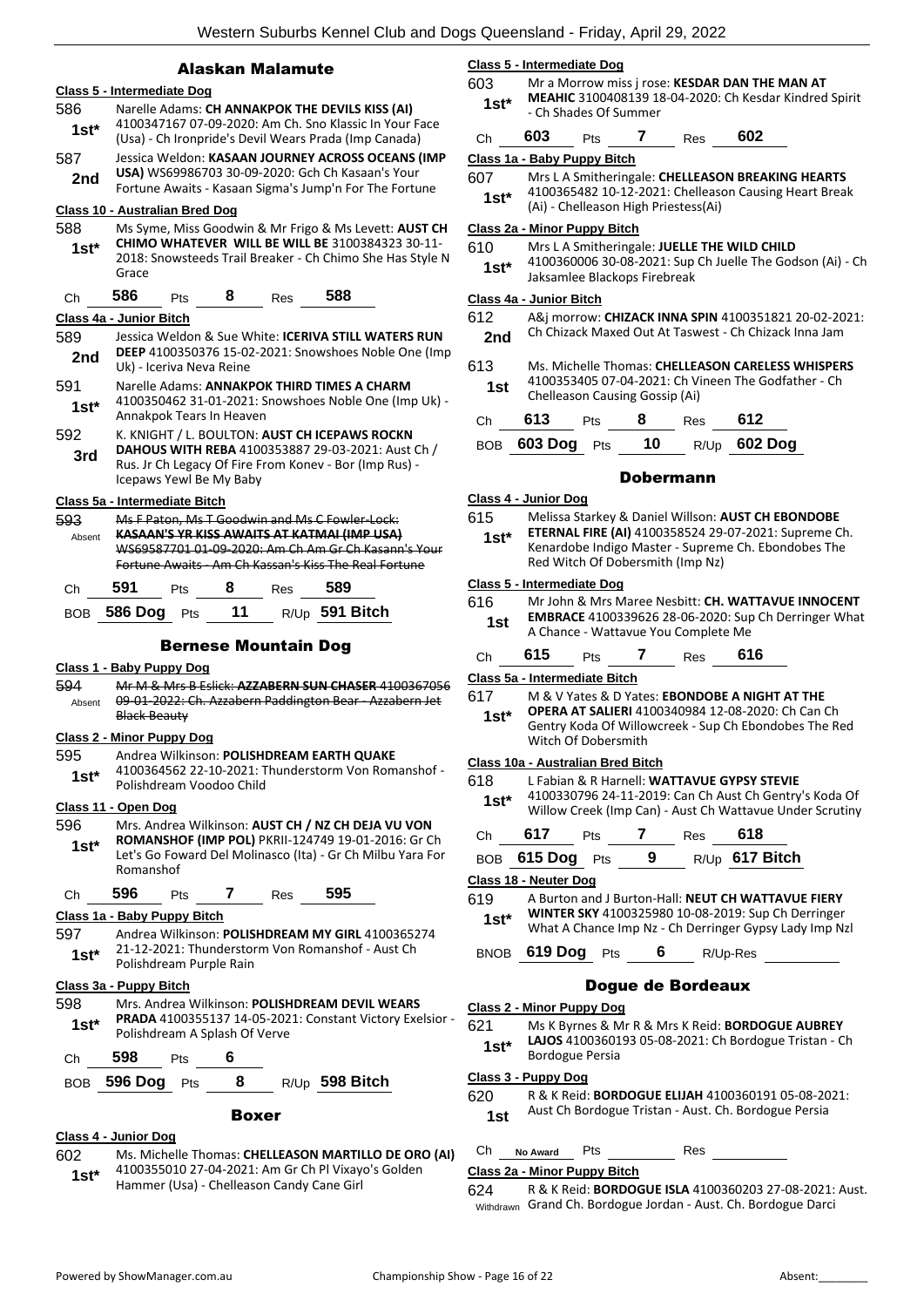|         | <u> Class 3a - Puppy Bitch</u>                                                                               |                  |
|---------|--------------------------------------------------------------------------------------------------------------|------------------|
| 626     | R & K Reid: BORDOGUE ERIN 4100360195 05-08-2021: Aust                                                        | B                |
| 2nd     | Ch Bordogue Tristan - Aust. Ch. Bordogue Persia                                                              |                  |
| 628     | R & K Reid: <b>BORDOGUE MISTEE</b> 4100360197 05-08-2021:                                                    | <u>Cla</u>       |
| $1st^*$ | Aust Ch Bordogue Tristan - Aust. Ch. Bordogue Persia                                                         | 64               |
|         |                                                                                                              |                  |
| Сh      | <b>628</b> Pts 8 Res<br>626                                                                                  | <u>Cla</u>       |
|         | BOB 628 Bitch Pts 10 R/Up 626 Bitch                                                                          | 64               |
|         | <b>German Pinscher</b>                                                                                       |                  |
|         | Class 5a - Intermediate Bitch                                                                                | С                |
| 629.    | J & A Fryer: MASTERKARN SWEET PRIDE OF MINE                                                                  | Cla              |
| $1st^*$ | 4100335622 03-04-2020: Am. Ch. Temerity Invince-A-Bill<br>(Imp Usa) - Aust. Ch. Axis Pride Of Melka (Imp Nz) | 64               |
|         | BOB-Ch 629 Bitch Pts 6                                                                                       |                  |
|         |                                                                                                              |                  |
|         | Leonberger                                                                                                   | <u>Cla</u>       |
|         | <b>Class 2 - Minor Puppy Dog</b>                                                                             | 64               |
| 630     | A SIDDELL: GLAMOURFORD LEGENDS LANE 3100020360<br>09-10-2021: Ramalupa Golden Touch - Glamourford Nite       |                  |
| 1st*    | Edition                                                                                                      | С                |
|         | BOB-Ch 630 Dog Pts 6                                                                                         | В                |
|         | <b>Portuguese Water Dog</b>                                                                                  |                  |
|         | <u> Class 3 - Puppy Dog</u>                                                                                  |                  |
| 632     | Mr M & Mrs S Lilley: RYZYLVA TAKE NO SHIP 4100359191                                                         | <u>Cla</u>       |
| $1st*$  | 25-07-2021: Sup Ch Ryzylva Make A Wish (Ai) Ra - Ro Ch                                                       | 65               |
|         | Ryzylva Kia Kaha Ccd Cd Rae Tkn                                                                              |                  |
|         | Class 10 - Australian Bred Dog                                                                               | В                |
| 633     | Audrey Best, John Best: AUST SUP GR CH, ABWAJ OUR<br>RIVER RUNS DEEP 4100272724 26-04-2016: Am, Ch, Gr, Ch,  |                  |
| $1st^*$ | Aviator Lady's Man De Remis [Usa] - Ch Abwaj Guarda                                                          |                  |
|         | Lovely Lady                                                                                                  | Cla              |
|         | Class 11 - Open Dog                                                                                          | 65               |
| 634     | Mr M & Mrs S Lilley: CH RYZYLVA WISHES N DREAMS<br>4100305794 18-04-2018: Sup Ch Ryzylva Make A Wish (Ai)    |                  |
| $1st^*$ | Ra - Ro Ch Ryzylva Kia Kaha Ccd Cd Rae Tkn                                                                   | Cla              |
| Сh      | 633<br>8<br>634<br>Pts<br>Res                                                                                | 65               |
|         | Class 4a - Junior Bitch                                                                                      |                  |
| 635     | Mr M & Mrs S Lilley: CH RYZYLVA SHIP SHIP HOORAY                                                             |                  |
| $1st^*$ | 4100359192 25-07-2021: Sup Ch Ryzylva Make A Wish (Ai)<br>Ra - Ro Ch Ryzylva Kia Kaha Ccd Cd Rae Tkn         | С                |
| Сh      | 635<br>6<br>Pts                                                                                              | <u>Cla</u><br>65 |
|         | 9<br><b>BOB 633 Dog</b><br>$R/Up$ 634 Dog<br>Pts                                                             |                  |
|         |                                                                                                              |                  |
|         | Rottweiler                                                                                                   | С                |
|         | Class 1 - Baby Puppy Dog                                                                                     | В                |
| 636     | Angela FRY: MOYA BLACKLIST-MR.REDDINGTON 01921-                                                              | Cla              |
| $1st*$  | 2022 27-12-2021: Polj§Pol§Ltv§Svk§Ger§Int Ch Gandalf<br>Marstal Ipo1 - Ch Moya'S Linked Connection           | 66               |
|         | Class 1a - Baby Puppy Bitch                                                                                  |                  |
| 641     | Don Montgomery: MOYA BLACKLIST - THE PROFILER 01922                                                          | В                |
| 1st     | - 2022 27-12-2021: Polj&Pol&Pol Lt&Lv&Svk&Ger∬ Ch<br>Gandalf Marstal Ip01 (Poland) - Ch Moya 'S Linked       |                  |
|         | Connection                                                                                                   |                  |
|         |                                                                                                              | Cla              |

Russian Black Terrier

#### **Class 10 - Australian Bred Dog**

644 K Dawson / N Sadykova: **CH TVORIMIR ICEBREAKER** 4100309450 09-07-2018: Odissey Iz Angarskoi Jemchujiny (Imp Ita) - Ch Tvorimir Bogdana **1st\***

#### **Class 1a - Baby Puppy Bitch**

- 645 Mrs. Natalia Sadykova: **TVORIMIR SUPERNOVA**
- 4100366166 14-12-2021: Gr Ch Br Am Ch Malahovskiy Graf Rossiyskiy Am Cd Am Ca Am Rax - Tri Ch (T) (Ts) Dual Gr Ch (Ts) Tvorimir Counter Attack Tk S **1st\***

#### BOB-Ch **644 Dog** Pts **6**

#### Samoyed

#### **Class 2 - Minor Puppy Dog**

- 646 David & Jolene Maguire: **DEEJAE YIPPEE KAI YA**
- 4100358461 01-08-2021: Ch Samspring Phantom Of Opera (Imp Prt) - Ch Snerzok Warrior Princess **1st\***

#### **Class 11 - Open Dog**

| 647    | David & Jolene Maguire: CH SAMSPRING PHANTOM OF         |
|--------|---------------------------------------------------------|
| $1st*$ | <b>OPERA (IMP PRT) LOP557408 27-06-2018: G'ucta Des</b> |
|        | Merveilles Boreales - Samspring Dasha                   |
|        |                                                         |

#### Ch **647** Pts **7** Res **646**

#### **Class 3a - Puppy Bitch**

8 Ms Campbell & Miss Georgia Campbell Cardno: **ASPENBEAUTY MAKING MAGIC** 4100355081 21-05-2021: Uk.Ch.Duckslake Majestic Spirit Over Kalinski - Aus.Ch. Aspenbeauty Dream Of Grace Absent

#### **Class 11a - Open Bitch**

| 649 | David & Jolene Maguire: CH DEEJAE REMEMBER POZIERES |            |   |                                        |                                                     |  |
|-----|-----------------------------------------------------|------------|---|----------------------------------------|-----------------------------------------------------|--|
| 1st |                                                     |            |   | Steele - Snerzok The Innocence Of Love | 4100328851 12-11-2019: Supreme Ch Snerzok Forged In |  |
| Ch  | 649                                                 | <b>Pts</b> | 6 | <b>Res</b>                             |                                                     |  |

BOB **647 Dog** Pts **8** R/Up **649 Bitch**

#### Schnauzer

#### **Class 18 - Neuter Dog**

- 651 K Hibberd: **CH REGENSTAUF MAN OF THE MATCH** 4100263683 01-09-2015: Ch Regenstauf Gangnam Style - **1st\*** 4100263683 01-09-2015: Ch Reg<br>Ch Regenstauf Naughty But Nice
- BNOB **651 Dog** Pts **6**

#### Schnauzer (Miniature)

#### **Class 3 - Puppy Dog**

654 Mr D M & Mrs A G O'Hara: **MODAVAM THE REAL MCCOY** 4100355159 27-05-2021: Ch Babetal Long Time Coming - **1st**\* 4100355159 27-05-2021: Ch Babet<br>Ch Modavam Tarzan S Little Angel

#### **Class 11 - Open Dog**

| 656<br>Ms Rebecca Jones: EBSHINE KING OF THE CASTLE |  |
|-----------------------------------------------------|--|
|-----------------------------------------------------|--|

2100511550 26-12-2018: Aust Grand Ch Ebshine Daringly 1st\* 2100511550 26-12-2018: Aust Grand C<br>Debonair - Ch Cersei Dexters Daughter

### Ch **654** Pts **7** Res **656 Class 3a - Puppy Bitch** 658 Ms Rebecca Jones: **SCHNAUZINN'S KIWI LA MODA (IMP NZL)** 07044-2021 19-05-2021: Brz Jr Ch Dog-Otho'S Anything'S Possible (Arg) - Schnauzinn Sweet As (Nzl) **1st** Ch **658** Pts **6** BOB **654 Dog** Pts **8** R/Up **656 Dog Class 18 - Neuter Dog** 660 Ms W Radziejowski: **QWICTHRILL RANGER OF THE NORTH** 4100347153 24-11-2020: Ch.Forestal River Of Dreams - **1st** <sup>4100347153 24-11-2020: Qwicthrill Belle Of The Ball</sup> BNOB **660 Dog** Pts **6** R/Up-Res Shiba Inu **Class 11 - Open Dog**

#### 662 V Bexton: **SHOUZOUGOKU OF TAI YUAN-TAIWAN FCI**

**(IMPORT TAIWAN)** KCT/SHI 00028/19 23-08-2018: Shouei Go Tosa Genrokusou (Japan) - Matsufujime Go Of Tai Yuan Kennel **1st\***

## Ch **662** Pts **6**

### **Class 1a - Baby Puppy Bitch**

663 Mrs. Debbie Bexton: **ORIENTA POWER DANCER**

4100364254 12-11-2021: Power To Orienta Go Sakura Kensha (Imp France) - Orienta Great Ball Of Fire Absent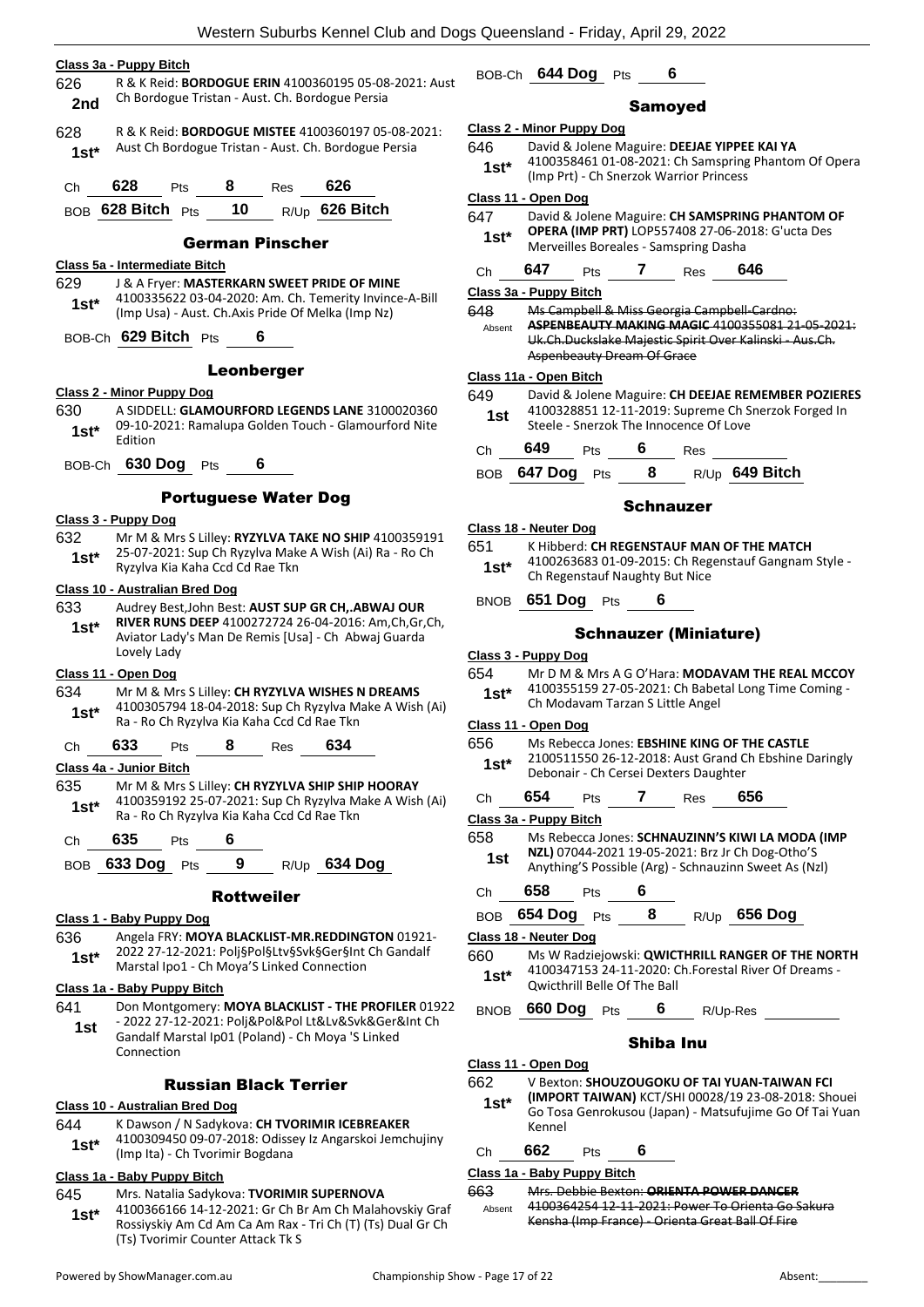|                |                                                                                                                                               |                |     | Western Suburbs Kennel Club and Do                                                                                |  |
|----------------|-----------------------------------------------------------------------------------------------------------------------------------------------|----------------|-----|-------------------------------------------------------------------------------------------------------------------|--|
|                | Class 4a - Junior Bitch                                                                                                                       |                |     |                                                                                                                   |  |
| 664            | Miss JK Bexton: ORIENTA POWER OF POSITIVITY                                                                                                   |                |     |                                                                                                                   |  |
| $1st*$         |                                                                                                                                               |                |     | 4100352380 18-03-2021: Power To Orienta Go Sakura                                                                 |  |
|                | Kensha (Imp France) - Orienta Great Ball Of Fire                                                                                              |                |     |                                                                                                                   |  |
| Сh             | 664<br>Pts                                                                                                                                    | 6              |     |                                                                                                                   |  |
| <b>BOB</b>     | <b>662 Dog</b><br>Pts                                                                                                                         | 7              |     | R/Up 664 Bitch                                                                                                    |  |
|                |                                                                                                                                               | Siberian Husky |     |                                                                                                                   |  |
|                | Class 1 - Baby Puppy Dog                                                                                                                      |                |     |                                                                                                                   |  |
| 665            |                                                                                                                                               |                |     | Mrs Janine Christensen: SLEDFORCE RIDE THE WAVE                                                                   |  |
| 1st            |                                                                                                                                               |                |     | 4100365658 26-12-2021: Supreme Ch & International Ch.<br>Winter Melody Break The Wave (Imp Pol) - Sledforce Float |  |
|                | Lika Butterfly                                                                                                                                |                |     |                                                                                                                   |  |
|                | Class 4 - Junior Dog                                                                                                                          |                |     |                                                                                                                   |  |
| 666            |                                                                                                                                               |                |     | Heys Ms S: CH RIVERSRUN CELESTIAL CALLING 4100346957                                                              |  |
| 1st*           | Talkinwolves Eskimo Kiss                                                                                                                      |                |     | 05-12-2020: Sup Ch Desaran Charmed And Dangerous - Ch                                                             |  |
|                | Class 5 - Intermediate Dog                                                                                                                    |                |     |                                                                                                                   |  |
| 667<br>1st*    | Ms S & Miss T Heys: CH TALKINWOLVES CAPTAIN<br>MORGAN 6100121482 04-01-2020: Talkinwolves<br>Screaming Eagle - Atlanterra Bellatrix (Imp Rus) |                |     |                                                                                                                   |  |
|                | Class 11 - Open Dog                                                                                                                           |                |     |                                                                                                                   |  |
| 668            | Mr D Willson: SUPREME CH OURSIBES DROP THE                                                                                                    |                |     |                                                                                                                   |  |
| 2nd            | De Ciukci(Esp) - Ch Oursibes Winter Glee                                                                                                      |                |     | HAMMER(AI) 4100247334 31-07-2014: Am Can Ch Mistral                                                               |  |
| 669<br>$1st^*$ | Ice-T (Imp Can) - Ch Suthanlites After Midnight                                                                                               |                |     | Mr J LeCourt & Miss K Jacobson: CH SUTHANLITES TRIBUTE<br>(AI) 4100282634 18-03-2016: Am/Can/Asian Ch Innisfree's |  |
| Сh             | 669<br>Pts                                                                                                                                    | 9              | Res | 667                                                                                                               |  |
|                | Class 1a - Baby Puppy Bitch                                                                                                                   |                |     |                                                                                                                   |  |
| 670            |                                                                                                                                               |                |     | Mrs Janine Christensen: SLEDFORCE A NEW WAVE IS                                                                   |  |
| 1st*           | RISING 4100365656 26-12-2021: Supreme Ch &                                                                                                    |                |     | International Ch. Winter Melody Break The Wave (Imp Pol)                                                          |  |
|                | - Sledforce Float Lika Butterfly                                                                                                              |                |     |                                                                                                                   |  |
|                | Class 2a - Minor Puppy Bitch                                                                                                                  |                |     |                                                                                                                   |  |
| 671            |                                                                                                                                               |                |     | Ms S & Miss T Heys: RIVERSRUN ESSENCE OF TITANIUM                                                                 |  |
| $1st^*$        |                                                                                                                                               |                |     | (AI) 4100361361 25-09-2021: Ch Supch Winter Melody<br>Break The Wave (Imp Pol) - Ch Desaran Titanium Secret Jc    |  |
|                | Class 3a - Puppy Bitch                                                                                                                        |                |     |                                                                                                                   |  |
| 672            |                                                                                                                                               |                |     | Mrs Janine Christensen: SLEDFORCE HERE WE GO AGAIN                                                                |  |
| $1st*$         | Float Lika Butterfly                                                                                                                          |                |     | 4100357443 19-06-2021: Cudos Lead The Way - Sledforce                                                             |  |
|                | Class 11a - Open Bitch                                                                                                                        |                |     |                                                                                                                   |  |
| 673            |                                                                                                                                               |                |     | Melissa Starkey: AUST CH. CUDOS ITS ALL ABOUT ME                                                                  |  |
| 1st            |                                                                                                                                               |                |     | 4100336007 09-12-2019: Int Ch., Pol, Lith, Aust Ch, Jun Ch.                                                       |  |

Pol & Lux, Wpw, Ch Of Ch, Club Winner Winter Melody Break The Wave (Imp Poland) Working Certificate - Sup. Ch. Winter Melody Your Miss Trouble (Imp Pol) **1st**

#### Ch **673** Pts **8** Res **671**

BOB **669 Dog** Pts **12** R/Up **667 Dog**

#### St. Bernard

#### **Class 10a - Australian Bred Bitch**

- 674 Mr Frank G Newman & Mrs Lesley A Newman:
- **AUSTRALIAN CHAMPION BERNEDALE ORANGES AND SUNSHINE** 4100301788 03-01-2018: Australian Supreme Champion Casperscove Franklin Ai - Australian Champion Bernedale Flying Fever **1st\***

#### **Class 11a - Open Bitch**

- 675 Mr Frank G Newman & Mrs Lesley A Newman: **AUSTRALIAN CHAMPION BERNEDALE THE COLOUR 1st\***
- **PURPLE** 4100301785 03-01-2018: Australian Supreme Champion Casperscove Franklin Ai - Australian Champion Bernedale Flying Fever

| BOB-Ch 675 Bitch Pts |  | R/Up-Res 674 Bitch |
|----------------------|--|--------------------|
|                      |  |                    |

#### Tibetan Mastiff

#### **Class 3 - Puppy Dog**

676 Mrs C D Allen: **TEMZIN KUMASTER RED HEART** 3100433383 14-06-2021: Temzin Bodiva Nuba - Amitabha **1st**\* <sup>310043338</sup>

BOB-Ch **676 Dog** Pts **6**

## Group 6 - Specials

| Best<br>Pts: 25        | 633                                   | <b>Portuguese Water Dog</b><br>Audrey Best, John Best: Aust Sup Gr Ch, Abwaj Our River |
|------------------------|---------------------------------------|----------------------------------------------------------------------------------------|
| <b>R/Up</b><br>Pts: 15 | Runs Deep<br>615<br>Eternal Fire (ai) | Dobermann<br>Melissa Starkey & Daniel Willson: Aust Ch Ebondobe                        |
| Baby                   | 636                                   | <b>Rottweiler</b><br>Angela FRY: MOYA BLACKLIST-MR.REDDINGTON                          |
| Minor                  | 646                                   | Samoyed<br>David & Jolene Maguire: DeeJae Yippee Kai Ya                                |
| <b>Puppy</b>           | 654                                   | <b>Schnauzer (Miniature)</b><br>Mr D M & Mrs A G O'Hara: MODAVAM THE REAL MCCOY        |
| Junior                 | 615<br>Eternal Fire (ai)              | Dobermann<br>Melissa Starkey & Daniel Willson: Aust Ch Ebondobe                        |
| <b>Inter</b>           | 667                                   | <b>Siberian Husky</b><br>Ms S & Miss T Heys: CH TALKINWOLVES CAPTAIN MORGAN            |
| Aus Br                 | 633<br><b>Runs Deep</b>               | <b>Portuguese Water Dog</b><br>Audrey Best, John Best: Aust Sup Gr Ch, Abwaj Our River |
| Open                   | 669                                   | Siberian Husky<br>Mr J LeCourt & Miss K Jacobson: Ch Suthanlites Tribute (AI)          |
|                        |                                       | <b>Neuter</b>                                                                          |
| Best                   | 660                                   | <b>Schnauzer (Miniature)</b>                                                           |
| Pts: 8                 |                                       | Ms W Radziejowski: QWICTHRILL RANGER OF THE NORTH                                      |

**R/Up 651 Schnauzer** K Hibberd: CH Regenstauf Man of the Match

Finish Absent **4**

## Group 7 - Non-Sporting Group

Mr S Thomas (Qld)

Start Time:

#### Boston Terrier

#### **Class 2 - Minor Puppy Dog**

677 Ms J Giles: **CHERISHEM GEORGEOUS GEORGE** 5100128520 16-10-2021: Ch Staromah Jack La Beau - Cherishem Sisters **1st**  $*$ <sup>10-10-</sup><br>Gossin

#### **Class 5 - Intermediate Dog**

679 MRS BILLIE SORENSEN: **HAVFUN SAINT** 4100339787 26-07- 2020: Bostonmac No Ordinary Guy - Havfun Hope **1st\***

#### **Class 10 - Australian Bred Dog**

681 Miss LY Carpenter: **CH MERRYJAY SON O GUM** 5100107110 05-06-2018: Sup Ch Merryjay Bostn Bublegum - Ch Talkon Hot Chilli Chocolate Absent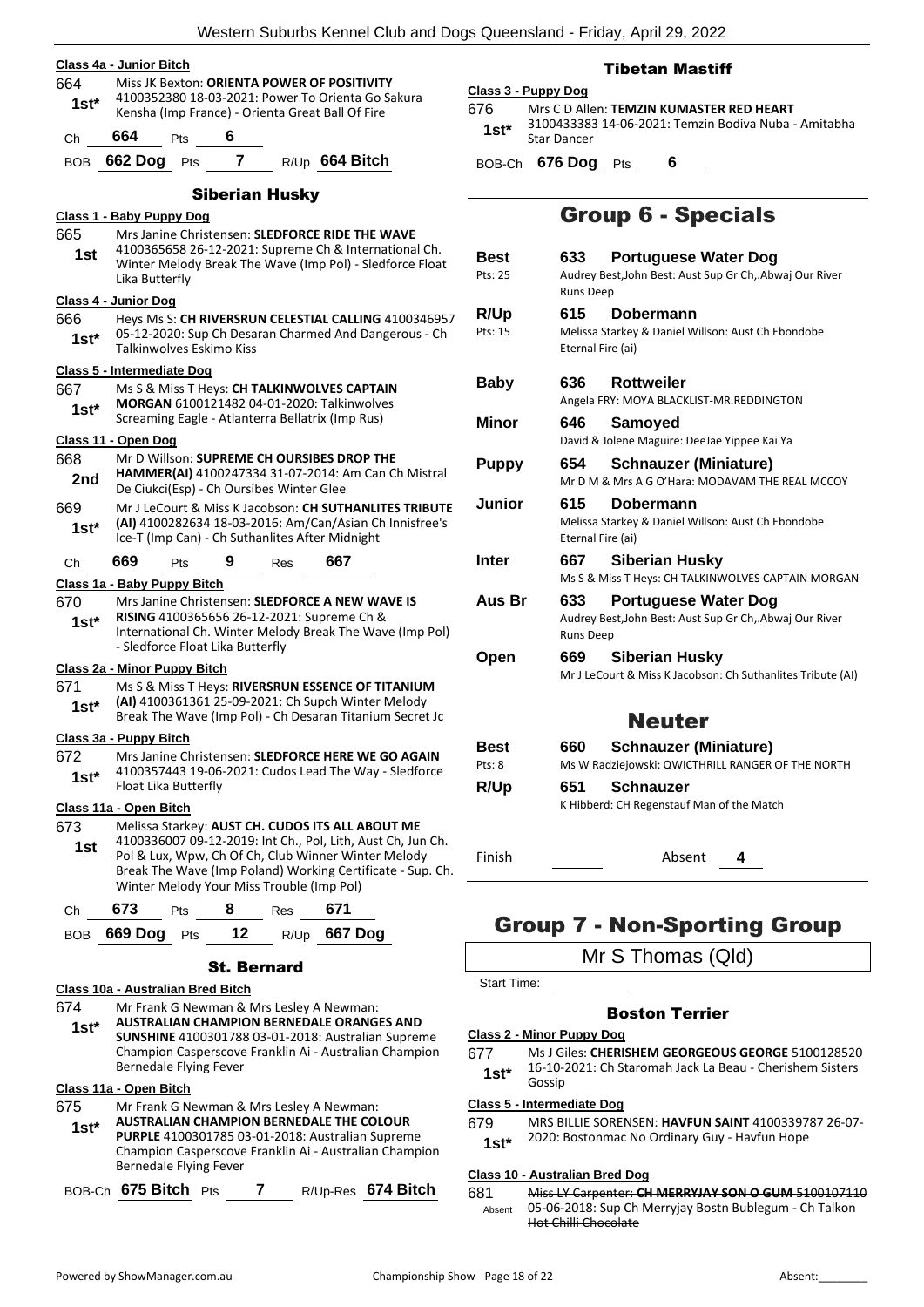| Ch            | 679                         | Pts                           | 7                          | Res                                     | 677                                                                                                            |                                                            | Class 1                   |
|---------------|-----------------------------|-------------------------------|----------------------------|-----------------------------------------|----------------------------------------------------------------------------------------------------------------|------------------------------------------------------------|---------------------------|
|               | Class 11a - Open Bitch      |                               |                            |                                         |                                                                                                                |                                                            | 704                       |
| 685           |                             |                               |                            |                                         | Ms LY Carpenter & Mr BG Lillicrap: CH MERRYJAY SWEET                                                           |                                                            | 1st*                      |
| Absent        |                             |                               |                            | Bublegum Ch Talkon Hot Chilli Chocolate | <b>CHILLI 5100107113 05-06-2018: Sup Ch Merryjay Bostn</b>                                                     |                                                            | BNOB                      |
| Ch            |                             | Pts                           |                            |                                         |                                                                                                                |                                                            |                           |
|               | BOB 679 Dog Pts             |                               | $\overline{\phantom{0}}$ 7 |                                         | R/Up 677 Dog                                                                                                   |                                                            | Class 2<br>705            |
|               |                             |                               |                            | <b>British Bulldog</b>                  |                                                                                                                |                                                            | $1st*$                    |
|               |                             | Class 5 - Intermediate Dog    |                            |                                         |                                                                                                                |                                                            |                           |
| 689           |                             |                               |                            |                                         | H & C Smith & G Edmunds: SUP CH BRITISHEXTRA THE<br><b>IRISHMAN (AI)</b> 2100544050 02-03-2020: Uk. Ch. Gongar |                                                            | Сh                        |
| 1st*          |                             |                               |                            |                                         | King Henry Bulls (Imp Irl) - Britishextra All Class                                                            |                                                            | Class 4<br>710            |
|               | <u>Class 11 - Open Dog</u>  |                               |                            |                                         |                                                                                                                |                                                            | 1st*                      |
| 691           |                             |                               |                            |                                         | H & C Smith & G Edmunds: CH BRITISHEXTRA THE                                                                   |                                                            |                           |
| 1st*          |                             |                               |                            |                                         | KINGSMAN (AI) 2100544051 02-03-2020: Uk. Ch. Gongar<br>King Henry Bulls (Imp Irl) - Britishextra All Class     |                                                            | Class 1                   |
| Сh            | 689                         | Pts                           | 7                          | Res                                     | 691                                                                                                            |                                                            | 711                       |
|               |                             | Class 2a - Minor Puppy Bitch  |                            |                                         |                                                                                                                |                                                            | $1st*$                    |
| 692           |                             |                               |                            |                                         | H & C Smith: BULLMAJESTY LOCKDOWN 2100572827 11-                                                               |                                                            | Ch                        |
| 2nd           |                             | Breaking The Ice (Ai)         |                            |                                         | 09-2021: Ch Britishextra The Irishman (Ai) - Ch Bratrice                                                       |                                                            | BOB                       |
| 693           |                             |                               |                            |                                         |                                                                                                                | Mrs T Albrecht & Mr L Samytowski & Mr J Oddi: ROBOCKY      |                           |
| 1st*          |                             |                               |                            |                                         | SUMMER OF LOVE AI 4100359825 26-08-2021: Uk Ch                                                                 |                                                            |                           |
|               |                             | Colosseum Queen               |                            |                                         | Gongar King Henry Bulls (Imp Irl) - Ch Gladiatorbul                                                            |                                                            | Class 4                   |
|               |                             |                               |                            |                                         |                                                                                                                |                                                            | 717<br>Withdray           |
| 695           |                             | Class 5a - Intermediate Bitch |                            |                                         | Mrs T Albrecht & Mr L Samytowski & Mr J Oddi: AUST CH                                                          |                                                            |                           |
| 1st           |                             |                               |                            |                                         | ROBOCKY CAMILLA WITH LOVE (AI) 4100337673 13-06-                                                               |                                                            | Ch                        |
|               |                             | Gladiatorbul Colosseum Queen  |                            |                                         | 2020: Uk Ch Gongar King Henry Bulls (Imp Irl) - Ch                                                             |                                                            | <u>Class 4</u>            |
|               | Class 11a - Open Bitch      |                               |                            |                                         |                                                                                                                |                                                            | 722                       |
| 697           |                             |                               |                            |                                         | C & H Smith: GR CH BREATRICE BREAKING THE ICE (AI)                                                             |                                                            | 1st*                      |
| 1st           |                             | My Own Sweet Time             |                            |                                         |                                                                                                                | 2100481238 26-08-2017: Sealaville He'S Bruce - Bratrice In | Сh                        |
| Ch            | 695                         | Pts                           | 9                          | <b>Res</b>                              | 697                                                                                                            |                                                            | BOB                       |
| <b>BOB</b>    | <b>689 Dog</b>              | Pts                           | 11                         |                                         | R/Up 695 Bitch                                                                                                 |                                                            |                           |
|               |                             |                               | <b>Dalmatian</b>           |                                         |                                                                                                                |                                                            | Class <sub>2</sub><br>726 |
|               | <u> Class 3 - Puppy Dog</u> |                               |                            |                                         |                                                                                                                |                                                            | 1st*                      |
| 699           |                             |                               |                            |                                         | Ms FEL Darling: PACEAWAY PRETTY AS A PICTURE<br>4100361994 07-09-2021: Paceaway Pepper Jack - Sup Ch           |                                                            |                           |
| 1st*          |                             | Paceaway Starz In The Sky     |                            |                                         |                                                                                                                |                                                            | <u>Class 1</u><br>727     |
| 700           | Class 4 - Junior Dog        |                               |                            |                                         |                                                                                                                | Mrs E Pickles: ZAMASHOM MACKENZIE 4100356572 04-07-        | 1st*                      |
| 1st           |                             |                               |                            |                                         | 2021: Dimadal Takeover Target - Ch Zamashom Red Hot                                                            |                                                            |                           |
|               | Rebel (Ai) Jc               |                               |                            |                                         |                                                                                                                |                                                            | BOB-0                     |
|               | Class 11 - Open Dog         |                               |                            |                                         |                                                                                                                |                                                            |                           |
| 701<br>Absent |                             |                               |                            |                                         | GLEN 3100427198 23 03 2021: Ch Instride The One And                                                            | Jalorca Kennels: AUST CH WHYTEWOOD GORDON OF THE           | <u>Class 1</u>            |
|               |                             |                               |                            | Only - Grand Ch Kandyspot Kasandrah     |                                                                                                                |                                                            | 730                       |
| Ch            | 700                         | Pts                           | 7                          | <b>Res</b>                              | 699                                                                                                            |                                                            | $1st*$                    |
|               |                             | Class 2a - Minor Puppy Bitch  |                            |                                         |                                                                                                                |                                                            | Class 5                   |
| 702           |                             |                               |                            |                                         | Ms FEL Darling: PACEAWAY PRETTY IN PINK 4100361991                                                             |                                                            | 731                       |
| 1st*          | In The Sky                  |                               |                            |                                         |                                                                                                                | 07-09-2021: Paceaway Pepper Jack - Sup Ch Paceaway Starz   | 1st*                      |
|               | Class 4a - Junior Bitch     |                               |                            |                                         |                                                                                                                |                                                            |                           |
| 703           |                             |                               |                            |                                         | Ms FEL Darling: AUST CH PACEAWAY CANDY CANE                                                                    |                                                            | Class 1<br>732            |
| $1st*$        |                             |                               |                            |                                         | 4100346933 21-11-2020: Paceaway Pepper Jack - Aust Ch                                                          |                                                            | 1st*                      |
|               |                             | Paceaway Eye Candy            |                            |                                         |                                                                                                                |                                                            |                           |
| Ch            | 703                         | Pts                           | 7                          | Res                                     | 702                                                                                                            |                                                            | Class 1                   |
|               | BOB 703 Bitch Pts           |                               | 9                          | R/Up                                    | <b>700 Dog</b>                                                                                                 |                                                            | 733                       |

#### **Class 18a - Neuter Bitch**

704 Michelle Little: **AUST CH NEUT CH PACEAWAY SUMMER REIGNS** 4100314124 11-11-2018: Supreme Ch Paceaway Winter In Vegas - Ch Paceaway Top Fashion (Ai) **1st\***

**704 Bitch** Pts **6** R/Up-Res

#### French Bulldog

#### **Class 2 - Minor Puppy Dog**

- SAM BYRNES: JOESJACKPOTS LIFES A GAMBLE 4100358611 02-08-2021: A'vigdors Daniello(Rus) - A'vigdors  $Candide(Rus)$
- Ch **705** Pts **6**

**Class 4a - Junior Bitch**

710 Mr Luke Samytowski & Mr Julian Oddi: **ODDSKI DIAMOND IN THE BUZZ** 4100352949 11-04-2021: Ch Abiaan Rocketeer Boy - Ch Hushan Miss De Ja Vu

#### **Class 10a - Australian Bred Bitch**

| 711    | W & D Smith: AUST CH BEUNYQUE THE GOLDEN CHILD     |
|--------|----------------------------------------------------|
| $1st*$ | 4100355967 14-06-2021: Aust Ch Gaston De Infinitum |
|        | Taurus (Prt) - Aust Ch Meralla Fat Bottomed Girl   |

| Ch 711            | Pts 7 Res 710 |                  |
|-------------------|---------------|------------------|
| BOB 711 Bitch Pts | 8             | $R/Up$ 710 Bitch |

#### Great Dane

#### **Class 4 - Junior Dog**

- 717 MRS GAYNOR SIMPSON: **BREMILIE EVER A SURPRISE** 5100124331 14-04-2021: Ch. Danemeadows Rykasreign - Withdrawn Grand. Ch. Danelyne Once Upon Adream
- Pts

#### **Class 4a - Junior Bitch**

- 722 Nicole Brandon: **UNDERANE JUST JAZZ (AI)** 3100428702 22- 03-2021: Fentriss Bogart Cdx - Underane Dark Intention (Ai)
- Ch **722** Pts **6**
- **722 Bitch** Pts **7** R/Up

#### Japanese Spitz

#### **Class 2 - Minor Puppy Dog**

- 726 Mrs. Tracy Gaff: **SPITZVIEW DARE TO IMPRESS** 4100358859 05-08-2021: Aust. Supreme Champion Shanspitz My
- Signature Blend (Ai) Aust Ch Belzbentley Midnight Express

#### **Class 10 - Australian Bred Dog**

- Jane Faulkner: AUS CH MANNERKING SECRET TO SUCCESS 2100514994 05-02-2019: Ch Mannerking Bettr Than The
- **Rest Ch Mannerking Breaking Dawn**
- BOB-Ch **727 Dog** Pts **7** R/Up-Res **726 Dog**

#### Keeshond

#### **Class 1 - Baby Puppy Dog**

730 Jane Faulkner: **JONJAS TABOO** 4100366881 03-01-2022: Can Ch & Aust Sup Ch Klompen's Dancing With Darcy (Imp Can) - Aus Ch Jonjas Silver Shadow

#### **Class 5 - Intermediate Dog**

Mr P and Mrs T Hofman: **AUST CH NAWTIKEES ROGUE ONE** 2100526682 26-08-2019: Nawtikees In Likeflynn - Ryfrost **Watch Out** 

#### **Class 10 - Australian Bred Dog**

- 732 Tracey Parker and Liza Cassidy: **RYMISKA BEWITCHED BODY N SOUL (AI)** 2100563988 07-04-2021: Am Ch
	- Summerwind'S Time Keeper (Usa) Sandstock Va Va Voom **1st\***

#### **Class 11 - Open Dog**

- 733 Cassidy L & D Finlay: **SUPREME CH & CAN CH KLOMPEN'S**
- **DANCING WITH DARCY (IMP CAN)** DC646395 10-02-2016: Am Ch Summerwind's Time Keeper - Can Gr Ch Klompen's Double Bubble **1st\***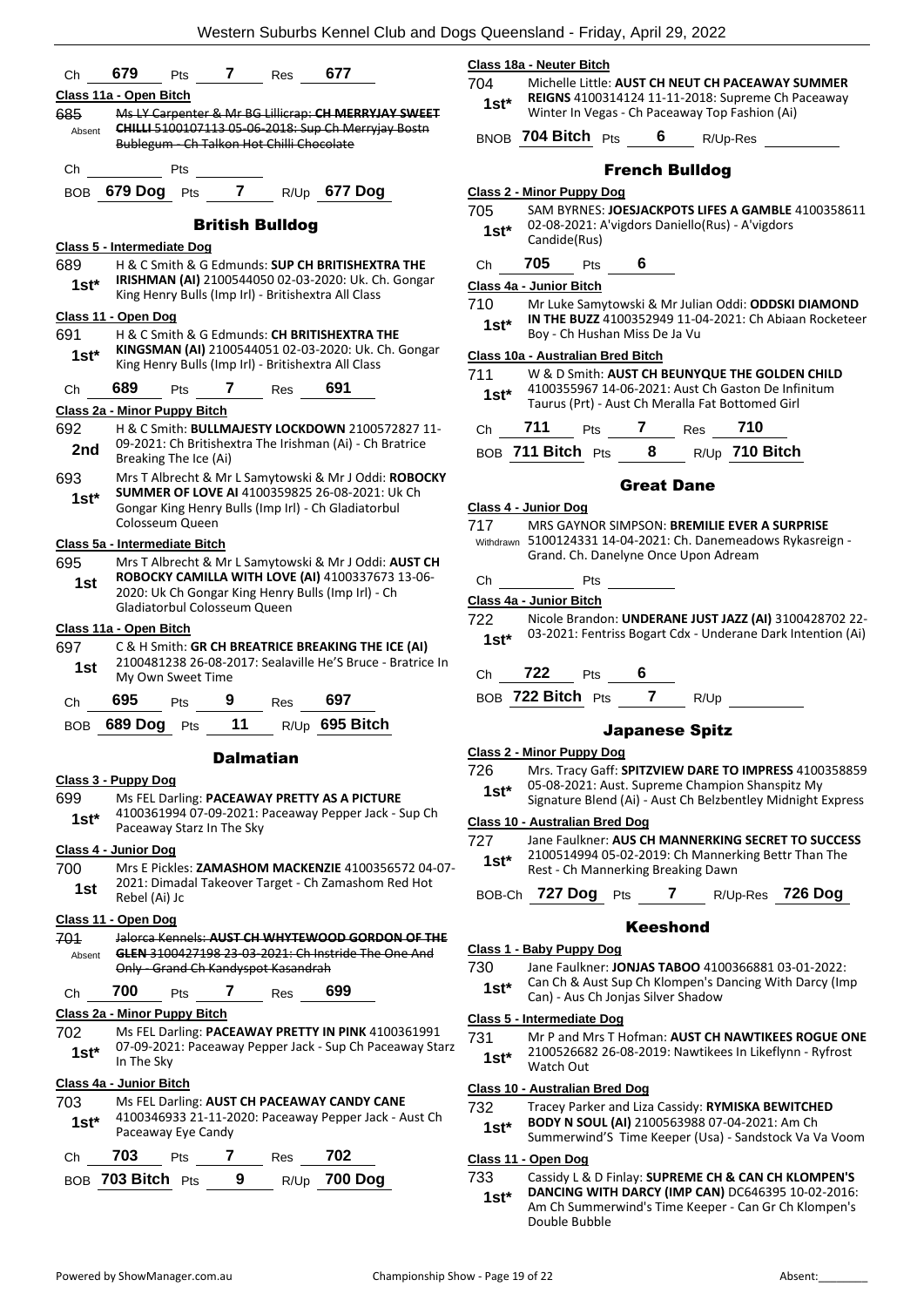|                | BOB-Ch 733 Dog                                                                                                                                        | Pts                       | 8                 | R/Up-Res       | 731 Doq                                                                                                        |                                           |
|----------------|-------------------------------------------------------------------------------------------------------------------------------------------------------|---------------------------|-------------------|----------------|----------------------------------------------------------------------------------------------------------------|-------------------------------------------|
|                |                                                                                                                                                       |                           | <b>Lhasa Apso</b> |                |                                                                                                                | <u>c</u><br>$\overline{7}$                |
|                | <u> Class 3 - Puppy Dog</u>                                                                                                                           |                           |                   |                |                                                                                                                |                                           |
| 735<br>$1st^*$ |                                                                                                                                                       |                           |                   |                | Mrs Susan Mole: MYIKYI EXTRA SMART 4100362233 26-09-<br>2021: Noonameena Lukes Dream - Myikyi Sweet And Spicy  | $\overline{\mathbf{C}}$<br>$\overline{7}$ |
| Ch             | 735<br>Pts                                                                                                                                            | 6                         |                   |                |                                                                                                                |                                           |
|                | Class 3a - Puppy Bitch                                                                                                                                |                           |                   |                |                                                                                                                |                                           |
| 736<br>1st     | Janene Clemence and Alison Brady: SENGKYILA DAKINI<br>MOON GODDESS 4100358817 26-06-2021: Aust Sup Ch                                                 |                           |                   |                | Neokarma Fonda Chicks - Aust Ch Sengkyila Dakini Dancer                                                        |                                           |
| Ch             | 736<br>Pts                                                                                                                                            | 6                         |                   |                |                                                                                                                | <u>Cl</u><br>$\overline{7}$               |
| BOB            | 735 Dog<br>Pts                                                                                                                                        | 7                         |                   | R/Up 736 Bitch |                                                                                                                |                                           |
|                |                                                                                                                                                       | <b>Poodle (Standard)</b>  |                   |                |                                                                                                                |                                           |
|                | Class 1 - Baby Puppy Dog                                                                                                                              |                           |                   |                |                                                                                                                |                                           |
| 740<br>$1st*$  | Mr Lance Wright & James Bennett: VOILA RAISING THE<br>Sup Ch Voila Raise An Eyebrow                                                                   |                           |                   |                | STAKES (AI) 4100363077 06-11-2021: Ch Voila Vanquish -                                                         | $\overline{\mathbf{C}}$<br>$\overline{7}$ |
|                | <b>Class 2 - Minor Puppy Dog</b>                                                                                                                      |                           |                   |                |                                                                                                                |                                           |
| 741<br>$1st^*$ | Quiniva Great Xpectations - Loana Raving About Arya                                                                                                   |                           |                   |                | Merryl Yet Foy: LOANA LIAM (AI) 2100571762 13-09-2021:                                                         | <u>Cl</u><br>$\overline{7}$               |
|                | Class 11 - Open Dog                                                                                                                                   |                           |                   |                |                                                                                                                |                                           |
| 742<br>$1st^*$ | Mrs M Carr: AUST CH BRILLIANTE ARISTKA BALETA<br>Chemin De Fer                                                                                        |                           |                   |                | 2100512051 06-12-2018: Brilliante Baryshnikov - Brilliante                                                     |                                           |
| Ch             | 742<br>Pts                                                                                                                                            | 7                         | Res               | 741            |                                                                                                                | C                                         |
|                | Class 1a - Baby Puppy Bitch                                                                                                                           |                           |                   |                |                                                                                                                | $\overline{7}$                            |
| 743<br>1st     | L. Wright and D. James: VOILA RAISE YOUR GLASS (AI)<br>Raise An Eyebrow                                                                               |                           |                   |                | 4100363080 06-11-2021: Ch. Voila Vanquish - Sup.Ch. Voila                                                      |                                           |
|                | Class 5a - Intermediate Bitch                                                                                                                         |                           |                   |                |                                                                                                                | <u>cı</u><br>7                            |
| 745<br>2nd     | (Ai)                                                                                                                                                  |                           |                   |                | Merryl Yet Foy: LOANA NYMERIA 2100533510 12-12-2019:<br>Am. Ch.Bar-None Riding Shotgun - Ch. Raving About Arya |                                           |
| 746<br>$1st^*$ | Krystal Flouskos & Marty Mason: AUS CH EVOLUER<br>(Ai) - Sup Ch. Tvorimir Desire Of Fire                                                              |                           |                   |                | FIREWORKS 4100321558 20-05-2019: Ch Aufait Fahrenheit                                                          | J.                                        |
| Ch             | 746 Pts 7 Res 745                                                                                                                                     |                           |                   |                |                                                                                                                |                                           |
|                | BOB 746 Bitch Pts 9 R/Up 742 Dog                                                                                                                      |                           |                   |                |                                                                                                                | СI<br>$\overline{7}$                      |
|                |                                                                                                                                                       | <b>Poodle (Miniature)</b> |                   |                |                                                                                                                |                                           |
|                | <u> Class 2a - Minor Puppy Bitch</u>                                                                                                                  |                           |                   |                |                                                                                                                | $\overline{\mathbf{C}}$                   |
| 752            |                                                                                                                                                       |                           |                   |                | Mrs M V Waldon: VERWEGAN ONE FOR ALL 4100362849                                                                | $\overline{7}$                            |
| $1st^*$        | My Rn                                                                                                                                                 |                           |                   |                | 23-10-2021: Bryleylou Shadowing Mr Oliver - Ch Lilella Oh                                                      |                                           |
|                | Class 4a - Junior Bitch                                                                                                                               |                           |                   |                |                                                                                                                |                                           |
| 753            | Mr James Bennett & Ms Kirri Jacobson: CH. DANRITH                                                                                                     |                           |                   |                |                                                                                                                |                                           |
| 1st*           | BEACH PLEASE 4100351505 18-03-2021: Ch. Michandy<br>Striking Midnight - Supreme Champion Danrith Say My<br>Name                                       |                           |                   |                |                                                                                                                |                                           |
|                | BOB-Ch 753 Bitch Pts 7 R/Up-Res 752 Bitch                                                                                                             |                           |                   |                |                                                                                                                |                                           |
|                | Class 18a - Neuter Bitch                                                                                                                              |                           |                   |                |                                                                                                                |                                           |
| 755<br>1st*    | Diane Craig: AUST CH ZIADA SECRET VOODOO MAGIC<br>4100293248 01-07-2017: End/Int/Ch Dechine Top Secret<br>(Imk Uk) - Aust Ch Myflair Dangerous Liason |                           |                   |                |                                                                                                                |                                           |
|                | BNOB $755$ Bitch $Pts$ 6 R/Up-Res                                                                                                                     |                           |                   |                |                                                                                                                |                                           |
|                |                                                                                                                                                       |                           | Poodle (Toy)      |                |                                                                                                                |                                           |

#### **Class 3 - Puppy Dog**

- 757 Diane Craig: **ZIADA WALK RIGHT BACK** 4100361058 25-08- 2021: Aust Ch Ziada Legendary Reign - Aust Ch Montaires
- **1st**\* <sup>2021</sup>: Aust Cn 2<br>Extra Smashing

| Ch | --<br>ו כי | ΊS | 6 |
|----|------------|----|---|
|    |            |    |   |

#### **Class 5a - Intermediate Bitch** 760 D Randal: **ZIADA DANCING THE RUMBA** 4100344546 04-

10-2020: Ch Silkyelk A Night At The Dance - Ch Ziada Strike A Pose **1st\***

#### **Class 10a - Australian Bred Bitch**

| 761    | Mrs D Randall: SILKYELK MAGICAL MOMENT 4100344835        |
|--------|----------------------------------------------------------|
| $1st*$ | 20-10-2020: Ch Silkyelk Stunning Mystery - Silkyelk Snow |
|        | Queem                                                    |

| Ch 761 Pts 7 Res 760  |  |                           |
|-----------------------|--|---------------------------|
| BOB $757$ Dog $Pts$ 8 |  | <sub>R/Up</sub> 761 Bitch |

#### **Class 18a - Neuter Bitch**

| 762    | Mr B Crane: AUST & NEUT CH DELAMONT A BOLD CHOICE |
|--------|---------------------------------------------------|
| $1st*$ | 2100409684 05-05-2014: Sylvenus Sharing History - |
|        | Delamont Miss Independance                        |

BNOB **762 Bitch** Pts **6** R/Up-Res

#### Schipperke

#### **Class 4 - Junior Dog**

763 Tania McAlister: **TANZAPAW MY LITTLE DEMON**

4100357089 13-06-2021: Sup Ch Beadale Hey True Blue - **1st**\* 4100357089 13-06-2021: Su<br>Tanzapaw Magic In Motion

#### **Class 11 - Open Dog**

- 765 Mr. P. & Mrs. D. Comrie: **AUST. SUPREME CH. SANLYN FIRE**
- **STORM (IMP. N.Z.)** 03446-2013 19-05-2013: N.Z. Supreme Ch. & Am. Ch. Tumbleweed's On The Road Again (Imp. U.S.A.) - N.Z. Ch. Sanlyn Black Diamond **1st\***
- Ch **763** Pts **7** Res **765**

#### **Class 1a - Baby Puppy Bitch**

768 Tania McAlister: **KARMAS A BEAST** 4100364648 05-12- 2021: Ch Bargchain Hits A Vote In Time - Gr Ch Exmoor **1st**\* <sup>2021: Ch Bara<br>Raven Magic</sup>

#### **Class 10a - Australian Bred Bitch**

- 771 Mr. P. & Mrs. D. Comrie: **AUST. CH. BREOGAN MAGIC DREAMS** 2100469895 03-02-2017: Nz. Ch. Ch. Breogan Kiwi **1st\* DREAMS** 2100469895 03-02-2017: NZ. C<br>Dreams - Ch. Bateauchien Jack Be Quick
- Ch **771** Pts **6**

### BOB **763 Dog** Pts **8** R/Up **765 Dog**

#### Shih Tzu

#### **Class 1 - Baby Puppy Dog**

- 772 Dean Dallinger & Monica Moore: **OESHIH LETS GET READY TO RUMBLE** 4100363269 02-11-2021: Aust Ch. Killilan
	- Court Rules Inyrfavor Aust Ch. Oeshih Your My Candy Girl **1st\***

#### **Class 3a - Puppy Bitch**

- 773 Mr. Jayden Brown: **CH TZUAVE CAREFUL WAT U WITCH**
- **FOR** 4100353031 04-05-2021: Oeshih Mission Accomplished - Ch Oeshih Witchful Thinking **1st\***

BOB-Ch **773 Bitch** Pts **6**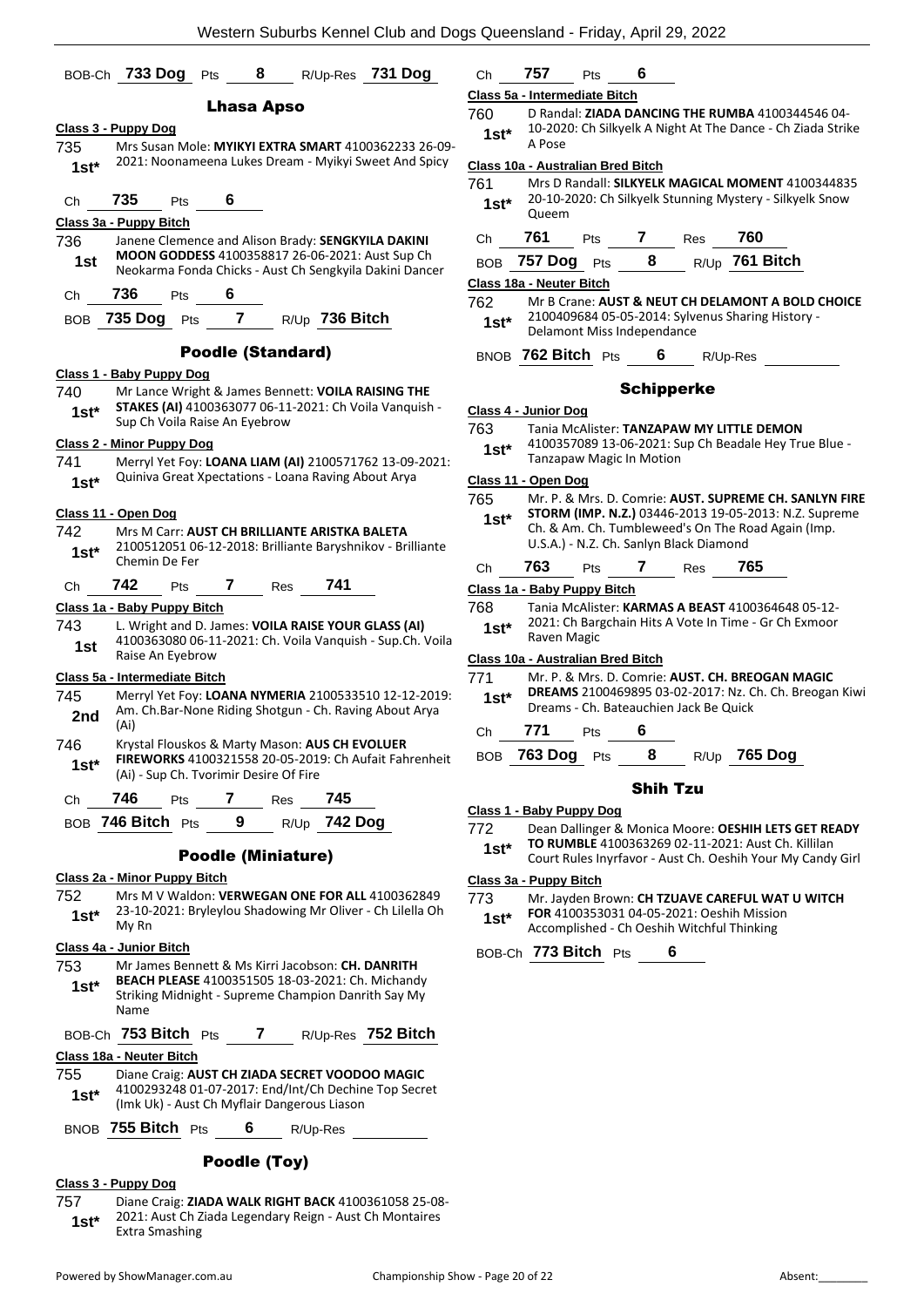## Group 7 - Specials

| <b>Best</b><br>Pts: 25 | 689.<br>Irishman (AI) | <b>British Bulldog</b><br>H & C Smith & G Edmunds: Sup Ch Britishextra The                      |
|------------------------|-----------------------|-------------------------------------------------------------------------------------------------|
| R/Up<br>Pts: 15        | 733                   | Keeshond<br>Cassidy L & D Finlay: Supreme CH & CAN CH Klompen's<br>Dancing with Darcy (IMP CAN) |
| Baby                   | 740<br>STAKES (AI)    | Poodle (Standard)<br>Mr Lance Wright & James Bennett: VOILA RAISING THE                         |
| Minor                  | 726                   | <b>Japanese Spitz</b><br>Mrs. Tracy Gaff: Spitzview Dare to Impress                             |
| <b>Puppy</b>           | 773                   | <b>Shih Tzu</b><br>Mr. Jayden Brown: Ch Tzuave Careful Wat U Witch For                          |
| <b>Junior</b>          | 753<br>Please         | <b>Poodle (Miniature)</b><br>Mr James Bennett & Ms Kirri Jacobson: Ch. Danrith Beach            |
| <b>Inter</b>           | 689<br>Irishman (AI)  | <b>British Bulldog</b><br>H & C Smith & G Edmunds: Sup Ch Britishextra The                      |
| Aus Br                 | 727                   | <b>Japanese Spitz</b><br>Jane Faulkner: AUS CH Mannerking Secret to Success                     |
| Open                   | 733                   | Keeshond<br>Cassidy L & D Finlay: Supreme CH & CAN CH Klompen's<br>Dancing with Darcy (IMP CAN) |
|                        |                       | Neuter                                                                                          |
|                        |                       |                                                                                                 |

| <b>Best</b> | <b>Dalmatian</b><br>704                                           |
|-------------|-------------------------------------------------------------------|
| Pts: 8      | Michelle Little: AUST CH NEUT CH PACEAWAY SUMMER<br><b>REIGNS</b> |
| R/Up        | <b>Poodle (Miniature)</b><br>755                                  |
|             | Diane Craig: Aust Ch Ziada Secret Voodoo Magic                    |

Finish <u>Conserver Conserver Conserver Conserver</u> Conserver Conserver Conserver Conserver Conserver Conserver Conserver Conserver Conserver Conserver Conserver Conserver Conserver Conserver Conserver Conserver Conserver Con